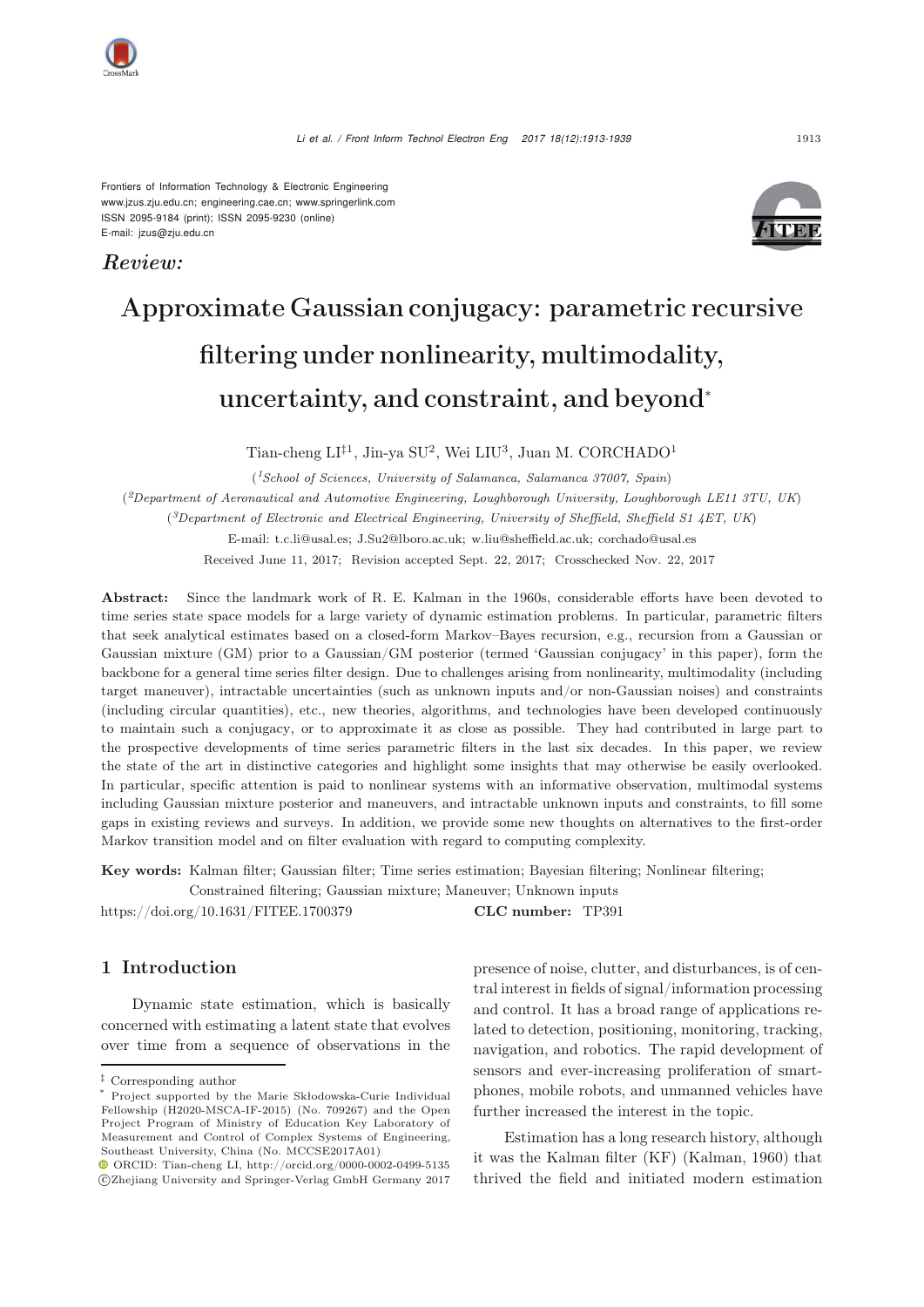study. Historical 'giants' of estimation include Gauss and Legendre who independently invented the theory of least square estimation in 1795 and 1806, respectively, which anticipates most of the modern-day approaches to estimation problems, Fisher who introduced the maximum likelihood method in 1912, Kolmogorov and Wiener who established the statistical foundation for interpolation and extrapolation, filtering and prediction in 1940 and 1942, respectively, and Bode and Shannon who proposed the state-space model among many others in 1950; please refer to retrospective reviews offered by [Sorenson](#page-23-0) [\(1970](#page-23-0)), [Grewal and Andrews](#page-19-0) [\(2014](#page-19-0)[\),](#page-23-1) [and](#page-23-1) Singpurwalla *et al.* [\(2017\)](#page-23-1). It was the interpretation of KF fro[m](#page-20-1) [a](#page-20-1) [Bayesian](#page-20-1) [prior](#page-20-1) [to](#page-20-1) [posterior](#page-20-1) [viewpoint](#page-20-1) [\(](#page-20-1)Ho and Lee, [1964;](#page-20-1) [Lindley and Smith](#page-21-0), [1972\)](#page-21-0) that opened the floodgate for both statisticians and engineers to advance the state of the art of filtering. Considerable efforts have since been devoted to both linear and nonlinear time series state-space models in a wide range of realms.

However, for a general nonlinear stochastic process with few exceptions, approximation has to be resorted to. The approximation can be parametric, non-parametric, or a mixture of both. In the nonparametric case, the target probability density function (PDF) can be approximated with Monte Carlo approaches based on random sampling, such as the parti[cle](#page-18-0) [filter](#page-18-0) [\(PF\)](#page-18-0) [\(Arulampalam](#page-17-0) *et al.*, [2002;](#page-17-0) Cappé *et al.*[,](#page-18-2) [2007](#page-18-0)[;](#page-18-2) [del Moral and Arnaud](#page-18-1)[,](#page-18-2) [2014](#page-18-1)[;](#page-18-2) Bugallo *et al.*, [2017](#page-18-2)[\),](#page-19-1) [and](#page-19-1) [grid-based](#page-19-1) [approaches](#page-19-1) [\(](#page-19-1)Gerstner and Griebel, [1998;](#page-19-1) [Šimandl](#page-23-2) *et al.*[,](#page-19-3)[2006; Kalogerias](#page-19-3) and Petropulu, [2016\)](#page-20-2) based on a finite discrete state space. In the parametric case, PDF is represented by a family of functions that are fully characterized by certain parameters such as Gaussian approximation (GA) and Gaussian mixture (GM) filters. They are collectively referred to as 'parametric filters' in this paper, of which moment matching to the Bayes prior and posterior is the key. They form the backbone for general time series filter design and are the focus of this survey.

There have been many excellent tutorials, surveys, and textbooks, primarily in the context of nonlinearity [\(Nørgaard](#page-22-0) *et al.*, [2000;](#page-22-0) Wu *[et al.](#page-24-0)*, [2006;](#page-24-0) [Crassidis](#page-18-3) *et al.*[,](#page-23-3) [2007](#page-18-3)[;](#page-23-3) [Hendeby, 2008](#page-20-3)[;](#page-23-3) Šimandl and Duník, [2009;](#page-23-3) [Li and Jilkov, 2012](#page-21-1); [Patwardhan](#page-22-1) *et al.*, [2012](#page-22-1)[;](#page-23-4) [Morelande and García-Fernández](#page-22-2)[,](#page-23-4) [2013](#page-22-2)[;](#page-23-4) Stano *et al.*, [2013](#page-23-4); [Duník](#page-19-2) *et al.*, [2015](#page-19-2); García-Fernández and Svensson, [2015;](#page-19-3) [Huber](#page-20-4), [2015;](#page-20-4) [Roth](#page-23-5) *et al.*, [2016;](#page-23-5) [Särkkä](#page-23-6) *et al.*, [2016;](#page-23-6) [Afshari](#page-17-1) *et al.*, [2017](#page-17-1)) or on some sub-topics such as noise covariance metrics estimation [\(Duník](#page-19-4) *et al.*, [2017b](#page-19-4)) and circular Bayes filtering [\(Kurz](#page-21-2) *et al.*, [2016](#page-21-2)). However, some important issues have not been addressed or only addressed briefly, including: (1) a unifying framework to analyze the common essences of different filters; (2) very informative observation systems (i.e., observation noise is insignificant); (3) the classification of multimodal systems, intractable uncertainties, and constraints.

These issues will form the key part of our review, complementing the existing work. To minimize overlap with these studies, common contents will not be addressed. A comprehensive overview is still nigh impossible. Instead, we base our review on a transparent and concise framework termed 'approximate Gaussian conjugacy (AGC)'. That is, all reviewed work arguably aims at maintaining, or approximating to be more precise, a closed-form Markov–Bayes recursion from a GA/GM prior to a GA/GM posterior, to deal with the challenges due to nonlinearity, multimodality, intractable uncertainty, and constraint. By doing so, different efforts are organized along the same line. To go beyond a pure review, we also include discussions on alternatives to the firstorder hidden Markov model (HMM) and on filter evaluation regarding computing speed, with our new thoughts. All of these strive to give a concise albeit admittedly subjective overview of the state of the art, highlight several significant issues that can easily be ignored, and shed some light on the future research trend.

# 2 Basis of sequential Bayesian inference

#### 2.1 Markov–Bayes recursion

The time-series (a.k.a. sequential) Bayesian inference is carried out by constructing the posterior PDF of the latent state based on the observation series and a prior model knowledge of the system. Using the posterior distribution, one can make state inference, typically finding the value that maximizes the posterior (namely 'maximum a posteriori (MAP) estimation') or the value that minimizes a cost function (e.g., mean square error (MSE)).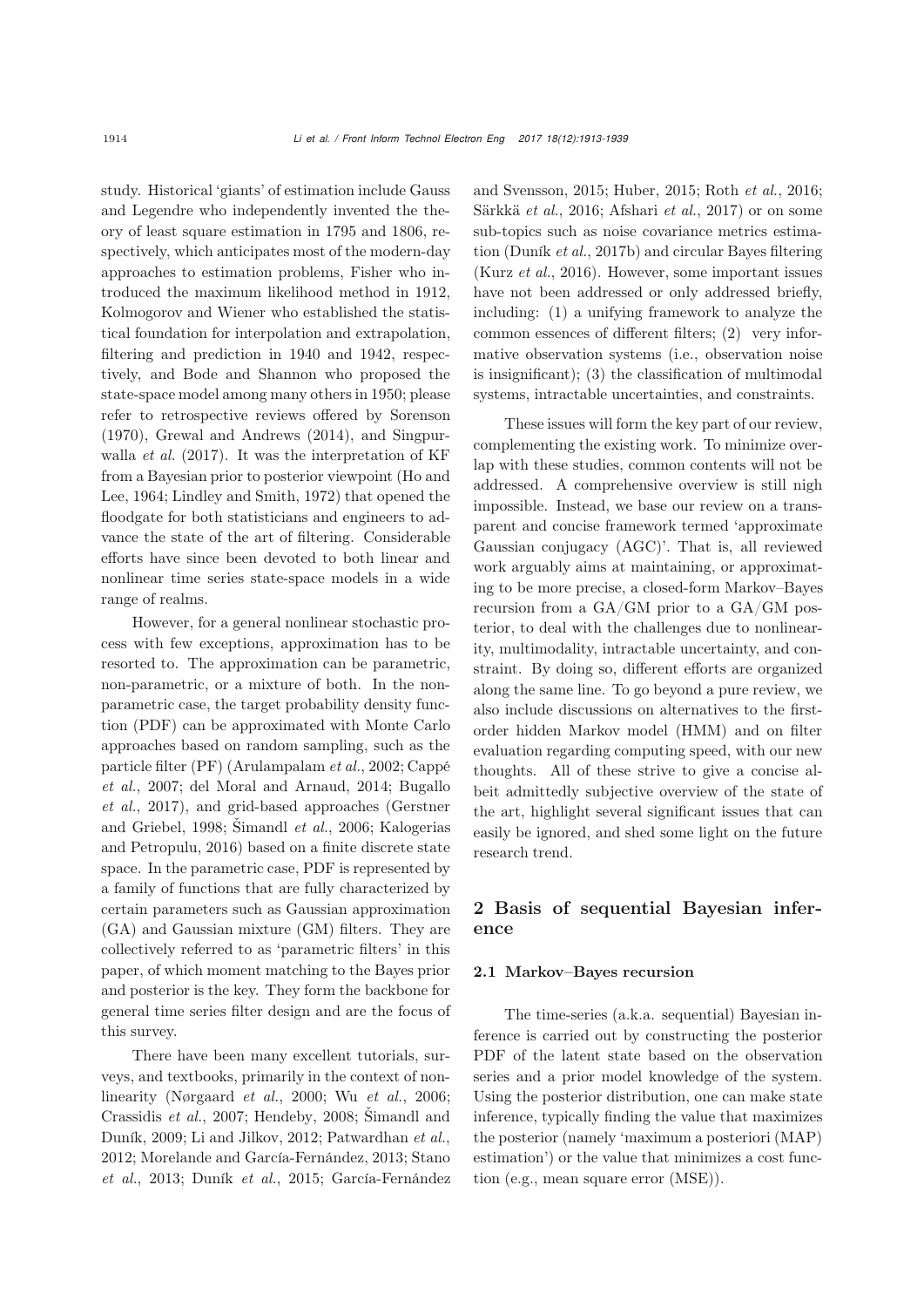To be more specific, the dynamic state estimation problem cast in measurable state space  $\mathcal X$  and observation space  $\mathcal Y$  can be formulated in a discretetime state-space model (SSM) with additive noises:

$$
\boldsymbol{x}_t = f_t(\boldsymbol{x}_{t-1}) + \boldsymbol{u}_t + \boldsymbol{v}_t, \tag{1}
$$

$$
\mathbf{y}_t = h_t(\mathbf{x}_t) + \mathbf{w}_t, \tag{2}
$$

where  $x_t, u_t \in \mathcal{X}$  denote the state and the input, respectively,  $y_t \in \mathcal{Y}$  denotes the observation, and  $v_t \in \mathcal{X}, w_t \in \mathcal{Y}$  denote the additive noises affecting state function  $f_t$  and observation function  $h_t$  at time instant  $t \in \mathbb{N}$ , respectively.

Note that state process model [\(1\)](#page-2-0) shall be written in a differential form for the continuous time case, so does observation function [\(2\)](#page-2-1) in a rare case [\(Ghoreyshi and Sanger, 2015\)](#page-19-5).

We consider a process  $\{(x_t, y_t)|t \geq 1\}$ , where  ${x_t|t \geq 1}$  is a first-order HMM/Markov chain on  $X$ , and each observation  $y_t \in Y$  is conditionally independent of the rest of the process given  $x_t$ . This reads (1)  $p(\bm{x}_{0:t}) = p(\bm{x}_0) \prod_{k=1}^{t} p(\bm{x}_k | \bm{x}_{k-1})$  and (2)  $p(\mathbf{y}_{0:t}|\mathbf{x}_{0:t}) = \prod_{k=0}^{t} p(\mathbf{y}_k|\mathbf{x}_k)$ . As such, the filtering posterior is given by performing prediction and correction recursively. The prediction step combines the previous filtering distribution  $p(x_{t-1}|\mathbf{y}_{0:t-1})$  with state transition  $p(\mathbf{x}_t|\mathbf{x}_{t-1}, \mathbf{y}_{0:t-1})$ , as

$$
p(\mathbf{x}_t|\mathbf{y}_{0:t-1})
$$
  
=  $\int p(\mathbf{x}_{t-1}|\mathbf{y}_{0:t-1})p(\mathbf{x}_t|\mathbf{x}_{t-1}, \mathbf{y}_{0:t-1}) d\mathbf{x}_{t-1}.$  (3)

This one-step forecast (a.k.a. the Chapman-Kolmogorov equation) forms the prior distribution (called 'the prior' hereafter). Next, given a new observation  $y_t$ , the prior will be updated by the Bayes rule, resulting in the Bayes posterior distribution (called 'the posterior' hereafter), i.e.,

$$
p(\boldsymbol{x}_t|\boldsymbol{y}_{0:t}) = \frac{p(\boldsymbol{y}_t|\boldsymbol{x}_t)p(\boldsymbol{x}_t|\boldsymbol{y}_{0:t-1})}{\int p(\boldsymbol{y}_t|\boldsymbol{x}_t)p(\boldsymbol{x}_t|\boldsymbol{y}_{0:t-1})\mathrm{d}\boldsymbol{x}_t},\qquad(4)
$$

where  $p(\mathbf{y}_t|\mathbf{x}_t)$  is the likelihood function.

Given the posterior in Eq. [\(4\)](#page-2-2), the expected a posteriori (EAP) estimate of state  $x_t$  conditioned on all observations  $y_{0:t}$  is given by

$$
\hat{\boldsymbol{x}}_t^{\text{EAP}} \triangleq E[\boldsymbol{x}_t|\boldsymbol{y}_{0:t}] = \int \boldsymbol{x}_t p(\boldsymbol{x}_t|\boldsymbol{y}_{0:t}) \mathrm{d}\boldsymbol{x}_t, \qquad (5)
$$

which also gives the minimum MSE (MMSE) estimation of optimality defined on the second-order statistics. Alternatively, [the](#page-19-3) [MAP](#page-19-3) [estimate](#page-19-3) [\(](#page-19-3)García-Fernández and Svensson, [2015](#page-19-3)) is given by

$$
\hat{\boldsymbol{x}}_t^{\text{MAP}} \triangleq \arg \max_{\boldsymbol{x}_t} \ p(\boldsymbol{x}_t | \boldsymbol{y}_{0:t}). \tag{6}
$$

<span id="page-2-1"></span><span id="page-2-0"></span>Different from the prevalent MSE criterion, it might be of interest to base the lost function on some other criteria, such as the maximum correntropy criterion (MCC) (Liu *[et al.](#page-21-3)*, [2007\)](#page-21-3) which has advantages in handling impulsive non-Gaussian noises, thanks to using higher-order statistics information. Correspond[ingly,](#page-18-4) [a](#page-18-4) [new](#page-18-4) [class](#page-18-4) [of](#page-18-4) [linear](#page-18-4) [KFs](#page-18-4) [\(](#page-18-4)Chen and Principe, [2012;](#page-18-4) Wu *[et al.](#page-24-1)*, [2015;](#page-24-1) [Chen](#page-18-5) *et al.*, [2017](#page-18-5)) have been developed. Generally, there are cases where robustness (*i.e.*, adaptability to outliers, system errors, and disturbances) is preferable to optimality, leading to various robust filtering algorithms (see Section [5.5\)](#page-12-0).

Without loss of generality, one typical iteration process of a recursive filter can be illustrated in Fig. [1.](#page-2-3) One of the main reasons for the popularity of HMMs is the friendly first-order assumption that states are conditionally independent given the previous state. This facilitates forward–backward inference for model learning and parameter estimation, but also severely limits the temporal dependencies that can be modeled. Some alternatives will be presented in Section [7.](#page-14-0)



<span id="page-2-3"></span><span id="page-2-2"></span>Fig. 1 Block-diagram of the evolution of a recursive filter of the prediction-updating format

#### 2.2 Bayesian Cramér-Rao lower bound

It is theoretically pivotal to derive the performance bounds on estimation errors when estimating parameters of interest in a given model, and developing estimators to achieve these limits. When the parameters to be estimated are deterministic, a popular approach is to bound MSE achievable within the class of unbiased estimators. The Cramér-Rao lower bound (CRLB), given by the inverse of the Fisher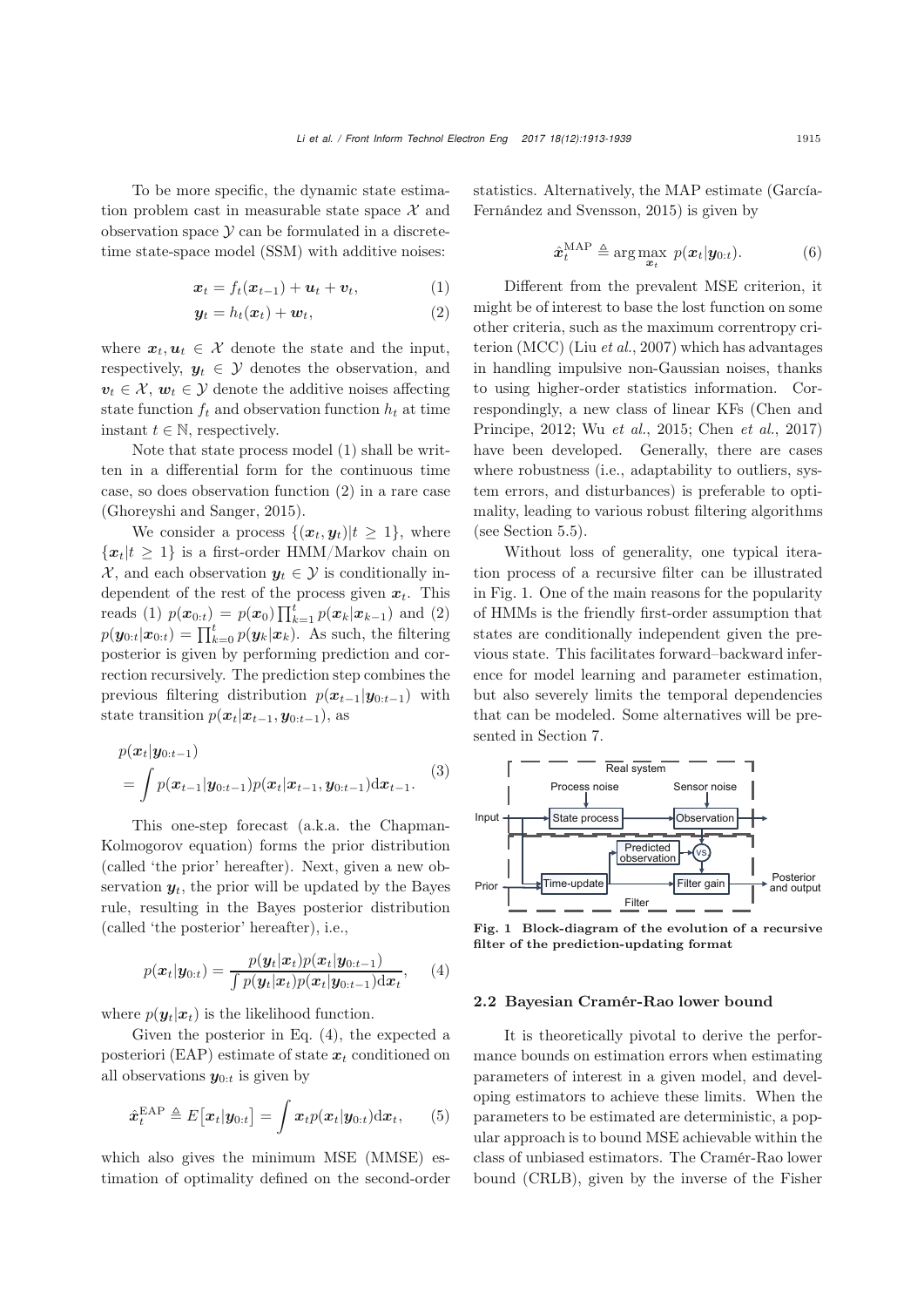information matrix, provides the optimum performance for any unbiased estimator of a fixed parameter on the variance of estimation error (Appendix A). However, it is important to note that:

Highlight 1 CRLB limits only the variance of unbiased estimators, and a lower MSE can be obtained by allowing for a bias in the estimation, when ensuring that the overall estimation error is reduced [\(Stoica and Moses](#page-23-7), [1990;](#page-23-7) [Eldar](#page-19-6), [2008](#page-19-6)).

van Trees [\(1968](#page-24-2)) presented an analogous MSE bound for a random parameter, the posterior CRLB, which is also referred to as the 'Bayesian CRLB (BCRLB)'. An elegant recursive approach was developed by [Tichavsky](#page-24-3) *et al.* [\(1998](#page-24-3)) to calculate the sequential BCRLB based on the posterior distribution for a general discrete-time nonlinear filtering problem that avoids Gaussian assumptions. However, in general, BCRLB has no closed-form expressions in nonlinear systems. As such, a large body of alternative Bay[esian](#page-24-4) [bounds](#page-24-4) [has](#page-24-4) [been](#page-24-4) [proposed](#page-24-4) [\(](#page-24-4)van Trees and Bell, [2007](#page-24-4); Zuo *[et al.](#page-25-0)*, [2011;](#page-25-0) [Zheng](#page-25-1) *et al.*, [2012;](#page-25-1) [Fritsche](#page-19-7) *et al.*, [2016\)](#page-19-7).

On BCRLB, there are two points worth noting. First, the unconditional BCRLB is determined by only the system dynamic model, system observation model, and the prior knowledge regarding the system state at the initial time. It is thus independent of any specific realization of the system state. However, for constrained estimation problems, the corresponding constrained CRLB [\(Gorman and Hero](#page-19-8), [1990\)](#page-19-8) can be lower than the unconstrained version, thanks to the additional constraint information about the parameter. Some attempts have been made to include the information obtained from observations by incorporating the tracker's information into the calculation of B[CRLB;](#page-19-7) [please](#page-19-7) [refer](#page-19-7) [to](#page-19-7) [Zuo](#page-19-7) *[et al.](#page-25-0)* [\(2011\)](#page-25-0), Fritsche *et al.* [\(2016\)](#page-19-7), and the references therein for details.

Second, in the Bayesian setting, both the state and observation sequences are random quantities on which CRLB/BCRLB is based. However, in the majority of practical setups, particularly in the context of tracking, positioning, and localization, only a single state sequence, such as a trajectory of an aircraft or a ground vehicle, is of interest. In these situations, the estimator performance shall be evaluated based on the MSE matrix conditioned on a specific state sequence, for which the general BCRLB does not provide a lower bound [\(Fritsche](#page-19-7) *et al.*, [2016\)](#page-19-7). Instead, it was shown that:

**Highlight 2** KF is biased conditionally with a nonzero process noise realization in the (deterministic) state sequence and is not an efficient estimator in a conditional sense, even in a linear Gaussian system.

#### 2.3 Gaussian conjugacy

Some important properties of the Gaussian distribution are notable. Given only the first two moments, the Gaussian distribution makes the least assumptions about the true distribution in the maximum entropy sense and minimizes the Fisher information over the class of distributions with a bounded variance [\(Kim and Shevlyakov](#page-20-5), [2008](#page-20-5)). As a general example, by denoting  $\theta$  as the parameter vector,  $\boldsymbol{w}$ as the noise, and  $y = x_{\theta} + w$  as the random observation m[odel,](#page-23-8) [we](#page-23-8) [have](#page-23-8) [the](#page-23-8) [following](#page-23-8) [property](#page-23-8) [\(](#page-23-8)Stoica and Babu, [2011](#page-23-8); [Park](#page-22-3) *et al.*, [2013\)](#page-22-3):

Highlight 3 Among all possible distributions of observation noise *w* with a fixed covariance matrix, the CRLB for *x* attains its maximum when *w* is Gaussian; i.e., the Gaussian scenario is the 'worst case' for estimating *x*.

More importantly, the Gaussian variable is selfconjugate. That is, if the likelihood function is Gaussian, choosing a Gaussian/GM prior over the mean will ensure that the posterior distribution is also Gaussian/GM without using any approximation. We refer to this as strict Gaussian conjugacy in this paper. Please refer to [Murphy](#page-22-4) [\(2007\)](#page-22-4) for more conjugate priors related to Gaussian distribution. For example, the inverse Wishart distribution provides a conjugate prior for the covariance matrix of a Gaussian distribution with a known mean.

Based on conjugate prior, the Bayes prior and posterior can be computed in a closed form. More precisely, since the Gaussian PDF is determined uniquely by its first moment (mean) and the second moment (covariance), the Gaussian conjugacy will render recursive computations of the Bayes prior and posterior in the simple manner of recursive algebraic computing of the mean and covariance of the conditional PDFs, namely 'moment matching'. Such a conjugacy is very engineering-friendly, especially when computing time is considered (see Section [7.2\)](#page-16-0), and forms the essence for sequential closed-form recursion.

The strict Gaussian conjugacy, however, requires both state transition function  $f_t$  and observation function  $h_t$  be linear, and inputs  $u_t$  and noises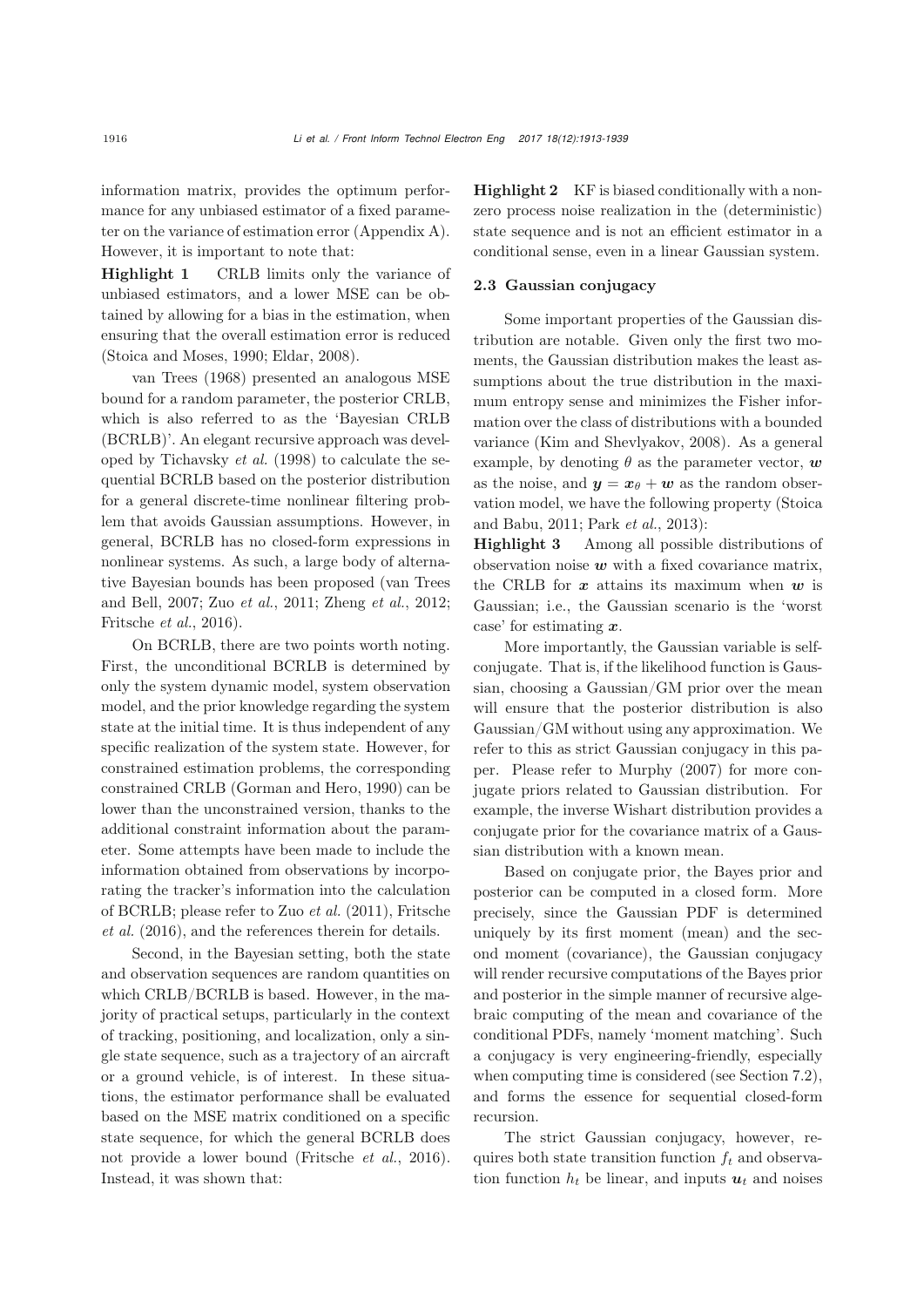$v_t$  and  $w_t$  be unconditionally/white Gaussian/GM (independent of the state). Then, the optimal, conjugate solution is given by KF (or a mixture of KFs in case of GM filtering), as shown in Appendix B. Any violation of these requirements will lead to a non-Gaussian/GM posterior and destroy the closedform Gaussian recursion. Also, all the parameters need to be known a priori. These requirements are fastidious and unrealistic in most realistic systems. To retain AGC, approximation has to be applied for easing the challenge from nonlinearity (regarding both functions  $f_t$  and  $h_t$ ), multimodal posterior, intractable system uncertainties (primarily regarding noises  $v_t$  and  $w_t$  and input  $u_t$ ), and constraints, which will be addressed in Sections [3,](#page-4-0) [4,](#page-6-0) [5,](#page-9-0) and [6,](#page-12-1) respectively.

# <span id="page-4-0"></span>3 Nonlinearity

Nonlinearity appearing in the system functions forms a pivotal and explicit challenge to the Gaussian conjugacy simply because a Gaussian distribution after nonlinear transformation will be no more Gaussian. A considerable number of approximation approaches have been developed to account for nonlinearity. These approaches can be primarily classified into two categories, approximating either the nonlinear function or the nonlineartransformed PDFs. The former, with typical examples of ext[ended](#page-22-5) [KF](#page-22-5) [\(EKF\),](#page-22-5) [modal](#page-22-5) [KF](#page-22-5) [\(](#page-22-5)Mohammaddadi *et al.*[,](#page-22-0) [2017](#page-22-5)[\),](#page-22-0) [divided](#page-22-0) [difference](#page-22-0) [filter](#page-22-0) [\(](#page-22-0)Nørgaard *et al.*, [2000](#page-22-0); [Wang](#page-24-5) *et al.*, [2017](#page-24-5)), and Fourier-Hermite KF [\(Sarmavuori and Särkkä](#page-23-9), [2012\)](#page-23-9), seeks functions' approximation using polynomial expansions (e.g., Taylor series, Fourier-Hermite series, Stirling's interpolation, or Modal series). The latter, with representative ex[amples](#page-20-6) [of](#page-20-6) [unscented](#page-20-6) [KF](#page-20-6) [\(UKF\)](#page-20-6) [\(](#page-20-6)Julier and Uhlmann, [2004](#page-20-6)), Gauss-Hermite filter and central difference filter [\(Ito and Xiong](#page-20-7), [2000](#page-20-7)), cubature [KF](#page-20-8) [\(CKF\)](#page-20-8) [\(Arasaratnam and Haykin](#page-17-2)[,](#page-20-8) [2009](#page-17-2)[;](#page-20-8) Jia *et al.*, [2013](#page-20-8)), spar[se-grid](#page-17-3) [quadrature](#page-17-3) [filter](#page-17-3) [\(](#page-17-3)Arasaratnam and Haykin, [2008](#page-17-3); Jia *[et al.](#page-20-9)*, [2012\)](#page-20-9), stochastic integration filter [\(Duník](#page-19-9) *et al.*, [2013\)](#page-19-9), and iterated posterior [linearization](#page-19-10) [filter](#page-19-10) [\(IPLF\)](#page-19-10) [\(](#page-19-10)García-Fernández *et al.*, [2015b;](#page-19-10) [Raitoharju](#page-22-6) *et al.*, [2017](#page-22-6)), is based on a set of deterministically chosen weighted sigma points. It was shown by [Särkkä](#page-23-6) *et al.* [\(2016](#page-23-6)) that many sigma-point methods can be interpreted as Gaussian quadrature based methods. They calculated the posterior PDF in a local sense; therefore, the methods are also referred to as the local numerical approximation approach. An alternative to deterministic sampling for approximating an arbitrary PDF is random sampling (e.g., the popular mixture KF [\(Chen and Liu](#page-18-6), [2000](#page-18-6)), ensemble KF [\(Evensen, 2003;](#page-19-11) [Roth](#page-23-10) *et al.*, [2017b\)](#page-23-10), Monte Carlo KF [\(Song](#page-23-11)[,](#page-21-4) [2000](#page-23-11)[\),](#page-21-4) [and](#page-21-4) [Gaussian/GM](#page-21-4) [PF](#page-21-4) [\(](#page-21-4)Kotecha and Djurić, [2003a;](#page-21-4) [2003b](#page-21-5))), which still strives to maintain AGC. This allows asymptotically exact integral evaluation, albeit with much higher computational complexity. Like PF, these approaches are referred to as the global numerical approximation approach.

All of these GA filters have triggered tremendous further developments. For instance, UKF has perhaps gained the most approval, whereas it may suffer from numerical instability (e.g., may have a negative weig[ht](#page-17-2) [for](#page-17-2) [the](#page-17-2) [center](#page-17-2) [point\)](#page-17-2) [\(](#page-17-2)Arasaratnam and Haykin, [2009](#page-17-2); Jia *[et al.](#page-20-8)*, [2013](#page-20-8)), systematic error [\(Duník](#page-19-9) *et al.*, [2013\)](#page-19-9), and nonlocal sampling probl[em](#page-18-7) [for](#page-18-7) [high-dimensional](#page-18-7) [applications](#page-18-7) [\(](#page-18-7)Chang *et al.*, [2013\)](#page-18-7); refer to [Adurthi](#page-17-4) *et al.* [\(2017](#page-17-4)). These problems, together with parameter setting strategies [\(Straka](#page-23-12) *et al.*[,](#page-23-13) [2014;](#page-23-12) [Zhang](#page-25-2) *et al.*, [2015;](#page-25-2) Scardua and da Cruz, [2017](#page-23-13)) and constrained filtering (see Section [5\)](#page-9-0), have led to ever-increasing further developments for deterministic sampling-based filtering. Meanwhile, various measures of the degree of nonlinearity/non-Gaussianity have been developed (not limited to state estimation); see the review offered by [Liu and Li](#page-21-6) [\(2015\)](#page-21-6) and [Duník](#page-19-12) *et al.* [\(2016\)](#page-19-12). This provides a principle to select a nonlinear filter from many, according to the property of the problem.

To better exploit the information about the state from the same measurement sequence, different local filters that extract different portions of the system information can be employed to linearize the same nonlinear functions and the results combined for a better accuracy. This is called the 'cooperative local (or Gaussian) filter design' approach [\(Duník](#page-19-13) *et al.*, [2017a](#page-19-13)), which resembles the idea of multiple conversion approach [\(Lan and Li, 2017\)](#page-21-7), which jointly uses multiple nonlinear filters based on a weighted sum of several sub-functions of the (same) measurement (each sub-function corresponds to one filter).

While general nonlinear filtering has been well elaborated and reviewed from various viewpoints, we focus on two interesting subtopics.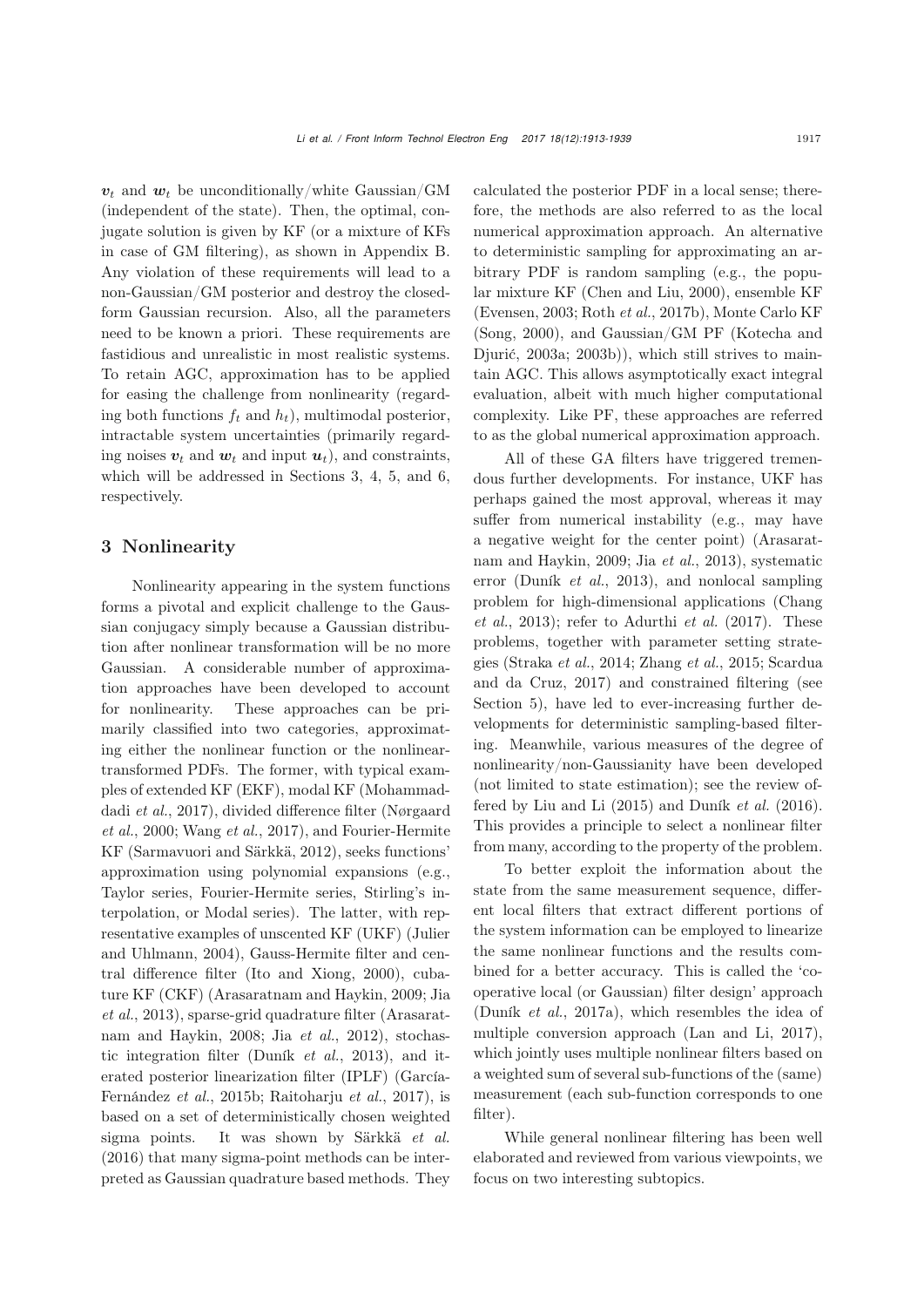#### 3.1 Converted measurement filtering

The unconditional noise requirement (i.e., the noises are white and independent of the state) may not be fulfilled strictly in practice. This relaxation is particularly useful when the state model is linear and Gaussian when the measurement model is nonlinear but can be converted to a linear (namely 'injective') one. Such a linear-dynamic nonlinearobservation system is very common in target tracking and robot positioning realms. Although converting the nonlinear measurement to the state space yields a non-Gaussian uncertainty for sure, the system will become linear, enabling the use of a linear filter, namely 'converted measurement filtering (CMF)['.](#page-21-8) [It](#page-21-8) [was](#page-21-8) [first](#page-21-8) [introduced](#page-21-8) [by](#page-21-8) Lerro and Bar-Shalom [\(1993](#page-21-8)). Obviously, nonlinear conversion will lead to a (pseudo-measurement) noise which is statedependent and non-Gaussian, even the original noise is state independent and white Gaussian. Therefore, a critical issue involved is to determine the unbiased mean and covariance of the observation noise after conversion [\(Bordonaro](#page-18-8) *et al.*, [2014](#page-18-8); [Lan and Li](#page-21-9), [2015](#page-21-9)), entailing correct moment matching.

A review of algebraic approaches for the Gaussian noise rel[ated](#page-18-8) [debiasing](#page-18-8) [was](#page-18-8) [delivered](#page-18-8) [by](#page-18-8) Bordonaro *et al.* [\(2014\)](#page-18-8). To handle originally non-Gaussian noises, Monte Carlo sampling can be used for general conversion (Li *[et al.](#page-21-10)*, [2016a](#page-21-10)). A recent work of [Bordonaro](#page-18-9) *et al.* [\(2017\)](#page-18-9) converted range, bearing, and range rate collaboratively to Cartesian position and velocity, permitting the use of CMF with a poor angle accuracy. When the noise is multiplicative (namely 'dependent') on the state, the conversion will need knowledge of the state. For example, a maximum likelihood estimator was used by [Wang](#page-24-6) *et al.* [\(2012\)](#page-24-6) to remove the distance-sensing nonlinearity in case of hybrid additive and multiplicative noises. However, we note that in many cases the measurement model is non-injective, e.g., a bearing observation of the target in the planar space, preventing CMF unless multiple sensors are used jointly to make the observation (in the form of observation matrix) determined or over determined (Li *[et al.](#page-21-11)*, [2017a\)](#page-21-11).

The state of the art (Liu *[et al.](#page-22-7)*, [2013](#page-22-7); [Lan and Li](#page-21-9), [2015](#page-21-9)) has demonstrated that proper 'uncorrelated conversion' of the nonlinear measurement can mine more information from the measurement information for better filtering accuracy, compared to the original measurement. This leads to an updating protocol which is based on linear combination of the original measurement and its uncorrelated conversions. However, [it](#page-19-14) [was](#page-19-14) [further](#page-19-14) [pointed](#page-19-14) [out](#page-19-14) [by](#page-19-14) García-Fernández *et al.* [\(2015a\)](#page-19-14) that CMF works better, particularly for informative systems but not for non-informative systems that have a large measurement noise variance. Therefore, an interacting mechanism is advocated to switch between an unscented linear CMF and a normal unscented nonlinear filter.

#### 3.2 Very informative observation

Dramatically fast and ever-increasing escalation has been seen on computers and sensors including radar, camera, and sonar. It is fair to say, what we have today is totally different from that when Kalman invented the KF. Either high-precision sensors or high-dimensional observations due to the joint use of multiple/massive moderate sensors are supposed to remarkably benefit our estimation by providing a very informative observation (VIO). Unfortunately, advanced KFs may not always outperform the basic KF in such cases. Instead, it turns out that [\(Morelande and García-Fernández](#page-22-2), [2013;](#page-22-2) [García-Fernández](#page-19-10) *et al.*, [2015b\)](#page-19-10):

Highlight 4 For sufficiently precise measurements, none of the KF variants, including KF itself, are based on an accurate approximation of the joint density. Conversely, for imprecise measurements, all KF variants accurately approximate the joint density, and therefore the posterior density. Differences among the KF variants become evident for moderately precise measurements.

Therefore, seeking increasingly accurate AGC approximations can be of limited benefit in a VIO system. Instead, an SBI filter may just lose to the observation-only (O2) inference that directly converts the observation to the state space (Li *[et al.](#page-21-10)*, [2016a](#page-21-10)), equal to using a uniform/non-informative prior. It is important to note that the default formulation of most filters omits the bias propagated in the prior by taking unbiasedness as granted, which is naive at best to be true in the real world. Indeed, the bias (due to either mis-modeling or over/improper approximation) in the prior is the key leading to the defeat of a filter, especially in a VIO system.

A VIO SSM is given in Appendix C. It was first proposed by [van der Merwe](#page-24-7) *et al.* [\(2000\)](#page-24-7) and has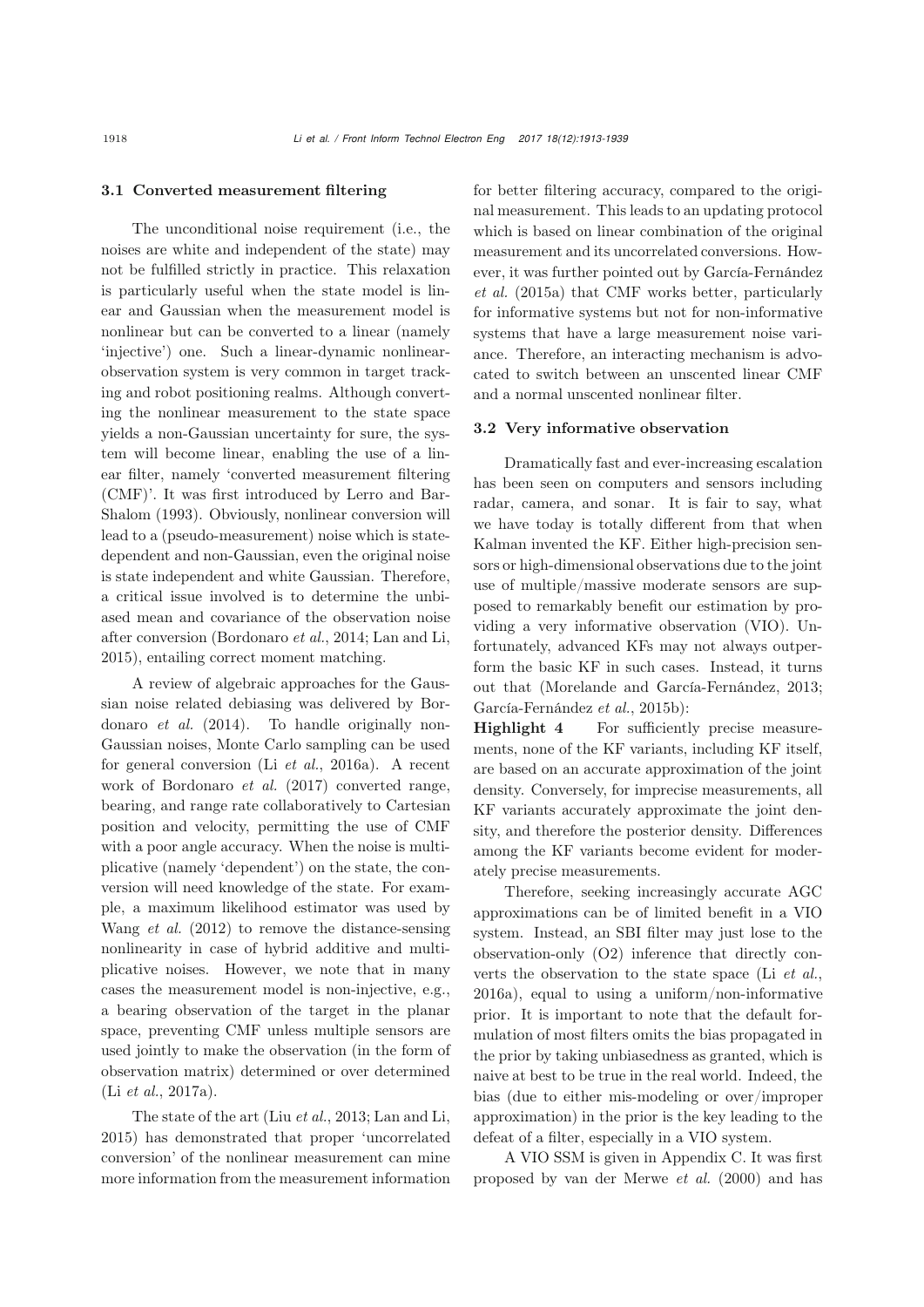since been widespread for filter test. However, on it the simple O2 inference can beat EKF/UKF, unscented PF, etc., by orders of magnitude in terms of both accuracy and computational speed. In particular, prominent attention is desired as sensors are deployed with a gradually increasing quantity (with higher precision) or quality (joint use of massive sensors) (Li *[et al.](#page-21-11)*, [2017a;](#page-21-11) [2018a\)](#page-21-12) nowadays, popularizing VIO in reality. Therefore, we have the following note (Li *[et al.](#page-21-10)*, [2016a;](#page-21-10) [2017a](#page-21-11)):

Highlight 5 While BCRLB sets a best line (in the sense of MMSE) that any unbiased sequential estimator can at maximum achieve, the O2 inference sets the bottom line that any 'effective' estimator shall at worst achieve.

As a compromise, iterative algorithms may be applied to repeatedly leverage the informative obse[rvation.](#page-20-10) [The](#page-20-10) [first](#page-20-10) [iterated](#page-20-10) [EKF](#page-20-10) [\(IEKF\)](#page-20-10) [\(](#page-20-10)Jazwinski, [1970\)](#page-20-10) implements the first-order Taylor series expansion (TSE) of the observation function repeatedly for posterior updating to avoid filtering divergence due to the one-time first-order TSE truncation. IEKF produces a sequence of mean estimates. It was shown in [Bell and Cathey](#page-18-10) [\(1993](#page-18-10)) to be equivalent to the Gauss-Newton (GN) algorithm for computing the MAP estimate. IEKF performs well when the true posterior is close to being Gaussian; however, convergence of the GN algorithm is not guarante[ed.](#page-20-11) [Furthermore,](#page-20-11) [a](#page-20-11) [generalized](#page-20-11) [iterated](#page-20-11) [KF](#page-20-11) [\(](#page-20-11)Hu *et al.*, [2015](#page-20-11)) for nonlinear stochastic discrete-time estimation with state-dependent observation noise adopts the Newton-Raphson iterative optimization steps, yielding an approximate MAP estimate of the states. With a high relevance, IPLF (García-Fernández *et al.*, [2015b;](#page-19-10) [Raitoharju](#page-22-6) *et al.*, [2017](#page-22-6)) uses statistical linear regression instead of the first-order TSE for a better linearization, and iterates a posterior estimate updating.

More implementations for iterated/repeated observation (or its conversion) updating have been realized on different Gaussian filters [\(Zhan and Wan](#page-25-3), [2007](#page-25-3); [Zanetti](#page-24-8), [2012](#page-24-8); [Steinbring and Hanebeck, 2014;](#page-23-14) [Huang](#page-20-12) *et al.*, [2016b\)](#page-20-12). These have a close connection to the con[cepts](#page-22-8) [of](#page-22-8) [progressive](#page-22-8) [correction](#page-22-8) [\(](#page-22-8)Oudjane and [Musso,](#page-20-13) [2000](#page-22-8)[\)](#page-20-13) [and](#page-20-13) [progressive](#page-20-13) [Bayes](#page-20-13) [\(](#page-20-13)Hanebeck *et al.*, [2003](#page-20-13)), both of which strive to apply Bayes updating in a progressive manner and aforementioned u[ncorrelated](#page-21-9) [augmentation](#page-21-9) [\(Liu](#page-21-9) *[et al.](#page-22-7)*, [2013](#page-22-7); Lan and Li, [2015](#page-21-9); [2017](#page-21-7)). In fact, the idea of emphasizing the observation when it is very informative has also inspired the development of random-sampling based filters s[uch](#page-24-7) [as](#page-24-7) [annealed/unscented](#page-24-7) [PFs](#page-24-7) [\(](#page-24-7)van der Merwe *et al.*, [2000](#page-24-7); [Godsill and Clapp, 2001\)](#page-19-15), particle flow filter [\(Daum and Huang](#page-18-11), [2010\)](#page-18-11), and feedback PF [\(Yang](#page-24-9) *et al.*, [2016\)](#page-24-9), and some (re)sampling approaches (Li *[et al.](#page-21-13)*, [2015a](#page-21-13); [2015b](#page-21-14)). There has been a burgeoning passion in applying data-driven techniques to enhance filtering in VIO systems; refer to [Mitter and Newton](#page-22-9) [\(2003](#page-22-9)), [Ma and Coleman](#page-22-10) [\(2011\)](#page-22-10), and [Nurminen](#page-22-11) *et al.* [\(2017](#page-22-11)) for other attempts. Parameter learning for VIO systems was also studied in [Svensson](#page-24-10) *et al.* [\(2017\)](#page-24-10).

These data-driven approaches essentially weaken the impact of the prior and converge to the O2 inference. A rigorous criterion on the optimal trade-off between the prior and the data in forming the posterior in these approaches seems still missing. In the existing work, the convergence has been identified primarily by monitoring the Kalman gain as compared with a specified ad-hoc threshold.

However, when the observation is not so informative, it turns out to be a bad idea to emphasize the o[bservation,](#page-21-10) [as](#page-21-10) [quantitatively](#page-21-10) [demonstrated](#page-21-10) [in](#page-21-10) Li *et al.* [\(2016a\)](#page-21-10). Therefore, particular caution should be exercised.

# <span id="page-6-0"></span>4 Multimodality

#### 4.1 Gaussian mixture

Based on the Wiener approximation theorem, any distribution can be expressed as, or approximated sufficiently well by, a finite sum of known Gaussian distributions, called 'GM'. Mixture distribution may arise from stochastically switched Gaussian systems (such as the maneuvering dynamics as addressed in Section 4.2), systems with multimodal state (e.g., concurrent multiple targets), multimodal observation (e.g., radar observations often exhibit bimodal properties due to secondary radar reflections), or systems with long-tailed stochastic behavior or noise, to name a few.

The posterior Eq. [\(4\)](#page-2-2) in the manner of a GM of  $M_t$  components at time t can be written as

$$
p(\mathbf{x}_t|\mathbf{y}_{0:t}) = \sum_{i=1}^{M_t} \omega_t^{(i)} \mathcal{N}(\mathbf{x}_t; \hat{\mathbf{x}}_t^{(i)}, \mathbf{P}_t^{(i)}), \qquad (7)
$$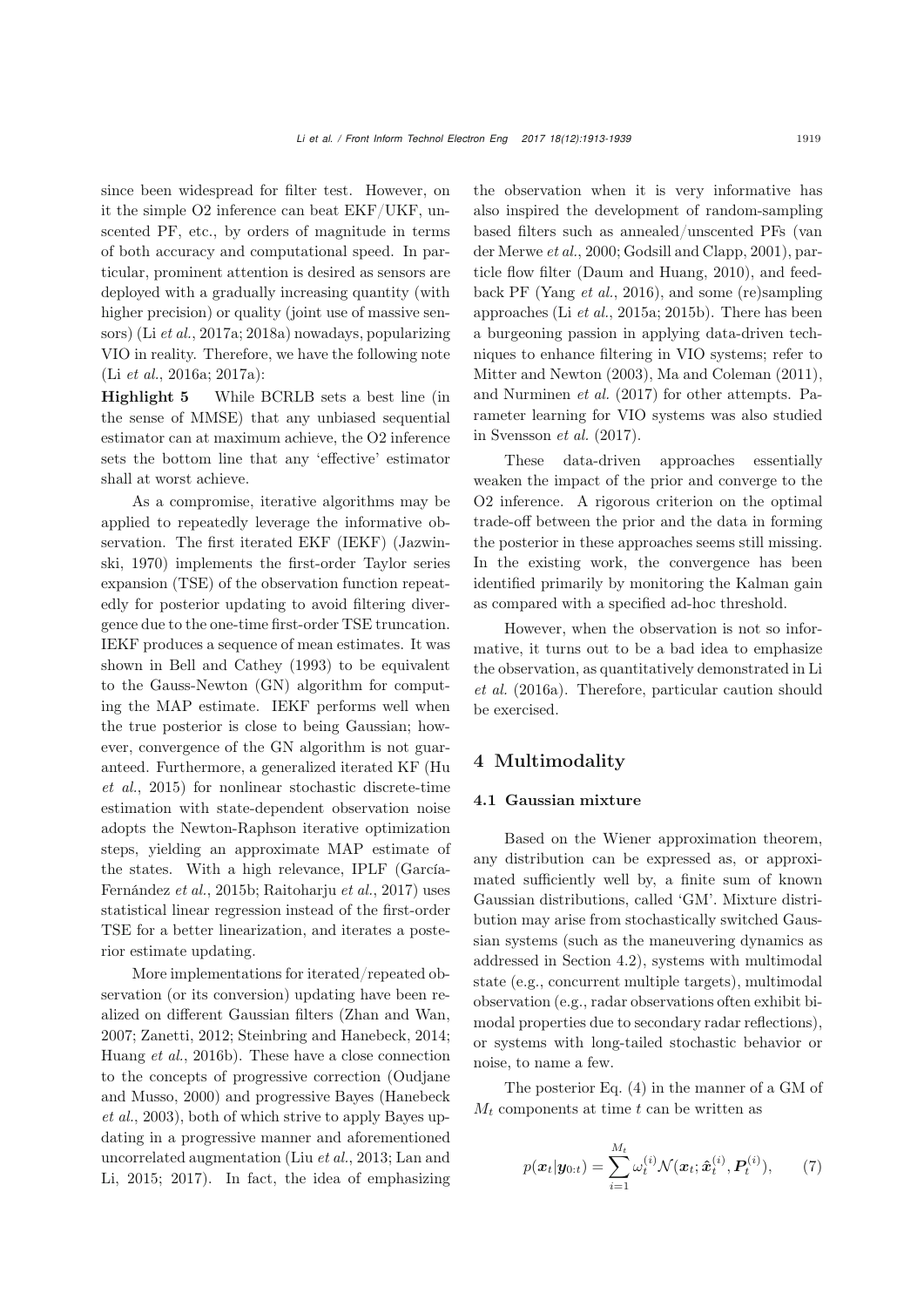where  $\omega_t^{(i)} > 0$  is the weight of the *i*th Gaussian component which satisfies  $\sum_{i=1}^{M_t} \omega_t^{(i)} = 1$  in general but is not in the finite set statistics-based multi-target intensity cases [\(Vo and Ma, 2006;](#page-24-11) [Mahler](#page-22-12), [2014\)](#page-22-12).

Assuming that the noise sequences have a uniformly convergent series expression in terms of known Gaussian distributions, a number of Gaussian terms with known moments can be used to develop an MMSE filtering algorithm, namely 'Gaussian mixture filtering (GMF)' [\(Sorenson and Alspach,](#page-23-15) [1971](#page-23-15); [Faubel](#page-19-16) *et al.*, [2009](#page-19-16); [Ali-Loytty, 2010\)](#page-17-5). Each Gaussian component may be updated based on different nonlinear filter updating rules. For linear dynamic systems with GM noises, GMF provides the MMSE state estimate by tracking the GM posterior. The analytic lower and upper MMSE bounds of linear dynamic systems with GM noise statistics were analyzed in [Pishdad and Labeau](#page-22-13) [\(2015](#page-22-13)). It has been shown that for highly multimodal GM noise distributions, the bounds and MMSE will converge, and relevant statistics such as mean or covariance can be derived in a closed form. In addition, taking system constraints into account, projection based GM-UK[F](#page-19-17) [\(Ishihara and Yamakita](#page-20-14)[,](#page-19-17) [2009](#page-20-14)[\),](#page-19-17) [GMF](#page-19-17) [\(](#page-19-17)Duník *et al.*, [2010\)](#page-19-17), and density truncation based GM-UKF [\(Straka](#page-23-16) *et al.*, [2012\)](#page-23-16) have been developed. Constrained filtering will be addressed separately in Section [6.](#page-12-1)

Obviously, the mixture size lies in the core of the trade-off between computing efficiency and filter accuracy. Many sophisticated or straightforward algorithms have been proposed for adapting/reducing the number of components in GM. For an adaptive GM, two different approaches have been proposed: adapting the weight of each Gaussian component by minimizing the propagation error committed in GM approximation [\(Ito and Xiong, 2000](#page-20-7); [Terejanu](#page-24-12) *et al.*, [2011](#page-24-12)) and splitting the Gaussian components during the propagation based on nonlinearity-induced distortion [\(DeMars](#page-18-12) *et al.*, [2013\)](#page-18-12). Both require online optimizations, which, however, will add to the overall computational cost. Instead, mixture reduction (MR) is more practically useful. It is typically realized in the manner of GM merging and pruning.

The first systematic GM merging scheme established by [Salmond](#page-23-17) [\(1990](#page-23-17)) is perhaps still the most widely used protocol [\(Faubel](#page-19-16) *et al.*, [2009;](#page-19-16) [Ali-Loytty, 2010](#page-17-5)) due to its computing simplicity and provable efficiency in practice. In fact, it is

deemed [a](#page-22-14) [type](#page-22-14) [of](#page-22-14) ['conservative'](#page-22-14) [fusion](#page-22-14) [\(](#page-22-14)Reece and Roberts, [2010](#page-22-14)) and its covariance-fusion part can be further optimized for a smaller trace, leading to the so-called 'optimal mixture reduction (OMR)' (Li *[et al.](#page-21-15)*, [2018b\)](#page-21-15). To be more specific, for a GM  $\sum_{i=1}^{M_t} \omega_t^{(i)} \mathcal{N}(\boldsymbol{x}_t; \hat{\boldsymbol{x}}_t^{(i)}, \boldsymbol{P}_t^{(i)})$ , the OMR scheme fuses its components into a single weighted Gaussian component  $\omega_{\text{OMR}} \mathcal{N}(\boldsymbol{x}_t; \hat{\boldsymbol{x}}_{\text{OMR}}, \boldsymbol{P}_{\text{OMR}})$  as follows:

$$
\omega_{\text{OMR}} = \sum_{i=1}^{M_t} \omega_t^{(i)},\tag{8}
$$

$$
\hat{\boldsymbol{x}}_{\text{OMR}} = \frac{\sum_{i=1}^{M_t} \omega_t^{(i)} \hat{\boldsymbol{x}}_t^{(i)}}{\omega_{\text{OMR}}},
$$
\n(9)

<span id="page-7-0"></span>
$$
\boldsymbol{P}_{\text{OMR}} = \underset{\tilde{\boldsymbol{P}}_t^{(i)}}{\text{argmintr}} \left( \tilde{\boldsymbol{P}}_t^{(i)} \right), \tag{10}
$$

where, to ensure conservativeness, the adjusted covariance matrix is given by

$$
\tilde{P}_t^{(i)} = P_t^{(i)} + \left(\hat{x}_{\text{OMR}} - \hat{x}_t^{(i)}\right) \left(\hat{x}_{\text{OMR}} - \hat{x}_t^{(i)}\right)^{\text{T}}.\tag{11}
$$

The only difference to Salmond's approach is on the fused covariance as  $P_{\text{Salmond}} = \frac{\sum_{i=1}^{M_t} \omega_t^{(i)} \tilde{P}_t^{(i)}}{P_t}$  $\frac{1-\epsilon}{\omega_{\text{OMR}}}$ which has a larger trace than Eq. [\(10\)](#page-7-0). A more general principle for MR is to minimize the discrepancy between the original and the reduced mixtures [\(Crouse](#page-18-13) *et al.*, [2011\)](#page-18-13), for which two typical metrics are the integral square error (ISE) and Kullback-Leiber divergence (KLD). The KLD of GM–PDF before MR  $p(x)$  from that after MR  $q(x)$ , denoted by  $D_{\text{KL}}(p||q)$ , is an asymmetric measure of the information lost when  $q(x)$  is used to approximate  $p(x)$ , which reads

$$
D_{\text{KL}}(p||q) \triangleq \int p(\boldsymbol{x}) \ln \frac{p(\boldsymbol{x})}{q(\boldsymbol{x})} d\boldsymbol{x}
$$
  
= 
$$
\int p(\boldsymbol{x}) \ln p(\boldsymbol{x}) d\boldsymbol{x} - \int p(\boldsymbol{x}) \ln q(\boldsymbol{x}) d\boldsymbol{x}.
$$
 (12)

As the first term completely relies on PDF before MR, minimizing KLD in Eq. [\(12\)](#page-7-1) is equivalent to maximizing the second  $\int p(x) \ln q(x) dx$ . As a nonparametric distance, the ISE between  $p(x)$  and  $q(x)$ reads

<span id="page-7-2"></span><span id="page-7-1"></span>
$$
D_{\rm ISE}(p||q) \triangleq \int (p(\boldsymbol{x}) - q(\boldsymbol{x}))^2 d\boldsymbol{x}.
$$
 (13)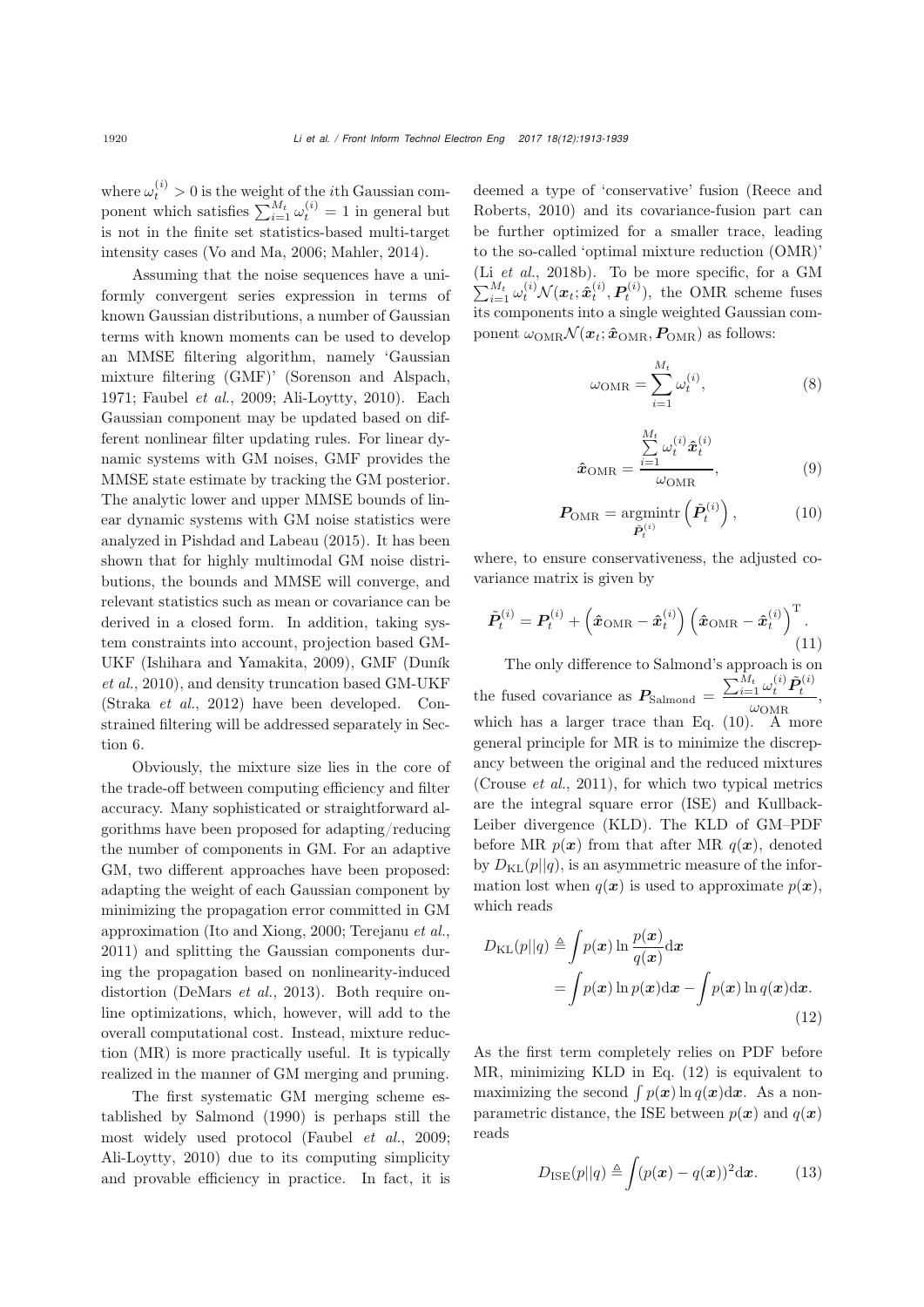The ISE approach was first proposed for MR in the context of multiple hypothesis tracking in [Williams and Maybeck](#page-24-13) [\(2006\)](#page-24-13). It has inspired further development [\(Chen](#page-18-14) *et al.*, [2010](#page-18-14)) and the normalized ISE [\(Petrucci](#page-22-15), [2005\)](#page-22-15). One distinctive feature of the method is the availability of exact analytical expressions for GMs. However, cost function [\(13\)](#page-7-2) is a complicated multimodal function with many local minima; hence, gradient-based methods cannot guarantee convergence to the global minimum, unless the initialization point happens to be close to the global minimum [\(Williams and Maybeck](#page-24-13), [2006\)](#page-24-13). In contrast, the Kullback-Leibler reduction method [\(Runnalls](#page-23-18), [2007](#page-23-18)) minimizes an upper bound on the KLD between the original mixture and the reduced mixture. It appears to perform better in terms of slimming GM, and has led to several further developm[ents](#page-17-6) [\(Schieferdecker and Huber, 2009](#page-23-19)[;](#page-17-6) Ardeshiri *et al.*, [2015;](#page-17-6) [Raitoharju](#page-22-6) *et al.*, [2017\)](#page-22-6).

In contrast to the above MR schemes that gradually reduce the mixture to a desired size via merging and [pruning,](#page-20-15) [the](#page-20-15) [algorithm](#page-20-15) [given](#page-20-15) [in](#page-20-15) Huber and Hanebeck [\(2008](#page-20-15)) gradually adds new components to a mixture starting from a single component. This method, however, could be beaten in terms of ISE by simpler appro[aches](#page-23-19) [based](#page-23-19) [on](#page-23-19) [clustering](#page-23-19) [\(](#page-23-19)Schieferdecker and Huber, [2009\)](#page-23-19).

MR is actually a key part of many multihypothesis based approaches such as multihypothesis tracker [\(Reece and Roberts](#page-22-14), [2010](#page-22-14)). It has also been applied to distributed information fusion for consensus (Li *[et al.](#page-21-15)*, [2018b](#page-21-15)).

## 4.2 Maneuver

Maneuver is an important concept particularly in the context of target tracking. It generally refers to time varying target dynamical mode/model. Maneuvering target tracking (MTT) is essentially a hybrid estimation problem consisting of continuous-state (base-state) estimation and discrete-state (mode) decision. A straightforward solution to MTT is given by handling maneuvers and random process noises jointly by a white, colored, or heav[y](#page-23-20) [tailed](#page-23-20) [noise](#page-23-20) [process](#page-23-20) [\(Gordon](#page-19-18) *et al.*, [2003](#page-19-18); Ru *et al.*, [2009;](#page-23-20) Guo *[et al.](#page-20-16)*, [2015](#page-20-16)). This allows converting the MTT problem into that of state estimation in presence of non-stationary process noise with unknown statistics. This extended process noise approach primarily applies to insignificant maneuver.

The prevalent, considered-standard framework to describe the maneuvering state dynamics is the so-called 'jump Markov system (JMS)', in which the target dynamical model switches/jumps from one HMM to another. Simply put, there are two primary types of JMS methods: the decision-based singlemode[l](#page-21-16) [\(SM\)](#page-21-16) [method](#page-21-16) [\(Zhou and Frank](#page-25-4)[,](#page-21-16) [1996](#page-25-4)[;](#page-21-16) Li and Jilkov, [2002\)](#page-21-16) and the multiple-model (MM) method [\(Li and Jilkov](#page-21-17), [2005](#page-21-17)). In the former, the filter is adaptive and is operated on the basis of the model selected during the decision process, and consequently the hybrid estimation problem is solved by combining state estimation with an explicit model decision. In this regard, timely detection of the target maneuver, namely the 'model adaptation of the filter', is key (Ru *[et al.](#page-23-20)*, [2009\)](#page-23-20). Once it fails to do so and a wrong model is used, the performance of the filter will degrade significantly.

Considering 'not putting all the eggs in one basket', the MM method employs a bank of maneuver models to describe the time-varying motion and runs a bank of elemental filters based on these models, each being associated with a probability. The final estimate is given by the weighted results of these sub-filters. The most representative MM method is the interacting MM (IMM) algorithm and variablestructure IMM estimators [\(Li and Bar-Shalom, 1996;](#page-21-18) [Li and Jilkov](#page-21-17)[,](#page-19-19) [2005;](#page-21-17) [Lan J](#page-21-19) *et al.*, [2013](#page-21-19); Granström *et al.*, [2015](#page-19-19)). An idea similar to IMM has also been developed in PFs, e.g., in [Martino](#page-22-16) *et al.* [\(2017\)](#page-22-16). The number of models in IMM is fixed, whereas in variable-structure IMM it can be selected adaptively from a broad set of candidate models. Operating multiple models in parallel can be very computationally costly; however, it can still be insufficient when the real model parameters vary in a continuous space (Xu *[et al.](#page-24-14)*, [2016](#page-24-14)), or oppositely, too many models become as bad as too few models.

In either way, model decision/adaption delay is inevitable (Fan *[et al.](#page-19-20)*, [2011\)](#page-19-20). It behaves as the delay of maneuver detection in the SM methods and as the time of probability convergence to the true model in the MM methods.

Highlight 6 Many adaptive-model approaches proposed for MTT may show superiority when the target indeed maneuvers but performs disappointingly or even significantly worse than those without using an adaptive model, when there is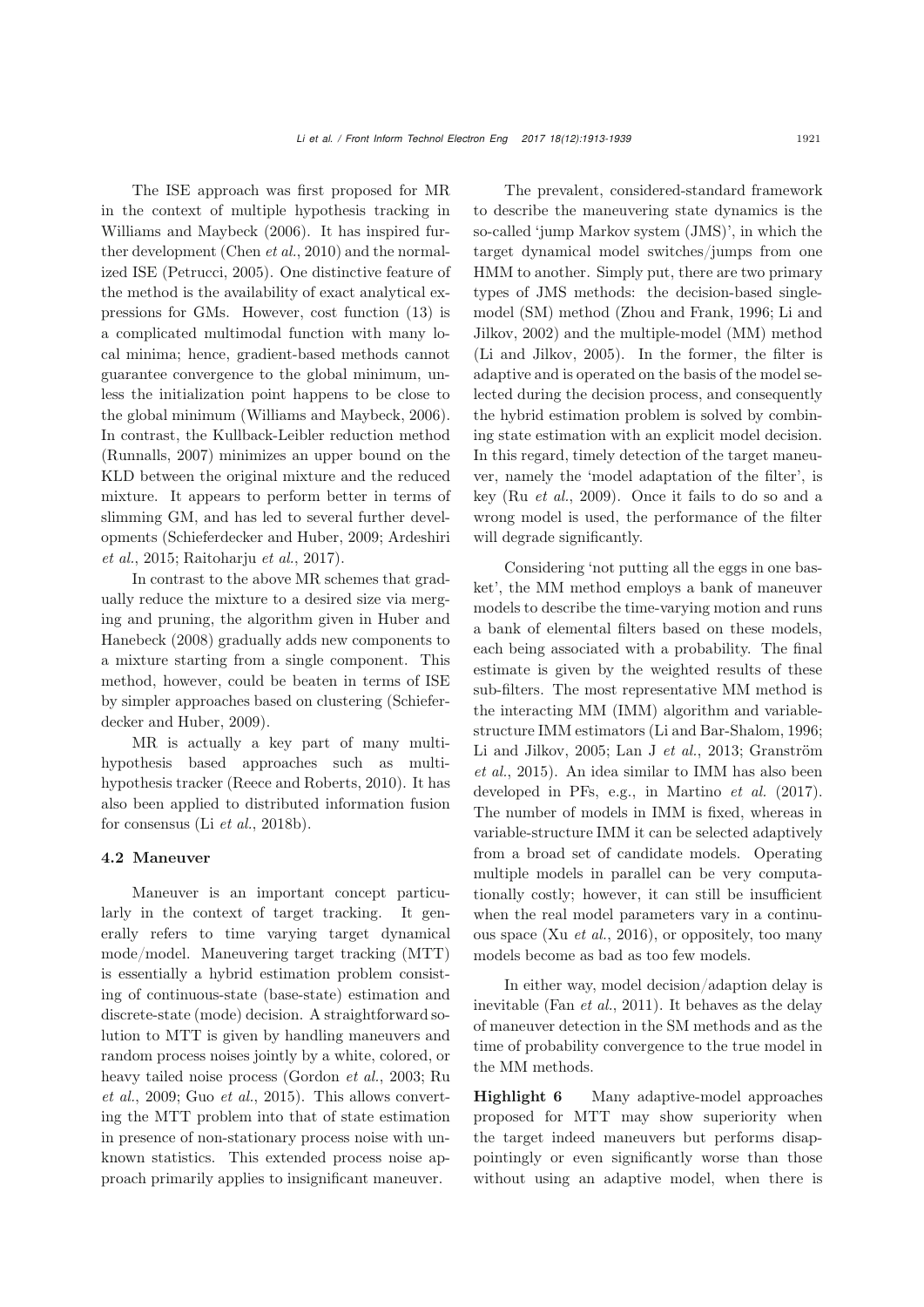actually no maneuver. We call this 'over-reaction due to adaptability'.

To combat these problems, the target motion can be described by a continuous-time trajectory function as in Eq. [\(18\)](#page-15-0), and thereby the MTT problem can be formulated as an optimization problem to find a trajectory function best fitting the sensor data, e.g., in the sense of least squares of the fitting error (in Section [7.1\)](#page-14-1). The fitting approach needs neither ad-hoc maneuver detection nor MM design and i[s](#page-21-20) [therefore](#page-21-20) [computationally](#page-21-20) [reliable](#page-21-20) [and](#page-21-20) [fast](#page-21-20) [\(](#page-21-20)Li *et al.*, [2017d\)](#page-21-20). It is particularly well-suited to a class of smoothly maneuvering targets such as passenger aircraft, ships, and trains, where no abrupt and significant maneuvering should occur for the passengers' safety, and most often, the carrier moves on a predefined smooth route.

# <span id="page-9-0"></span>5 Intractable uncertainty

# 5.1 Classification of uncertainties

Besides system functions  $f_t$  and  $h_t$  which are often considered deterministic, either known or unknown, there are three key variables whose statistics need to be specified properly for setting up a filter, including control input  $u_t$  (which can be considered either deterministic or stochastic), state process noise  $v_t$ , and observation noise  $w_t$ . All of these constitute the uncertainty of the system and the core of the stochastic process. On one hand, if their statistics are unknown, they have to be estimated concurrently with the hidden states using available sensor observations, referred to as simultaneous state and parameter estimation or adaptive filtering. This is a challenging task since in many cases direct observation of certain parameters is very expensive or difficult, if not impossible [\(Ghahremani and Kamwa](#page-19-21), [2011](#page-19-21)), or the observation itself contains significant intractable uncertainties such as outlier, clutter, and misdetection, to be explained below. On the other hand, they may conflict with the unconditionally Gaussian system requirement, for which proper remedies have to be taken for AGC.

In the most common case, observation function  $h_t$  is given a priori. However, it is also often that the position of the sensor is unknown (and time-varying) or there is a sensor bias, and the position of the sensor needs to be estimated simultaneously with that of the target. This is often referred to as joint sensor localization/registration and target tracking, e.g., in Guo *[et al.](#page-20-17)* [\(2016\)](#page-20-17). Besides the maneuvering model, there are various specific problems where only a part of the parameters involved in the system function vary and need to be estimated, such as resistance in motor systems and aerodynamic parameters in UAV. Unlike discrete maneuvers, these parameters may not change in a jump manner but in the continuous space. They are generally related to system identification, out the scope of our survey.

An emerging tool for non-parametric statespace modeling called 'Gaussian process (GP)' regression [\(Rasmussen and Williams, 2005\)](#page-22-17), which represents the unknown system function (either transition function  $f_t$  or observation function  $h_t$ ) by a random function (namely, GP SSM) and infers the posterior distribution of the function from data, is very different from the PDF approximation addressed in this paper. A GP is a distribution over functions. It is fully specified by a mean and a covariance function encoding basic structural assumptions of the class of functions to be modeled, e.g., smoothness and periodicity. GP gains an increasing importance in machine learning [\(Rasmussen and Williams](#page-22-17), [2005\)](#page-22-17), state [estimation](#page-19-22) [\(Deisenroth](#page-18-15) *et al.*, [2012](#page-18-15); Frigola-Alcade, [2015](#page-19-22); [Särkkä](#page-23-6) *et al.*, [2016](#page-23-6)), parameter/model learning processing [\(Wang](#page-24-15) *et al.*, [2008](#page-24-15); [Ko and Fox](#page-20-18), [2009](#page-20-18)), etc., when it is difficult to find an accurate parametric form of the system function. It is interesting to recognize that GP can be broadly classified into our AGC framework (i.e., from a GP prior to a GP posterior), to accommodate more general likelihood functions.

Overall, the major intractable uncertainties involved for an adaptive filter design based on SSM can be classified as shown in Fig. [2.](#page-10-0) To avoid distracting our attention on filters under AGC, we will leave aside the uncertainty issues caused by the (either partly or entirely) unknown system functions or abnormal observation data in this paper. What follows will focus on estimation or approximation of the statistics of inputs  $u_t$ , state process noise  $w_t$ , and observation noise  $w_t$  when they are either unknown or non-Gaussian/correlated.

## 5.2 Unknown input

The models and/or models' parameters may deviate from their nominal values by an unknown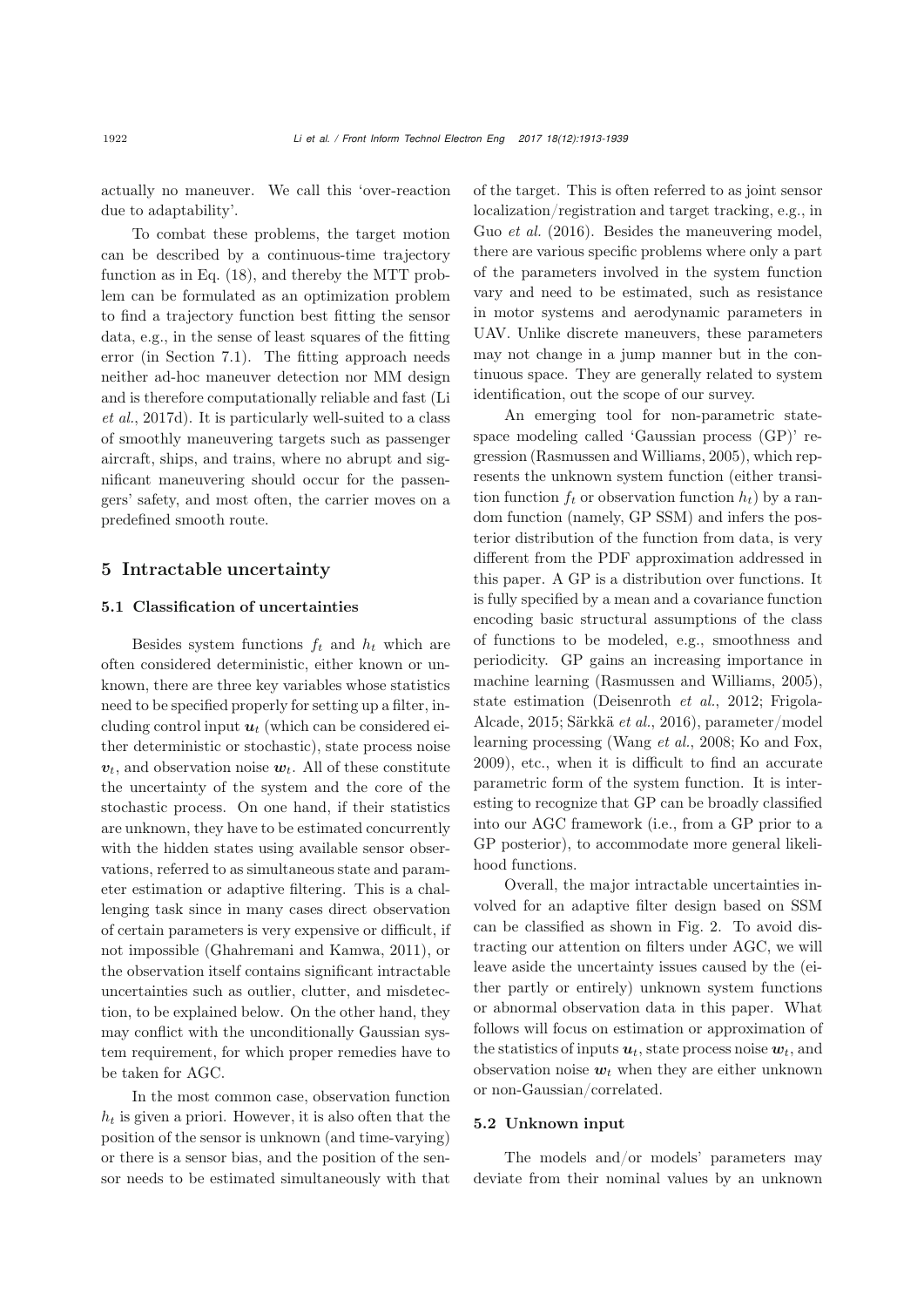

<span id="page-10-0"></span>Fig. 2 Classification of major uncertainties involved in the state-space model (SSM)

Only the highlighted three sub-topics are accommodated in this review while the others are well addressed in existing surveys (e.g., unknown noise covariance estimation in [Duník](#page-19-4) *et al.* [\(2017b\)](#page-19-4)), are rare cases (e.g., unknown observation function), or do not form the key theme of our review (e.g., correlated noises, outliers, clutter, and misdetection)

constant or time-varying bias, which are called 'unknown inputs (UIs)'. The corresponding filtering problem in the presence of UI is termed 'UI filtering (UIF)'. UI may appear in both state dynamics and measurement models (including sensor bias), although we model only inputs in the state dynamic model in Eq. [\(1\)](#page-2-0). Based on a priori assumptions made on UI, existing UIF algorithms can be broadly categorized into three main classes.

#### 5.2.1 Noise interpretation of the unknown input

This approach is simply modeling UI by a zeromean Gaussian noise with a usually large, stationary, or time-varying [\(Liang](#page-21-21) *et al.*, [2004](#page-21-21)) covariance. However, this assumption is often violated, leading to an adverse filtering performance such as instability [\(Azam](#page-18-16) *et al.*, [2015\)](#page-18-16). This is because UI is typically a non-stationary process (i.e., signal with an arbitrary type and magnitude) and cannot be well captured by a stationary and zero-mean random noise.

## 5.2.2 Known unknown input dynamics

In this category, UI is approximately known dynamics and unknown initialization. This approach can accommodate several types of UIs such as unknown constant, ramp, polynomials in time, sinusoids, or their combinations (Su *[et al.](#page-24-16)*, [2016\)](#page-24-16). A common approach is to augment UI (or the state of its dynamics) into the state variable, resulting in an augmented system for which conventional filters can be adopted, namely augmented KF (AKF) [\(Mayne](#page-22-18), [1963](#page-22-18); [Su and Chen, 2017\)](#page-23-21). To reduce the computation cost of AKF, [Friedland](#page-19-23) [\(1969\)](#page-19-23) proposed a twostage KF to decouple AKF into a state sub-filter and a UI sub-filter. It was further extended and optimized by [Hsieh](#page-20-19) [\(2000\)](#page-20-19) and generalized to the optimal multi-stage KF by [Chen and Hsieh](#page-18-17) [\(2000\)](#page-18-17). An expectation-maximization (EM) based iterative optimization framework, which treats unknown covari[ances](#page-18-18) [as](#page-18-18) [missing](#page-18-18) [data,](#page-18-18) [was](#page-18-18) [proposed](#page-18-18) [by](#page-18-18) Bavdekar *et al.* [\(2011\)](#page-18-18) for joint state estimation and parameter identification, and similarly by [Lan H](#page-21-22) *et al.* [\(2013](#page-21-22)) for stochastic systems with UIs in both the process and measurement models.

Note that the augmented system is typically nonlinear even though the original one is linear. Also, a mean estimation error (or bias) may appear when the assumed UI dynamics is not fulfilled due to any mismatch, e.g., abrupt maneuver in target tracking [\(Bogler](#page-18-19), [1987\)](#page-18-19) and fast time-varying disturbances i[n](#page-20-20) [disturbance](#page-20-20) [observer](#page-20-20) [based](#page-20-20) [control](#page-20-20) [\(](#page-20-20)Kim and Rew, [2013](#page-20-20)). To combat this, an appropriate covariance matrix for the noise term in UI dynamics is the key for a trade-off between estimation bias and accuracy [\(Azam](#page-18-16) *et al.*, [2015\)](#page-18-16).

# 5.2.3 Unknown input dynamics

In this category, no specific dynamics is assumed [on](#page-20-21) [UI.](#page-20-21) [The](#page-20-21) [original](#page-20-21) [work](#page-20-21) [of](#page-20-21) [this](#page-20-21) [kind](#page-20-21) [\(](#page-20-21)Kitanidis, [1987\)](#page-20-21) is based on the MSE unbiased estimation (i.e., minimizing the trace of the state error covariance matrix under the unbiased algebra constraint). Various properties for the developed filters have been investigated successively, including the existence condition [\(Darouach and Zasadzinski](#page-18-20), [1997\)](#page-18-20), asymptotic stability [\(Fang and de Callafon, 2012\)](#page-19-24), and global optimality [\(Cheng](#page-18-21) *et al.*, [2009\)](#page-18-21). Later, this approach has been extended to the case with direct feed-through of UI [\(Cheng](#page-18-21) *et al.*, [2009\)](#page-18-21), simultaneous input and state filtering including recursive three-step filter (RTSF) [\(Gillijns and Moor](#page-19-25), [2007;](#page-19-25) [Hsieh](#page-20-22), [2009\)](#page-20-22), and filtering with partial information on the input (Su *[et al.](#page-24-17)*, [2015b\)](#page-24-17). Recently, its relationship with the classical KF has also been rigorously established by [Li](#page-21-23) [\(2013\)](#page-21-23) and Su *[et al.](#page-23-22)* [\(2015a](#page-23-22)) in terms of existence, optimality, and asymptotic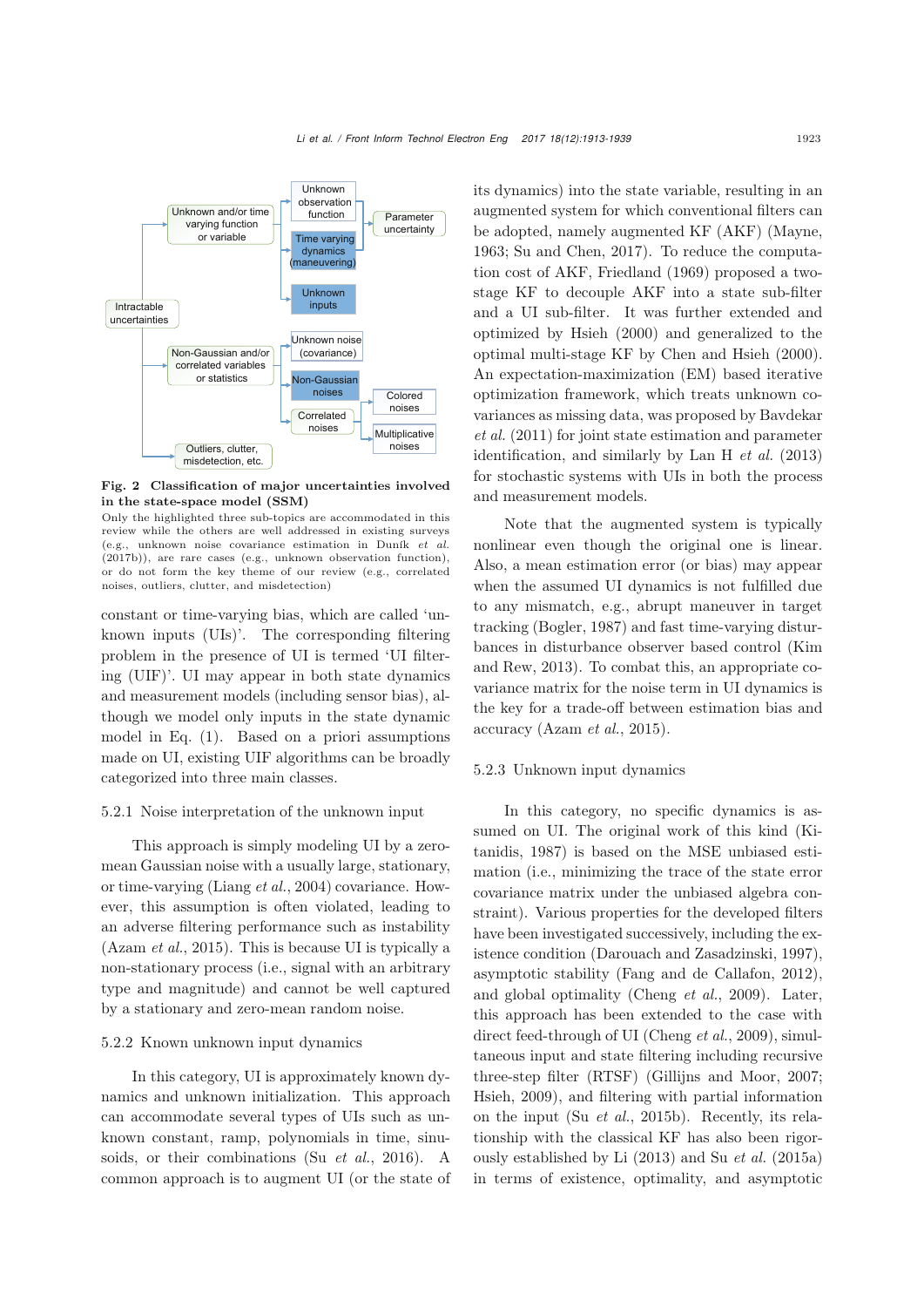stability by assuming that the inputs are available at an aggregate level.

In comparison to AKF, this approach could lead to unbiased estimation, while it is more sensitive to sensor noise due to the lack of a priori UI dynamics information. Another point worth mentioning is the existence condition. A necessary condition of AKF is the detectability of augmented matrix pair, while strong detectability is usually required in approaches without information of UI dynamics [\(Yong](#page-24-18) *et al.*, [2016](#page-24-18)), which are slightly stricter.

Recent work is more focused on how to accommodate prior information on UI or unknown parameters so that both the state and UI filtering performance can be improved. For example, amplitude and equality constraints are considered in fault diagnosis and traffic management [\(Li](#page-21-23), [2013](#page-21-23); Su *[et al.](#page-24-17)*, [2015b\)](#page-24-17), respectively. It should be highlighted that the extra information on UI stems from the experience or knowledge of the designers. A better alternative is to learn from massive historical data. To this end, clustering and classification were exploited by Yi *[et al.](#page-24-19)* [\(2016\)](#page-24-19) to model vehicle acceleration for a better situation awareness performance. Another open problem comes from hybrid UIs, such as a linear combination of dynamic, random, and deterministic UIs [\(Liang](#page-21-24) *et al.*, [2008\)](#page-21-24) or to be more challenging, different UI switching.

## 5.3 Unknown noise

There is a large body of literature on noise covariance estimation in both state and observation equations. Interested readers can refer to a cuttingedge, comprehensive survey offered by [Duník](#page-19-4) *et al.* [\(2017b\)](#page-19-4). A remarkable result which appeared recently [\(Ristic](#page-22-19) *et al.*, [2017\)](#page-22-19) states that:

Highlight 7 The theoretically best achievable second-order error performance, namely CRLB, in target state estimation is independent of knowledge (or the lack of it) of the observation noise variance.

This is [in](#page-18-22) [accordance](#page-18-22) [with](#page-18-22) [the](#page-18-22) [results](#page-18-22) [in](#page-18-22) Djurić and Miguez [\(2002\)](#page-18-22) which demonstrated that the noise covariances are unnecessary in estimation, as they can be integrated out. More surprisingly, it was shown that the filters which do not use the true value of observation noise variance but instead estimate it online, can achieve the theoretical bound, while the CKF, which uses the true value of the Gaussian observation noise variance, cannot. An explanation for this is that the filters that estimate the observation noise variance online are able to distinguish the accurate bearing observations from inaccurate ones and adapt their Kalman gains accordingly, resulting in an overall better tracking performance. This finding is interesting as it raises a puzzle: is it a real advantage if the filter knows the true observation noise statistics?

# 5.4 Non-Gaussian or non-white noise: heavy tail, correlation, and dependence

Gaussian distribution is simply incompetent in modeling outliers (because of clutter, impulsive noise, glint noise, unreliable sensors, etc.), skewness, heavy tails, and bounded support. In addition to the aforementioned GM, a pragmatic way to approach outliers and skewed observation noise is to assume heavy-tailed noise (also called 'glint noise'), for which elliptically contoured distributions, such as Student's t-distribu[tion](#page-24-20) [\(Girón and Rojano](#page-19-26)[,](#page-24-20) [1994](#page-19-26)[;](#page-24-20) Tipping and Lawrence, [2005](#page-24-20)[;](#page-17-7) [Loxam and Drummond](#page-22-20)[,](#page-17-7) [2008](#page-22-20)[;](#page-17-7) Aravkin *et al.*, [2012](#page-17-7); [Piché](#page-22-21) *et al.*, [2012;](#page-22-21) [Roth](#page-23-23) *et al.*, [2013](#page-23-23); [Nurminen](#page-22-22) *et al.*, [2015](#page-22-22)) and Lévy distribution [\(Sornette and Ide, 2001](#page-23-24); [Gordon](#page-19-18) *et al.*, [2003\)](#page-19-18), turn out to be helpful.

The Student's t-distribution has been demonstrated to be less sensitive to outliers than the Gaussian distribution, thereby enjoying a better robustness while retaining the minimum variance optimality of KF. Either the process noise or the observation noise can [be](#page-17-7) [modeled](#page-17-7) [as](#page-17-7) [Student's](#page-17-7) t-distribution (Aravkin *et al.*, [2012](#page-17-7)), while the latter takes a majority in the literature. Based on Student's t observation noise assumption, the Bayesian filtering and smoothing recursi[ons](#page-22-21) [were](#page-22-21) [developed](#page-22-21) [for](#page-22-21) [linear](#page-22-21) [systems](#page-22-21) [in](#page-22-21) Piché *et al.* [\(2012](#page-22-21)) and [Roth](#page-23-25) *et al.* [\(2017a\)](#page-23-25), based on which different parametric filters can be implemented. Student's t-mixture filter was also developed by Loxam and Drummond [\(2008\)](#page-22-20).

While both Student's t-distribution and the Gaussian distribution belong to the family of elliptically contoured distributions, the Gaussian approximation to the posterior PDF is more reasonable than the Student's  $t$  approximation with a fixed degree of freedom (DOF) parameter for the case of moderate contaminated process and observation noises [\(Huang](#page-20-23) *et al.*, [2017\)](#page-20-23). In this sense, GM might be a better alternative [\(Bilik and Tabrikian](#page-18-23), [2010\)](#page-18-23), given a proper MR-management. For a t-distributed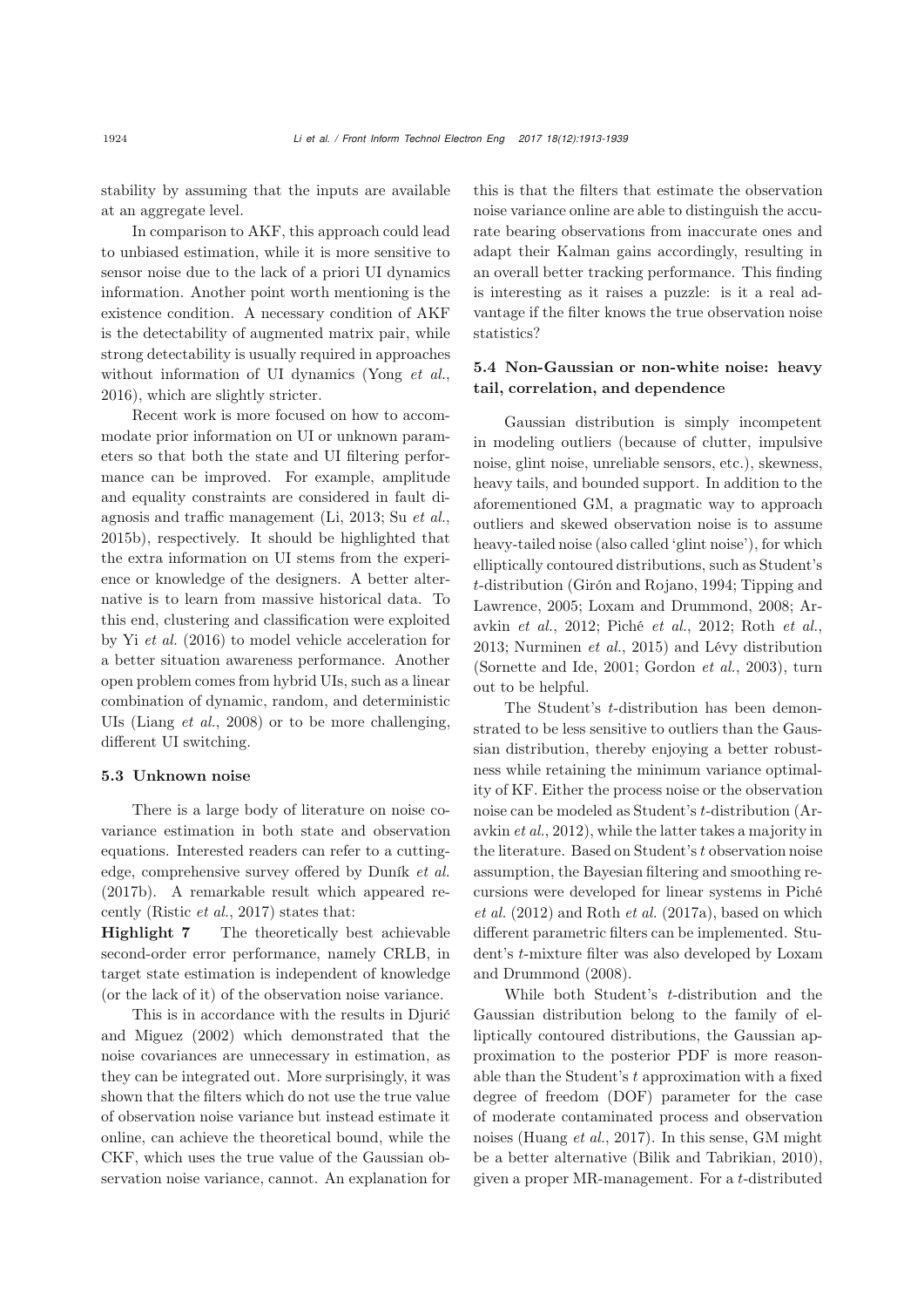observation noise with heavy tails, while CRLB significantly underestimates the optimal MSE, KF has a significantly larger MSE [\(Piché](#page-22-23), [2016](#page-22-23)).

There are actually at least two other intractable uncertainties leading to non-white noises, such as colored noises due to noise correlation in the time direction [\(Wang](#page-24-21) *et al.*, [2015\)](#page-24-21) and multiplicative noises due to [their](#page-23-26) [dependence](#page-23-26) [on](#page-23-26) [the](#page-23-26) [state](#page-23-26) [\(](#page-23-26)Spinello and Stilw[ell,](#page-24-22) [2010](#page-23-26)[;](#page-24-22) [Agamennoni and Nebot](#page-17-8)[,](#page-24-22) [2014](#page-17-8)[;](#page-24-22) Wang *et al.*, [2014;](#page-24-22) [Huang](#page-20-24) *et al.*[,](#page-20-25) [2015](#page-20-24)[;](#page-20-25) [Liu](#page-21-25)[,](#page-20-25) [2015](#page-21-25)[;](#page-20-25) Huang *et al.*, [2016a](#page-20-25)). Noise correlation could occur at the same time instant or one time step apart (or more complicated, multiple time steps apart). Interested readers can refer to the provided references.

#### <span id="page-12-0"></span>5.5 Robust filtering

Another filtering optimality is regarding the adaptability against a class of more significant uncertainties such as clutter, disturbances/outliers, and misdetection, termed 'robust filtering'. These uncertainties can be classified as 'abnormal noise' to the system, which are unfortunately too 'strong' to be effectively handled by the aforementioned maneuvering/adaptive model, noise estimation methods, or heavy-tailed/correlated noise modeling approaches. Instead, robust filtering technologies such as Huber's M (maximum-likelihood-type)-estimation that can detect clutter in either state processes or observations [\(Koch and Yang](#page-20-26), [1998;](#page-20-26) [Yang](#page-24-23) *et al.*, [2001;](#page-24-23) [Zhang](#page-25-5) *et al.*[,](#page-23-27) [2016](#page-25-5)[\)](#page-23-27) [or](#page-23-27) [the](#page-23-27) H-infinity/ $H_{\infty}$  filter (Simon, [2006](#page-23-27)) that can handle arbitrary (unknown) noise of bounded energy, are required, to name a few.

A filter is called robust if the actual error variances guarantee a minimum upper bound for all admissible uncertainties. This variant research theme has been stimulated by the increased interest in robust control theory and has received a lot of attention in 1990s and early 2000s with the development of convex optimization. Some robust Gaussian filters [have](#page-17-1) [been](#page-17-1) [reviewed](#page-17-1) [in](#page-17-1) [Simon](#page-23-27) [\(2006](#page-23-27)[\)](#page-17-1) [and](#page-17-1) Afshari *et al.* [\(2017\)](#page-17-1). Recent attention on robust filtering turns to the sensor network and practical considerations such as missing data, communication delay [\(Dong](#page-18-24) *et al.*, [2010\)](#page-18-24), and distributed fusion (Qi *[et al.](#page-22-24)*, [2014](#page-22-24)). It is out of the focus of this review; however, we have the following observation to highlight the core differences between robust filtering and MMSE filtering:

Highlight 8 Robust filtering is much more related to robustness with respect to statistical variations than it is to optimality, with respect to a specified statistical model. Typically, the worst case estimation error rather than MSE needs to be minimized in a robust filter. As a result, robustness is usually achieved by sacrificing the performance in terms of other criteria, such as MSE and computing efficiency.

# <span id="page-12-1"></span>6 Constraints

There are two basic types of constraints: physical constraints reflecting limits to physical state variables (such as positivity of mass or pressure and limitation of speed or angle) and design constraints which represent desired operating limits (such as technological limitations or geometric considerations of the system). The constraint can be on either the state or the observation. While a few constraints are completely quantifiable in statistics, the most are typically given as contextual/'soft' information [\(Snidaro](#page-23-28) *et al.*, [2015](#page-23-28)) that has to be converted to an equality or inequality for use in the filter. For example, an equality constraint between the state variables can be written as a function:

<span id="page-12-2"></span>
$$
C(\boldsymbol{x}_t) = \mathbf{0}.\tag{14}
$$

The constraint can be taken into account at different inference stages, corresponding to three different types of strategies for constraining, i.e., in a bottom-up order: (1) modeling stage, (2) filtering stage, and (3) output stage.

#### 6.1 Equality and inequality

## 6.1.1 Constrained system modeling

When the equality is defined between dimensions of the state in Eq. [\(14\)](#page-12-2), the state can be converted to a lower-dimensional unconstrained state, by representing part of the state vector as a linear function of the remaining part, as governed by the equality constraint [\(Wen and Durrant-Whyte](#page-24-24), [1992](#page-24-24)). The dimension reduction can also be achieved through null space decomposition [\(Hewett](#page-20-27) *et al.*, [2010](#page-20-27)), in which an orthogonal factorization is used to decompose the constrained state estimation problem into stochastic and deterministic components, which are then solved separately. In contrast, the equality constraint can also be appended to the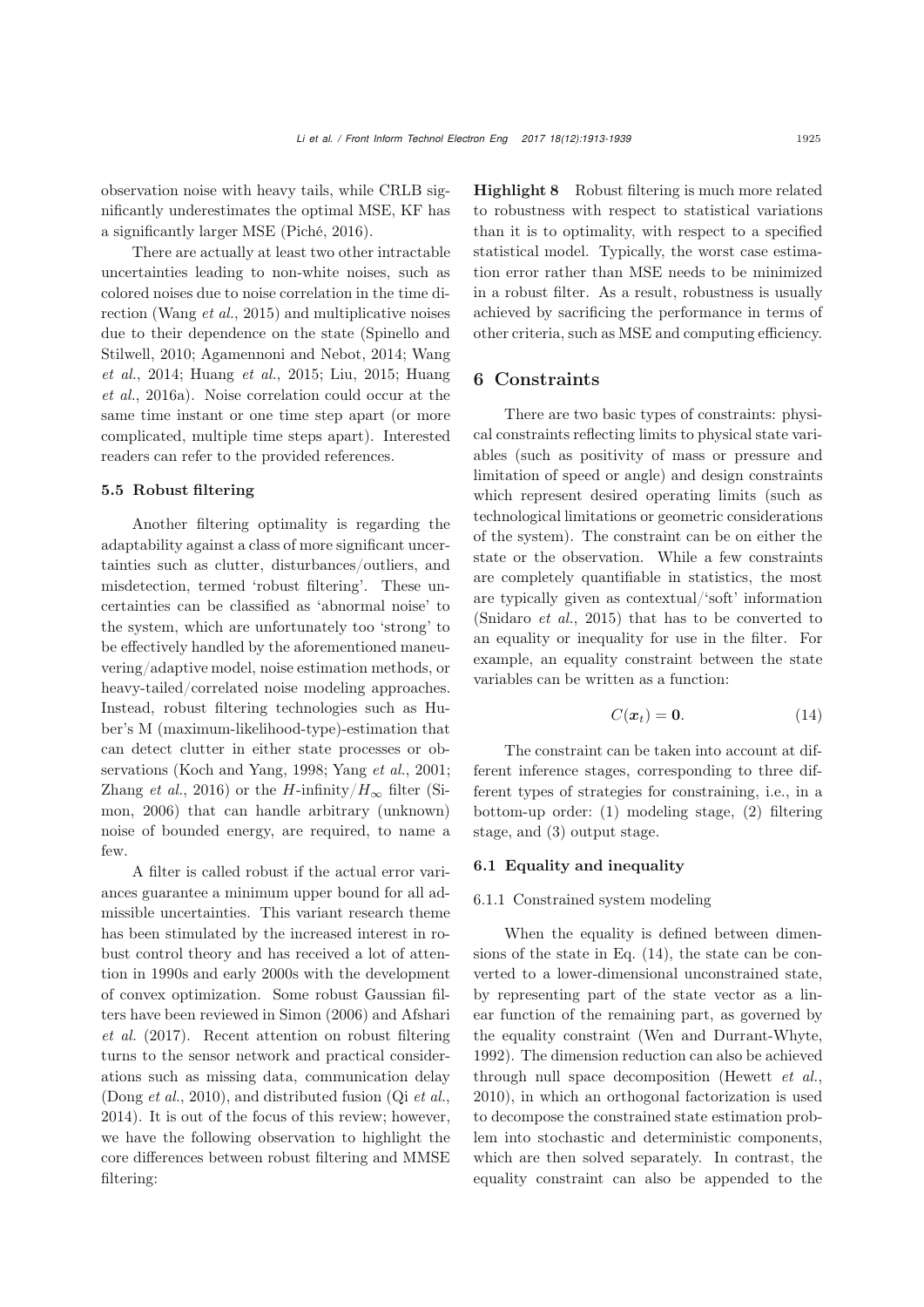observation equation by creating an additional deterministic pseudo-observation [\(Tahk and Speyer, 1990;](#page-24-25) [Duan and Li, 2013\)](#page-18-25) from constraint [\(14\)](#page-12-2) as follows:

<span id="page-13-0"></span>
$$
\mathbf{y}_t = C(\mathbf{x}_t),\tag{15}
$$

with the pseudo-observation always treated as of mean **0** and variance **0**.

The pseudo-observation model will increase the observation dimension and thereby increase the size of the matrix that needs to be inverted in Kalman gain computation. It will also lead to a singular covariance matrix, which may cause numerical problems. More importantly, in Eq. [\(15\)](#page-13-0), the state is not guaranteed to obey the constraint, inappropriate for strict mathematical constraints.

## 6.1.2 Constrained estimation process

Instead of modifying the system models that will either increase or reduce the problem dimensions, an alternative systematic approach is to take into account the constraints during the filtering process, e.g., designing equality constrained dynamic systems based on which the filter estimate fulfills the const[raints](#page-19-27) [automatically](#page-19-27) [\(Xu](#page-19-27) *[et al.](#page-24-26)*, [2013;](#page-24-26) Duan and Li, [2015](#page-19-27)), to provide constrained point estimates together with constrained covariance matrices in some cases. As a representative example, the moving horizon estimation (MHE) filter minimizes the mean square error w[hile](#page-20-14) [satisfying](#page-20-14) [the](#page-20-14) [constraint](#page-20-14) [\(](#page-20-14)Ishihara and Yamakita, [2009\)](#page-20-14). However, it is computationally intensive for larger horizons and nonlinearities in the observation equation or constraint.

It is important to note that, under the constrained dynamics, the state process noise is statedependent in general [\(Duan and Li](#page-19-27), [2015\)](#page-19-27). Simply, the Gaussian distribution has an infinite tail, which does not hold in limited/constrained state spaces.

## 6.1.3 Constrained estimates

If neither the system models nor the filters are modified to accommodate the constraint, the last thing that can be done is to adjust the final estimate(s) produced by the unconstrained filter based on unconstrained system models. This can be done in two ways, either projecting the state space outside the constraint into the constrained area, or truncating the unconstrained conditional PDF of the state so that only the part residing in the constrained area is preserved and the remainder is set to zero.

The methods proposed by [Julier and LaViola](#page-20-28) [\(2007](#page-20-28)), [Ko and Bitmead](#page-20-29) [\(2007](#page-20-29)), and [Kandepu](#page-20-30) *et al.* [\(2008](#page-20-30)) project the unconstrained estimate onto the constraint subspace by a projection function  $p(x_t)$ satisfying (refer to Eq. [\(14\)](#page-12-2))

<span id="page-13-1"></span>
$$
C(p(\boldsymbol{x}_t)) = \mathbf{0} \tag{16}
$$

for all values of  $x_t$ .

The simplest projection approach is called 'clipping', which moves point estimates lying outside the constrained region to the boundary [\(Kandepu](#page-20-30) *et al.*, [2008](#page-20-30)). In [Ko and Bitmead](#page-20-29) [\(2007\)](#page-20-29), the projected KF was extended from discrete time to continuous time and from linear constraints to nonlinear constraints. In [Julier and LaViola](#page-20-28) [\(2007](#page-20-28)), the projection method was used twice: one to constrain the entire distribution and the other the statistics of the distribution. [Simon](#page-23-29) [\(2010\)](#page-23-29) analyzed three different ways by which the KF solution can be projected onto the state constraint surface.

Instead of revising the point-estimate with respect to the constraint, it is more theoretically sound to modify the conditional PDF of the state estimate, typically the first two moments of PDF. This is referred to as the truncation approach, in which the shape of the conditional PDF within the constrained region is preserved. This provides generally highquality estimates with moderate computational demands [\(Teixeira](#page-24-27) *et al.*, [2010\)](#page-24-27). In this manner, linear [\(Simon](#page-23-27), [2006\)](#page-23-27) and nonlinear [\(Straka](#page-23-16) *et al.*, [2012](#page-23-16)) inequality constraints were considered.

Nonlinear equality constraints differ from the linear case due to two sources of errors: truncation errors because of nonlinear transformation of PDF and base point errors because the filter linearizes around the estimated value of the state rather than the true value [\(Julier and LaViola, 2007\)](#page-20-28). To overcome these deficiencies, the second-order TSE was used by [Yang and Blasch](#page-24-28) [\(2009\)](#page-24-28) to gain a higher accuracy than the first-order linearization, and the so-called 'smoothly constrained KF' was proposed [\(Geeter](#page-19-28) *et al.*, [1997\)](#page-19-28), which transforms hard constraints into soft ones and provides an exponential weighting term that progressively tightens the constraints.

Although the pseudo-observation and projection methods share the same property which allows projecting the state estimate to the constraint surface, they are qualitatively different. The former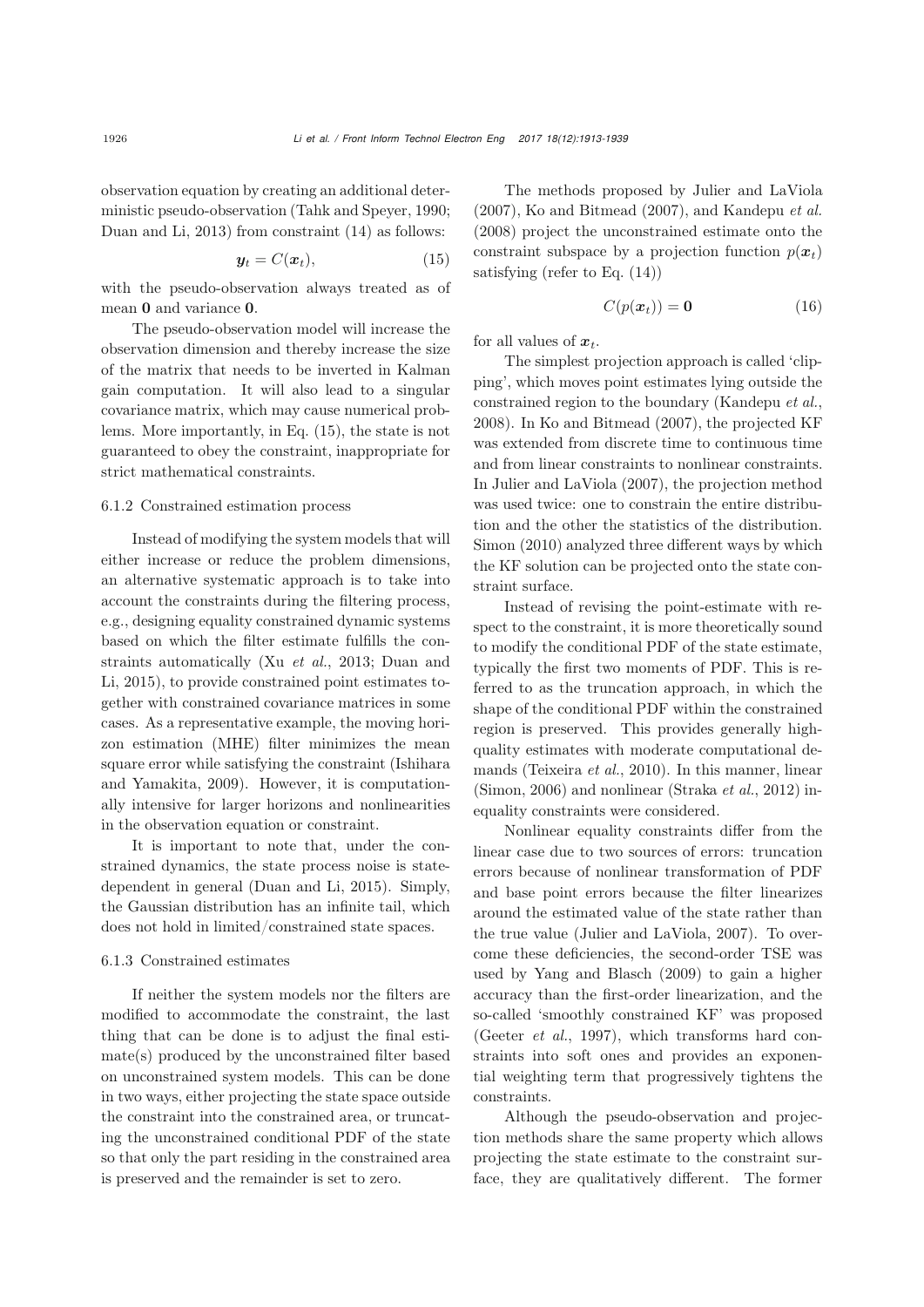uses KF's linear update rule. Therefore, it is linear and its parameters are chosen to minimize the MSE estimate. The latter can use any projection operator consistent with the constraint. Illustrations of both approaches can be found in [Julier and LaViola](#page-20-28) [\(2007](#page-20-28)).

## 6.2 Circular statistics

Circular estimation is involved when the state or the observation is subject to periodic quantities such as angle, orientation, or direction. It exists in an enormous number of periodic phenomena. The shifted Rayleigh filter [\(Clark](#page-18-26) *et al.*, [2007](#page-18-26)) is a moment matching algorithm that exploits the essential structure of the nonlinearities present in bearingsonly tracking, and generates the exact posterior given a Gaussian prior. Instead of suboptimal constrained filtering that treats the periodic character as a constraint, the more reliable and systematic solution shall be based on circular/directional statistics; please refer to [Kurz](#page-21-2) *et al.* [\(2016](#page-21-2)) for an excellent survey on circular Bayes filtering.

A straightforward projection of the standard one-dimensional (1D) Gaussian distribution to the circular state space is wrapping the Gaussian distribution around the unit circle and adding up all probabilities wrapped to the same point (Fig. [3\)](#page-14-2), namely the 'wrapped normal (WN) distribution', of which the PDF can be immediately given as

$$
p_{\rm WN}(\theta; \mu, \sigma) = \frac{1}{\sqrt{2\pi}\sigma} \sum_{k=-\infty}^{\infty} \exp\left(-\frac{(\theta - \mu + 2k\pi)^2}{2\sigma^2}\right),\tag{17}
$$

where the circular variable  $\theta \in [0, 2\pi)$ ,  $k \in \mathbb{N}$ , and parameters for location ( $\mu \in [0, 2\pi)$ ) and for concentration ( $\sigma > 0$ ) resemble the mean and standard deviations of the corresponding Gaussian distribution, respectively.

## <span id="page-14-0"></span>7 New thoughts

## <span id="page-14-1"></span>7.1 Limitations of HMM and alternatives

Despite their popularity, HMMs are believed to be poor for modeling speech due to the restrictive conditional independence assumption, including the Markovian state  $p(x_{0:t})$  =  $p(\boldsymbol{x}_0) \prod_{k=1}^t p(\boldsymbol{x}_k | \boldsymbol{x}_{k-1})$  and conditional independence of observations  $p(\mathbf{y}_{0:t}|\mathbf{x}_{0:t}) = \prod_{k=0}^{t} p(\mathbf{y}_k|\mathbf{x}_k).$ 



<span id="page-14-2"></span>Fig. 3 A wrapped normal distribution (red) is obtained by wrapping a Gaussian distribution (blue) with  $\mu = 0$  and  $\sigma = 2$  around the unit circle (black) centralized around origin, where  $[x_1, x_2]^T$  gives the position on the circle (References to color refer to the online version of this figure)

Extensions have been sought to break through either limitation. The first is to introduce additional latent variables that allow more complex inter-state dependencies to be modeled, such as factor-analyzed HMM, s[witching](#page-22-25) [linear](#page-22-25) [dynamical](#page-22-25) [systems](#page-22-25) [\(](#page-22-25)Rosti and [Gales,](#page-22-26) [2003\)](#page-22-25)[,](#page-22-26) [and](#page-22-26) [segmental](#page-22-26) [models](#page-22-26) [\(](#page-22-26)Ostendorf *et al.*, [1996\)](#page-22-26). The second allows explicit dependencies between observations such as buried Markov models [\(Bilmes](#page-18-27)[,](#page-23-30) [1999](#page-18-27)[\),](#page-23-30) [mixed](#page-23-30) [memory](#page-23-30) [models](#page-23-30) [\(](#page-23-30)Saul and Jordan, [1999](#page-23-30)), trajectory-HMM (Zen *[et al.](#page-24-29)*, [2007](#page-24-29)), and conditional Markov chains [\(Bielecki](#page-18-28) *et al.*, [2017\)](#page-18-28), to name a few.

Different from the stochastic modeling of the state process, a series of non-sequential/optimization based estimation and forecasting methods, particularly in the area of chaotic systems and weather forecasting [applications,](#page-20-31) [have](#page-20-31) [been](#page-20-31) [presented](#page-20-31) [\(](#page-20-31)Judd and Stemler, [2009](#page-20-31); [Smith](#page-23-31) *et al.*, [2010;](#page-23-31) [Judd, 2015](#page-20-32)) to avoid the use of state transition noise  $v_t$  in Eq. (1). In fact, similar deterministic Markov models have been applied [in](#page-20-33) [noise](#page-20-33) [reduction](#page-20-33) [methods](#page-20-33) [\(](#page-20-33)Kostelich and Schreiber, [1993\)](#page-20-33), MHE [\(Michalska and Mayne](#page-22-27), [1995](#page-22-27)), and the GN filter [\(Nadjiasngar and Inggs](#page-22-28), [2013](#page-22-28)). Interestingly, Judd's shadowing filter yields more reliable and even more accurate results than the Bayesian filters when nonlinearity is significant while the noise is largely observational [\(Judd and Stemler](#page-20-31), [2009](#page-20-31)), or when the objects do not display any significant random motion at the length and the time scales of interest [\(Judd](#page-20-32), [2015](#page-20-32)). The GN filter that models the state transition by a deterministic differential equation is proven to be Cramér-Rao consistent (yielding minimum variance) [\(Morrison, 2012\)](#page-22-29).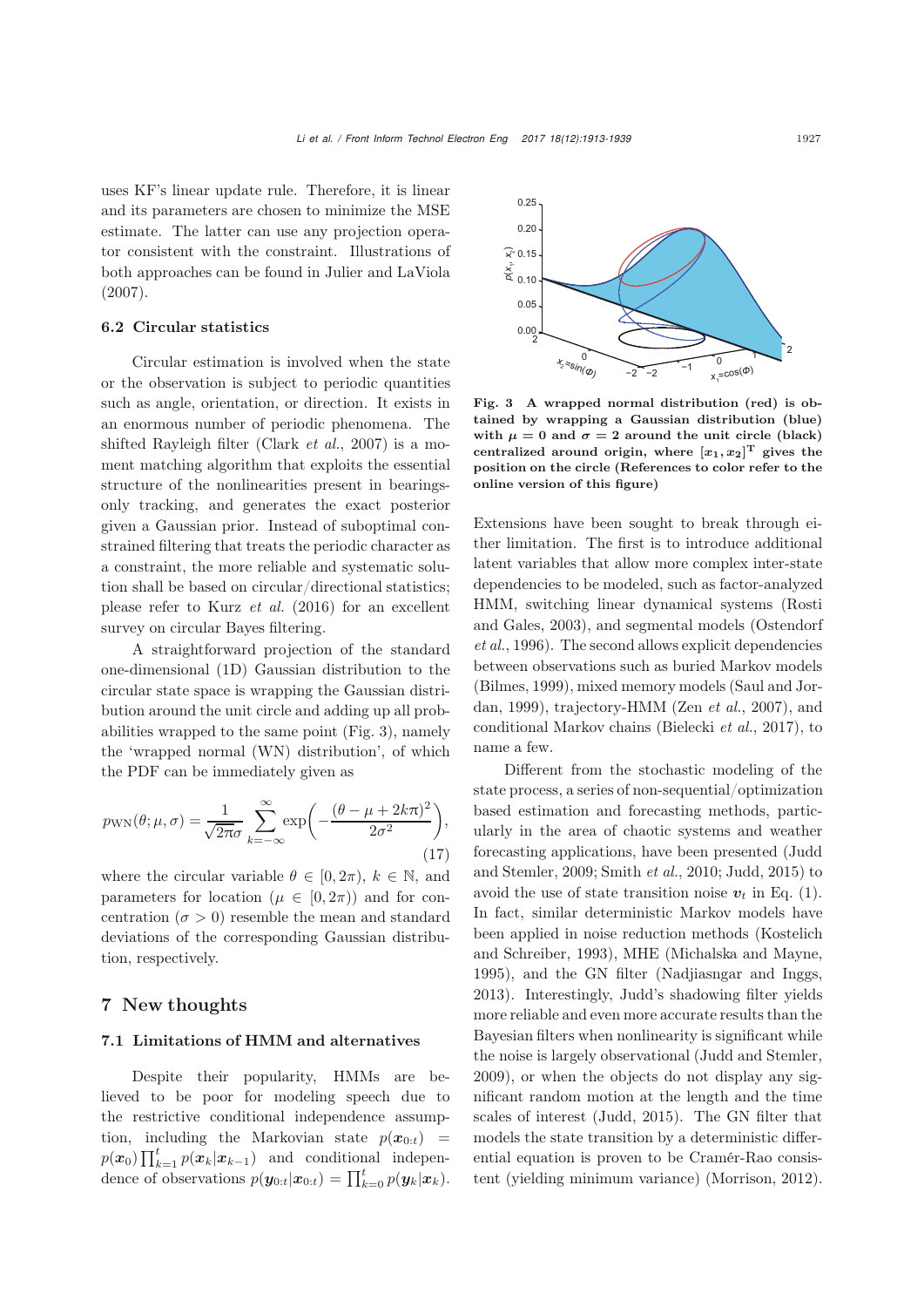These approaches emphasize the deterministic part of the system and frame the estimation problem as optimization, which has advantages in dealing with constraints.

Highlight 9 The standard structure of recursive filtering is based on infinite impulse response (IIR); namely, all the observations prior to the present time have an effect on the state estimate at the present time. Therefore, the filter suffers from legacy errors.

As such, once a bias is made, due to whether erroneous modeling, outliers, or too much approximation, it can hardly be removed. Critically, the filter can diverge (namely deviate dramatically from the true signal) [\(Carrassi](#page-18-29) *et al.*, [2017](#page-18-29)) due to the accumulation of underestimated errors. To combat this, several Kalman-like finite impulse response (FIR) estimators have been proposed [\(Kwon](#page-21-26) *et al.*, [1999;](#page-21-26) [Liang](#page-21-21) *et al.*, [2004](#page-21-21); [Zhao](#page-25-6) *et al.*, [2016a;](#page-25-7) [2016b](#page-25-6)), and proven to be superior to the standard KF in certain cases, such as when the noise covariances and initial conditions are not known exactly and the noise is not white. The FIR filter has a similar idea to MHE on limiting the use of legacy information.

Moreover, particularly in the context of target tracking, positioning, and localization, it is not so clear how to optimally use some important but fuzzy information such as a context 'the trajectory is smooth' or 'the trajectory passes closely to  $x_0$  at time  $t_0$ . This type of information is akin to the aforementioned soft constraint [\(Simon, 2010](#page-23-29)); however, the difference is obvious: soft constraints are usually referred to as a condition that is exactly defined as in Eqs.  $(14)$ – $(16)$  but does not need to be fulfilled strictly while the fuzzy linguistic information addressed here prevents quantitative definition like so.

Given these considerations, Li *[et al.](#page-21-27)* [\(2017c\)](#page-21-27) proposed to use a trajectory function to replace HMM for describing the state function, i.e.,

<span id="page-15-0"></span>
$$
\boldsymbol{x}_t = f(t),\tag{18}
$$

where  $f(t)$  is a deterministic trajectory function of time  $t$  (FoT) defined in the state-time domain.

Considering that any trajectory can be represented by an FoT to an arbitrary accuracy, formulation [\(18\)](#page-15-0) is quite general and versatile. Now, the state estimation problem is reformulated as a trajectory function estimation problem, which is finding a deterministic trajectory that best explains the time

series observations in the underlying time-window  $[k_1, k_2]$  that may move forward or extend-in-size with time, conditioned on a priori model information. Once FoT estimate  $F(t)$  is obtained, the state at any time  $t$  in the effective fitting time window (EFTW)  $[K_1, K_2]$  (that does not have to be an integer) can be estimated, namely

$$
\hat{\boldsymbol{x}}_t = F(t), \ \forall \, t \in [K_1, K_2], \tag{19}
$$

where EFTW  $[K_1, K_2]$  at least covers sampling time window  $[k_1, k_2]$ , namely  $K_1 \leq k_1, k_2 \leq K_2$ .

To incorporate any model information, the trajectory function may be more precisely specified as  $F(t; C_k) \in \mathfrak{F}$ , where  $\mathfrak{F}$  limits itself to a finite set of specific functions, such as a set of polynomials of no more than three orders, and  $C_k$  is the parameter set to be estimated at discrete time instant  $k$  (when new sensor data arrive). To be more precise, one may define a penalty factor  $\Omega(C_k)$  on the model fitting error as a measure of the disagreement of the fitting function to the model constraint a priori, e.g.,

<span id="page-15-1"></span>
$$
\Omega(C_k) \triangleq ||F(t_0; C_k) - \boldsymbol{x}_0||, \tag{20}
$$

which is to measure the mismatch between the fitting trajectory and known state  $x_0$  at time  $t_0$  given a priori, where  $\|\boldsymbol{a} - \boldsymbol{b}\|$  is a measure of the distance between *a* and *b* such as the square error.

Then, combining observation function [\(2\)](#page-2-1), prior constraint [\(20\)](#page-15-1), and trajectory FoT Eq. [\(18\)](#page-15-0) leads to an optimization problem for jointly minimizing the data and the model fitting errors, i.e.,

<span id="page-15-2"></span>
$$
\underset{F(t;C_k)}{\operatorname{argmin}} \sum_{t=k_1}^{k_2} \parallel \boldsymbol{y}_t - h_t(F(t;C_k), \bar{\boldsymbol{v}}_t) \parallel_{w_t} + \lambda \Omega(C_k),
$$
\n(21)

where:

1.  $\lambda > 0$  controls the trade-off between the data fitting error and the model fitting error.

2.  $w_t$  is the weight assigned on the data at time  $t$  to account for the time-varying uncertainty, e.g., according to the covariance of  $v_t$  if known. That is, in the LS sense  $\parallel e \parallel_{w_t} := e^{\mathrm{T}}(\text{Cov}[v_t])^{-1}e$  is a Mahalanobis distance. Alternatively, a scalar fading factor can also be considered in the weight design, such as  $\|e\|_{w_t} := \beta^{k-t} \|e\|$  (0 <  $\beta$  < 1), to emphasize the newest data by assigning lower weights to history data.

3.  $\bar{v}_t$  is a parameter to compensate for the observation error (if anything is known) and can be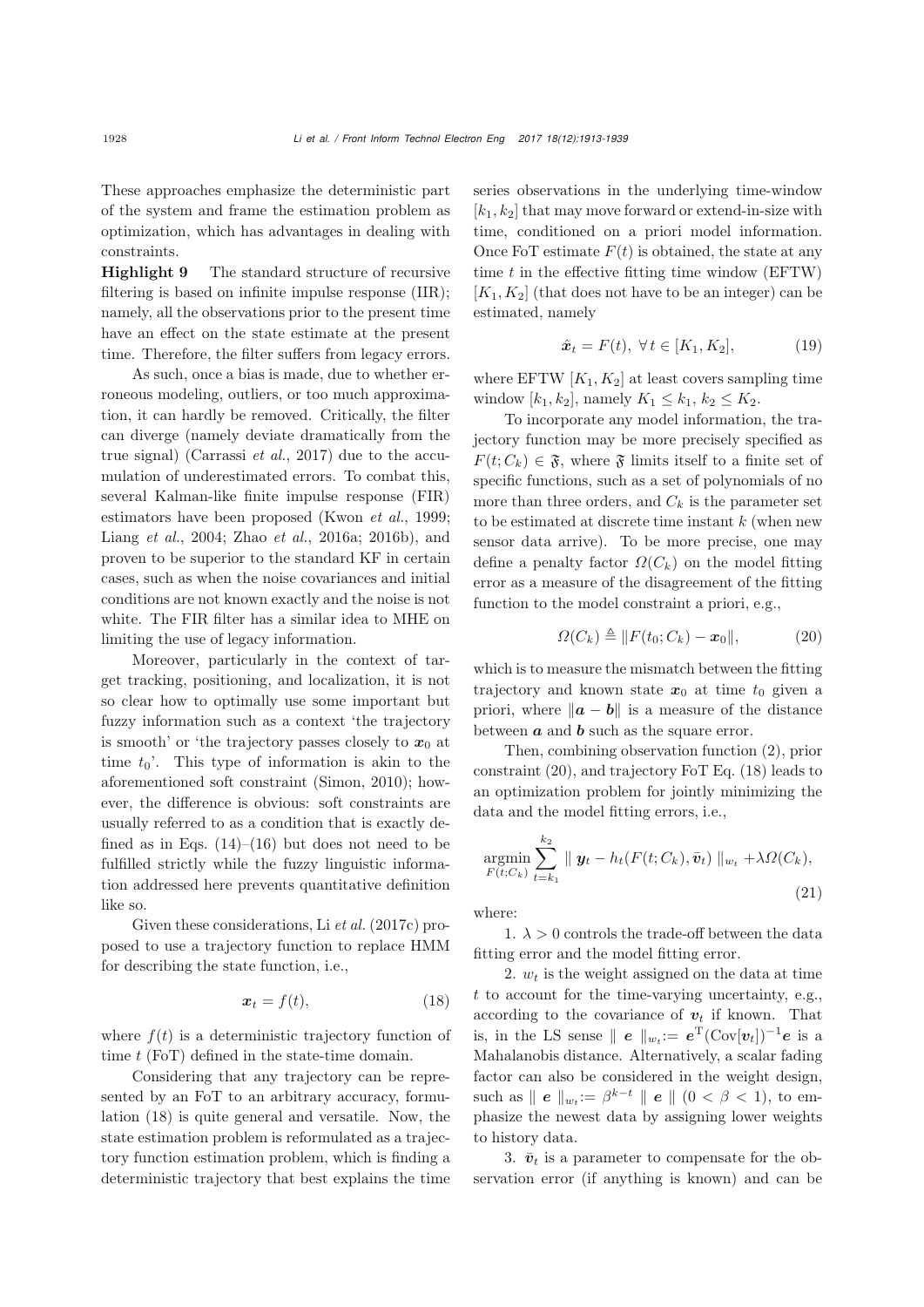specified as the noise mean  $E[\mathbf{v}_t]$  if known or otherwise as zero by assuming the sensor unbiased.

4. As default,  $k_2 = k$ , ensuring that the newest observation data are used while  $k_1$  can either be fixed (i.e., the length of the time window  $[k_1, k_2]$  will increase with that of  $k_2$ ) or move with  $k_2$  (namely, a sliding time window).

One may observe that the key difference between formulation [\(21\)](#page-15-2) and the Markov–Bayes optimization is that the former defines the 'model error' more flexibly. As an advantage, the FoT motion model [\(18\)](#page-15-0) not only eases the restrictive independence assumption among time series states but also relaxes the chronological, uniform-incoming requirement posed on the observation series. As such, neither missing detection/delayed data, nor irregular sensor revisit frequency will be so challenging as in a Markov–Bayes estimator (Li *[et al.](#page-21-27)*, [2017c](#page-21-27)). More importantly, the fitting framework accommodates poor prior information on the target dynamics or even on the sensor observation statistics. However, how to obtain the statistical property of the estimate in these situations is still an open problem.

## <span id="page-16-0"></span>7.2 Filter evaluation: on computing speed

So far, we have omitted the computing complexity of different estimators, which, however, is key in many real-word applications. To set up a filter, we must be clear that the affordable filter iteration interval is determined by the duration between adjacent observations. That is, the filter updating speed must be higher or at least equal to the sensor revisit speed; otherwise, some sensor data will be missed/delayed.

When the filter updating speed is much faster than the sensor revisit speed, there will be some idle time at each filter iteration before the next sensor data arrives. This time can be used for additional computation such as smooth the estimate series made so far (Li *[et al.](#page-21-28)*, [2016b\)](#page-21-28) by revising preceding estimates including the estimate that has just been made. Or more straightforwardly, adjust the filter a priori to properly include more computation (such as using higher order polynomial expansions or a larger number of sampling data-points, or jointly exploiting multiple filters for cooperation), to reduce the idle time while obtaining a better estimation. Here, we note that employing more complicated computation or even more information does not always mean a better accuracy benefit—recall the VIO

example given in Appendix C. Interestingly, similar effect of 'less-is-more' appears in cognitive science [\(Gigerenzer and Brighton](#page-19-29), [2009\)](#page-19-29).

On the opposite, when the sensor revisit rate is higher than the filtering iteration rate, or high enough to always provide newest observation, it will be another story. In such a situation, a faster updating filter has the advantage of using more sensor data and suffering from smaller state transition uncertainty. For example, in real-time visual tracking based on a high speed video stream, the video can be divided into a sufficient number of frames. The more frames used, the fewer differences between successive frames. Both more frames and fewer process noises can help track the content in the video. All of these will very likely lead to the conclusion that a faster filter has a better estimation performance.

Unfortunately, computing speed is often treated as a pure engineering issue and is overlooked by theoretical scientists. Instead, different filters are usually compared and evaluated based on the same iteration rate, disregarding the real filter updating rate. These pure simulations may be beyond reproach, but the indication makes sense only in very limited realworld scenarios. In general, no matter whether the sensor revisit rate is high or low, it is unfair to force a computationally faster filter to wait (for a slower filter to have the same updating rate for comparison). It should always be updated as fast as possible for maximally and timely using more sensor data if possible, or additional calculation should be carried out, such as smoothing to improve its estimation (before new sensor data arrive). In either way, we assert that:

Highlight 10 (Computing speed matters) Disregarding this key issue may lead to endlessly seeking complicated modeling and/or filtering strategies for a fantastically better result, which may never come true in reality.

To illustrate this, we consider one case involved in sampling-based filters. In a common simulation setup as addressed above (i.e., setting all parameters disregarding the computing speed of the filter), more samples tend to yield a better estimation accuracy almost for sure. This, however, cannot be guaranteed at all in reality, since further increasing the number of samples will increase the computational load, reduce the filtering iteration speed, and therefore increase the state transition interval and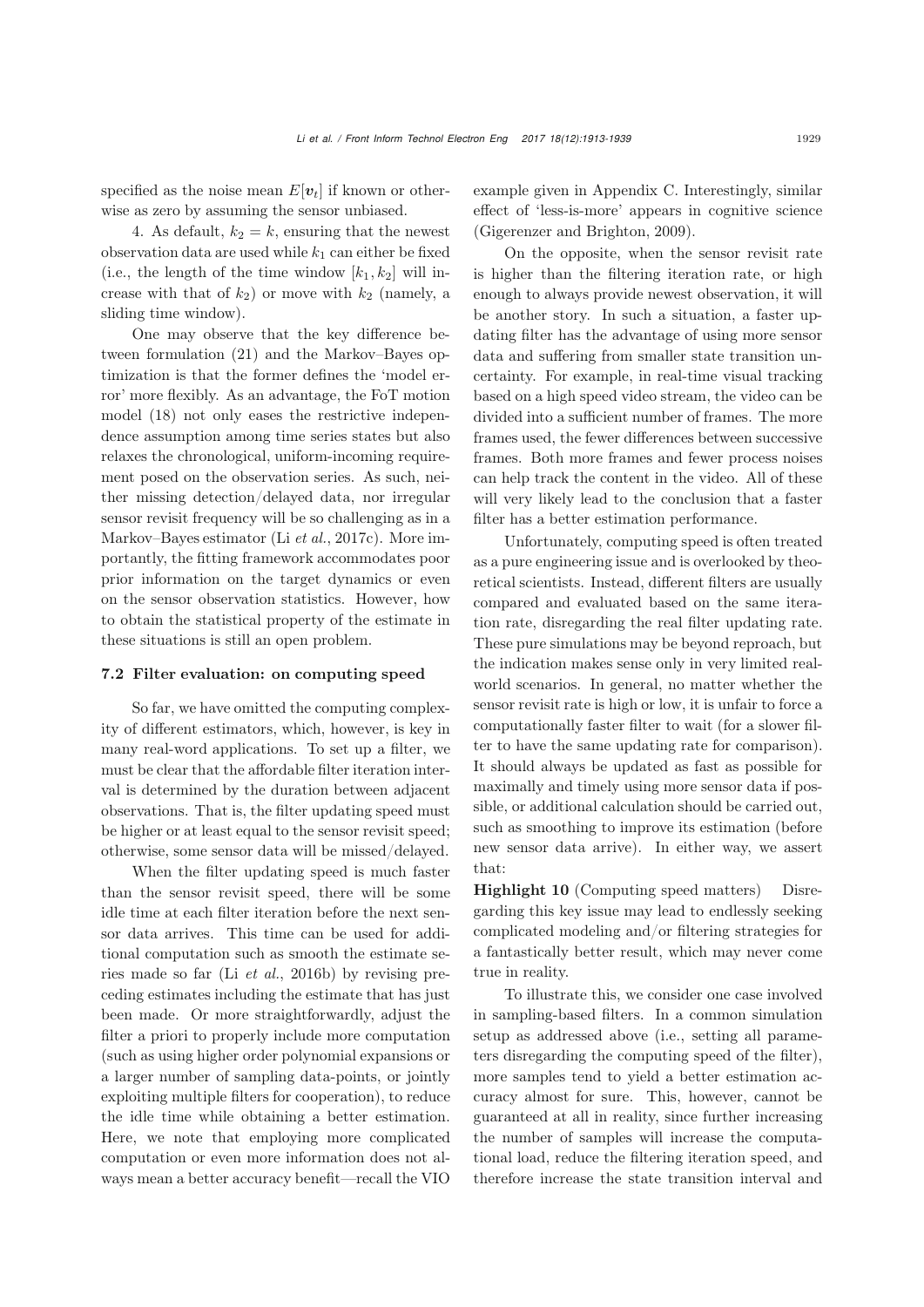the corresponding process noises. Even some sensor data may be missed when the filter updating rate turns out to be smaller than the sensor revisit rate. Finally, it may reduce the estimation accuracy more than it can improve. This fact will overturn the simulation indication. Bearing this in mind, it is not always a good idea to develop complicated filters, because it not only is computationally costly, but also may lead to no accuracy gain.

# 8 Conclusions and final remarks

Advances in time series parametric filters have been reviewed in four major categories, including nonlinearity (especially VIO nonlinear systems), multimodality (including GM filtering and MTT), intractable uncertainties (including unknown and non-Gaussian inputs/noise), and constraints. We pointed out that the key concept behind the work is AGC. A few important points have been given in highlights, as well as some of our thoughts on HMM and practical filter evaluation. To avoid overlap with existing review/surveys, several important topics such as noise estimation and circular statisticsbased filters were not touched.

Instead of addressing some applications of these filters, we put our focus on the common and general theories and algorithm designs. However, we noted that efficient filter design should be based on the specific problem characteristics and requirements; e.g., estimation in robotics is very different to that in geosciences, and the problem of fault diagnosis is very different to that of target tracking. However, one thing is for sure: VIO plays progressively more important roles in all realms due to the revolutionary development of sensors and their massive deployment.

In addition, to avoid an over-wide discussion, another two major subfields regarding time series parametric filtering were not addressed either, including:

1. sensor network related distributed fusion and Bayesian filtering (Li *[et al.](#page-21-29)*, [2017b\)](#page-21-29), in the presence of imperfect sensor data such as correlation and communication delay;

2. finite set statistics [\(Mahler](#page-22-12), [2014\)](#page-22-12) based multi-target filtering, especially regarding multisensor multi-target scenarios in the presence of misdetection and false alarm.

These two topics are closely related and have gained increasing interest. In particular, the rapid development of sensors and their joint deployment, e.g., large-scale wireless sensor networks, provide a foundation for new paradigms to address the challenges that arise in harsh environments. As a consequence, the signal processing community starts to manifest increasing eagerness in novel data fusion/mining methods such as clustering, data fitting, and model learning, including the mentioned GP regression, for incorporating advanced statistical tools and rich sensor data to gain a substantial performance enhancement.

#### Acknowledgements

T. Li would like to acknowledge Prof. Yu-chi (Larry) Ho with Harvard University for his high patience and generous encouragement shown in repeated discussion and comments on the topics involved in Sections 3.2 and 7.2 of this paper in the last several years since 2013.

#### References

- <span id="page-17-4"></span>Adurthi, N., Singla, P., Singh, T., 2017. Conjugate unscented transformation: applications to estimation and control. *J. Dyn. Syst. Meas. Contr.*, 140(3):030907. https://doi.org/10.1115/1.4037783
- <span id="page-17-1"></span>Afshari, H., Gadsden, S., Habibi, S., 2017. Gaussian filters for parameter and state estimation: a general review of theory and recent trends. *Signal Process.*, 135:218-238. https://doi.org/10.1016/j.sigpro.2017.01.001
- <span id="page-17-8"></span>Agamennoni, G., Nebot, E.M., 2014. Robust estimation in non-linear state-space models with state-dependent noise. *IEEE Trans. Signal Process.*, 62(8):2165-2175. https://doi.org/10.1109/TSP.2014.2305636
- <span id="page-17-5"></span>Ali-Loytty, S.S., 2010. Box Gaussian mixture filter. *IEEE Trans. Autom. Contr.*, 55(9):2165-2169. https://doi.org/10.1109/TAC.2010.2051486
- <span id="page-17-3"></span>Arasaratnam, I., Haykin, S., 2008. Square-root quadrature Kalman filtering. *IEEE Trans. Signal Process.*, 56(6):2589-2593. https://doi.org/10.1109/TSP.2007.914964
- <span id="page-17-2"></span>Arasaratnam, I., Haykin, S., 2009. Cubature Kalman filters. *IEEE Trans. Autom. Contr.*, 54(6):1254-1269. https://doi.org/10.1109/TAC.2009.2019800
- <span id="page-17-7"></span>Aravkin, A., Burke, J.V., Pillonetto, G., 2012. Robust and trend-following Kalman smoothers using Student's *t*. *IFAC Proc. Vol.*, 45(16):1215-1220. https://doi.org/10.3182/20120711-3-BE-2027.00283
- <span id="page-17-6"></span>Ardeshiri, T., Granström, K., Ozkan, E., *et al.*, 2015. Greedy reduction algorithms for mixtures of exponential family. *IEEE Signal Process. Lett.*, 22(6):676-680. https://doi.org/10.1109/LSP.2014.2367154
- <span id="page-17-0"></span>Arulampalam, M.S., Maskell, S., Gordon, N., *et al.*, 2002. A tutorial on particle filters for online nonlinear/non-Gaussian Bayesian tracking. *IEEE Trans. Signal Process.*, 50(2):174-188. https://doi.org/10.1109/78.978374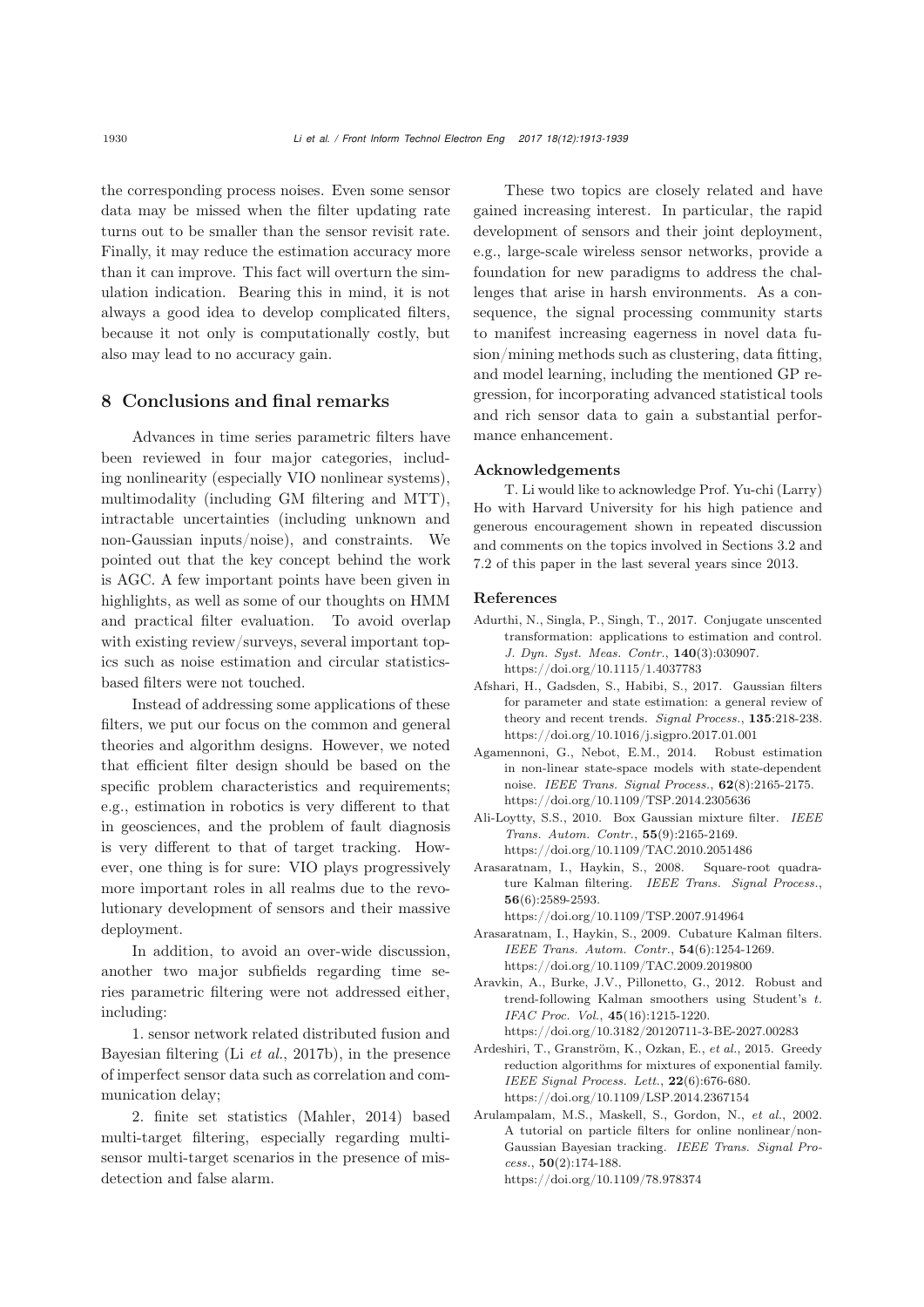<span id="page-18-16"></span>Azam, S.E., Chatzi, E., Papadimitriou, C., 2015. A dual Kalman filter approach for state estimation via outputonly acceleration measurements. *Mech. Syst. Signal Process.*, 60-61:866-886.

https://doi.org/10.1016/j.ymssp.2015.02.001

- <span id="page-18-18"></span>Bavdekar, V.A., Deshpande, A.P., Patwardhan, S.C., 2011. Identification of process and measurement noise covariance for state and parameter estimation using extended Kalman filter. *J. Process Contr.*, 21(4):585-601. https://doi.org/10.1016/j.jprocont.2011.01.001
- <span id="page-18-10"></span>Bell, B.M., Cathey, F.W., 1993. The iterated Kalman filter update as a Gauss–Newton method. *IEEE Trans. Autom. Contr.*, 38(2):294-297. https://doi.org/10.1109/9.250476
- <span id="page-18-28"></span>Bielecki, T.R., Jakubowski, J., Niewegłowski, M., 2017. Conditional Markov chains: properties, construction and structured dependence. *Stoch. Process. Their Appl.*, 127(4):1125-1170.
	- https://doi.org/10.1016/j.spa.2016.07.010
- <span id="page-18-23"></span>Bilik, I., Tabrikian, J., 2010. MMSE-based filtering in presence of non-Gaussian system and measurement noise. *IEEE Trans. Aerosp. Electron. Syst.*, 46(3):1153-1170. https://doi.org/10.1109/TAES.2010.5545180
- <span id="page-18-27"></span>Bilmes, J.A., 1999. Buried Markov models for speech recognition. Proc. IEEE Int. Conf. on Acoustics, Speech, and Signal Processing, p.713-716. https://doi.org/10.1109/ICASSP.1999.759766
- <span id="page-18-19"></span>Bogler, P.L., 1987. Tracking a maneuvering target using input estimation. *IEEE Trans. Aerosp. Electron. Syst.*, 23(3):298-310.

https://doi.org/10.1109/TAES.1987.310826

- <span id="page-18-8"></span>Bordonaro, S., Willett, P., Bar-Shalom, Y., 2014. Decorrelated unbiased converted measurement Kalman filter. *IEEE Trans. Aerosp. Electron. Syst.*, 50(2):1431-1444. https://doi.org/10.1109/TAES.2014.120563
- <span id="page-18-9"></span>Bordonaro, S., Willett, P., Bar-Shalom, Y., 2017. Consistent linear tracker with converted range, bearing and range rate measurements. *IEEE Trans. Aerosp. Electron. Syst.*, 53(6):3135-3149.
- https://doi.org/10.1109/TAES.2017.2730980
- <span id="page-18-2"></span>Bugallo, M.F., Elvira, V., Martino, L., *et al.*, 2017. Adaptive importance sampling: the past, the present, and the future. *IEEE Signal Process. Mag.*, 34(4):60-79. https://doi.org/10.1109/MSP.2017.2699226
- <span id="page-18-0"></span>Cappé, O., Godsill, S.J., Moulines, E., 2007. An overview of existing methods and recent advances in sequential Monte Carlo. *Proc. IEEE*, 95(5):899-924. https://doi.org/10.1109/JPROC.2007.893250
- <span id="page-18-29"></span>Carrassi, A., Bocquet, M., Bertino, L., *et al.*, 2017. Data assimilation in the geosciences—an overview on methods, issues and perspectives. arXiv:1709.02798. http://arxiv.org/abs/1709.02798
- <span id="page-18-7"></span>Chang, L., Hu, B., Li, A., *et al.*, 2013. Transformed unscented Kalman filter. *IEEE Trans. Autom. Contr.*, 58(1):252-257.

https://doi.org/10.1109/TAC.2012.2204830

- <span id="page-18-4"></span>Chen, B., Principe, J.C., 2012. Maximum correntropy estimation is a smoothed MAP estimation. *IEEE Signal Process. Lett.*, 19(8):491-494.
	- https://doi.org/10.1109/LSP.2012.2204435
- <span id="page-18-5"></span>Chen, B., Liu, X., Zhao, H., *et al.*, 2017. Maximum correntropy Kalman filter. *Automatica*, 76:70-77. https://doi.org/10.1016/j.automatica.2016.10.004

<span id="page-18-17"></span>Chen, F.C., Hsieh, C.S., 2000. Optimal multistage Kalman estimators. *IEEE Trans. Autom. Contr.*, 45(11):2182- 2188.

https://doi.org/10.1109/9.887678

- <span id="page-18-14"></span>Chen, H.D., Chang, K.C., Smith, C., 2010. Constraint optimized weight adaptation for Gaussian mixture reduction. *SPIE*, 7697:76970N. https://doi.org/10.1117/12.851993
- <span id="page-18-6"></span>Chen, R., Liu, J.S., 2000. Mixture Kalman filters. *J. R. Stat. Soc. Ser. B*, 62(3):493-508. https://doi.org/10.1111/1467-9868.00246
- <span id="page-18-21"></span>Cheng, Y., Ye, H., Wang, Y., *et al.*, 2009. Unbiased minimum-variance state estimation for linear systems with unknown input. *Automatica*, 45(2):485-491. https://doi.org/10.1016/j.automatica.2008.08.009
- <span id="page-18-26"></span>Clark, J.M.C., Vinter, R.B., Yaqoob, M.M., 2007. Shifted Rayleigh filter: a new algorithm for bearings-only tracking. *IEEE Trans. Aerosp. Electron. Syst.*, 43(4):1373- 1384. https://doi.org/10.1109/TAES.2007.4441745
- <span id="page-18-3"></span>Crassidis, J.L., Markley, F.L., Cheng, Y., 2007. Survey of nonlinear attitude estimation methods. *J. Guid. Contr. Dyn.*, 30(1):12-28. https://doi.org/10.2514/1.22452
- <span id="page-18-13"></span>Crouse, D.F., Willett, P., Pattipati, K., *et al.*, 2011. A look at Gaussian mixture reduction algorithms. 14th Int. Conf. on Information Fusion, p.1-8.
- <span id="page-18-20"></span>Darouach, M., Zasadzinski, M., 1997. Unbiased minimum variance estimation for systems with unknown exogenous inputs. *Automatica*, 33(4):717-719. https://doi.org/10.1016/S0005-1098(96)00217-8
- <span id="page-18-11"></span>Daum, F., Huang, J., 2010. Generalized particle flow for nonlinear filters. *SPIE*, 7698:76980I. https://doi.org/10.1117/12.839421
- <span id="page-18-15"></span>Deisenroth, M.P., Turner, R.D., Huber, M.F., *et al.*, 2012. Robust filtering and smoothing with Gaussian processes. *IEEE Trans. Autom. Contr.*, 57(7):1865-1871. https://doi.org/10.1109/TAC.2011.2179426
- <span id="page-18-1"></span>del Moral, P., Arnaud, D., 2014. Particle methods: an introduction with applications. *Proc. ESAIM*, 44:1-46. https://doi.org/10.1051/proc/201444001
- <span id="page-18-12"></span>DeMars, K.J., Bishop, R.H., Jah, M.K., 2013. Entropybased approach for uncertainty propagation of nonlinear dynamical systems. *J. Guid. Contr. Dyn.*, 36(4):1047- 1057.

https://doi.org/10.2514/1.58987

- <span id="page-18-22"></span>Djurić, P.M., Miguez, J., 2002. Sequential particle filtering in the presence of additive Gaussian noise with unknown parameters. Proc. IEEE Int. Conf. on Acoustics, Speech, and Signal Processing, p.1621-1624. https://doi.org/10.1109/ICASSP.2002.5744928
- <span id="page-18-24"></span>Dong, H., Wang, Z., Gao, H., 2010. Robust *H*<sup>∞</sup> filtering for a class of nonlinear networked systems with multiple stochastic communication delays and packet dropouts. *IEEE Trans. Signal Process.*, 58(4):1957-1966. https://doi.org/10.1109/TSP.2009.2038965
- <span id="page-18-25"></span>Duan, Z., Li, X.R., 2013. The role of pseudo measurements in equality-constrained state estimation. *IEEE Trans. Aerosp. Electron. Syst.*, 49(3):1654-1666. https://doi.org/10.1109/TAES.2013.6558010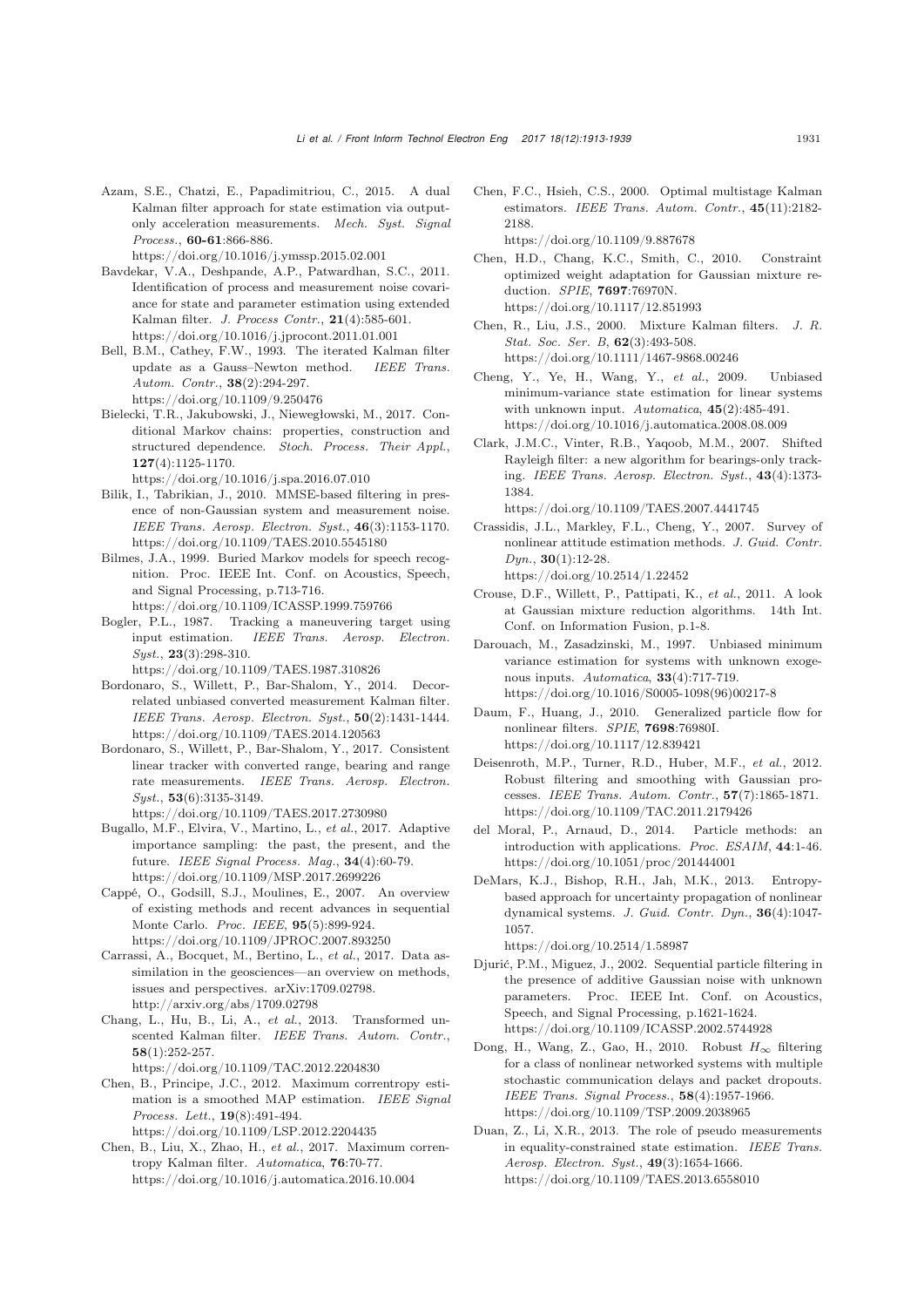- <span id="page-19-27"></span>Duan, Z., Li, X.R., 2015. Analysis, design, and estimation of linear equality-constrained dynamic systems. *IEEE Trans. Aerosp. Electron. Syst.*, 51(4):2732-2746. https://doi.org/10.1109/TAES.2015.140441
- <span id="page-19-17"></span>Duník, J., Šimandl, M., Straka, O., 2010. Multiple-model filtering with multiple constraints. Proc. American Control Conf., p.6858-6863. https://doi.org/10.1109/ACC.2010.5531573
- <span id="page-19-9"></span>Duník, J., Straka, O., Šimandl, M., 2013. Stochastic integration filter. *IEEE Trans. Autom. Contr.*, 58(6):1561- 1566.

https://doi.org/10.1109/TAC.2013.2258494

- <span id="page-19-2"></span>Duník, J., Straka, O., Šimandl, M., *et al.*, 2015. Randompoint-based filters: analysis and comparison in target tracking. *IEEE Trans. Aerosp. Electron. Syst.*, 51(2): 1403-1421. https://doi.org/10.1109/TAES.2014.130136
- <span id="page-19-12"></span>Duník, J., Straka, O., Mallick, M., *et al.*, 2016. Survey of nonlinearity and non-Gaussianity measures for state estimation. 19th Int. Conf. on Information Fusion, p.1845-1852.
- <span id="page-19-13"></span>Duník, J., Straka, O., Ajgl, J., *et al.*, 2017a. From competitive to cooperative filter design. Proc. 20th Int. Conf. on Information Fusion, p.235-243. https://doi.org/10.23919/ICIF.2017.8009652
- <span id="page-19-4"></span>Duník, J., Straka, O., Kost, O., *et al.*, 2017b. Noise covariance matrices in state-space models: a survey and comparison of estimation methods—part I. *Int. J. Adapt. Contr. Signal Process.*, 31(11):1505-1543. https://doi.org/10.1002/acs.2783
- <span id="page-19-6"></span>Eldar, Y.C., 2008. Rethinking biased estimation: improving maximum likelihood and the Cramér-Rao bound. *Found. Trends Signal Process.*, 1(4):305-449. https://doi.org/10.1561/2000000008
- <span id="page-19-11"></span>Evensen, G., 2003. The ensemble Kalman filter: theoretical formulation and practical implementation. *Ocean Dyn.*, 53(4):343-367.

https://doi.org/10.1007/s10236-003-0036-9

- <span id="page-19-20"></span>Fan, H., Zhu, Y., Fu, Q., 2011. Impact of mode decision delay on estimation error for maneuvering target interception. *IEEE Trans. Aerosp. Electron. Syst.*, 47(1):702-711. https://doi.org/10.1109/TAES.2011.5705700
- <span id="page-19-24"></span>Fang, H., de Callafon, R.A., 2012. On the asymptotic stability of minimum-variance unbiased input and state estimation. *Automatica*, 48(12):3183-3186. https://doi.org/10.1016/j.automatica.2012.08.039
- <span id="page-19-16"></span>Faubel, F., McDonough, J., Klakow, D., 2009. The split and merge unscented Gaussian mixture filter. *IEEE Signal Process. Lett.*, 16(9):786-789. https://doi.org/10.1109/LSP.2009.2024859
- <span id="page-19-23"></span>Friedland, B., 1969. Treatment of bias in recursive filtering. *IEEE Trans. Autom. Contr.*, 14(4):359-367. https://doi.org/10.1109/TAC.1969.1099223
- <span id="page-19-22"></span>Frigola-Alcade, R., 2015. Bayesian Time Series Learning with Gaussian Pocesses. PhD Thesis, University of Cambridge, Cambridge, UK.
- <span id="page-19-7"></span>Fritsche, C., Orguner, U., Gustafsson, F., 2016. On parametric lower bounds for discrete-time filtering. Proc. IEEE Int. Conf. on Acoustics, Speech, and Signal Processing, p.4338-4342. https://doi.org/10.1109/ICASSP.2016.7472496
- <span id="page-19-3"></span>García-Fernández, A.F., Svensson, L., 2015. Gaussian map filtering using Kalman optimization. *IEEE Trans. Autom. Contr.*, 60(5):1336-1349. https://doi.org/10.1109/TAC.2014.2372909
- <span id="page-19-14"></span>García-Fernández, A.F., Morelande, M.R., Grajal, J., *et al.*, 2015a. Adaptive unscented Gaussian likelihood approximation filter. *Automatica*, 54:166-175. https://doi.org/10.1016/j.automatica.2015.02.005
- <span id="page-19-10"></span>García-Fernández, A.F., Svensson, L., Morelande, M.R., *et al.*, 2015b. Posterior linearization filter: principles and implementation using sigma points. *IEEE Trans. Signal Process.*, 63(20):5561-5573. https://doi.org/10.1109/TSP.2015.2454485
- <span id="page-19-28"></span>Geeter, J.D., Brussel, H.V., Schutter, J.D., *et al.*, 1997. A smoothly constrained Kalman filter. *IEEE Trans. Patt. Anal. Mach. Intell.*, 19(10):1171-1177. https://doi.org/10.1109/34.625129
- <span id="page-19-1"></span>Gerstner, T., Griebel, M., 1998. Numerical integration using sparse grids. *Numer. Algor.*, 18(3):209-232. https://doi.org/10.1023/A:1019129717644
- <span id="page-19-21"></span>Ghahremani, E., Kamwa, I., 2011. Dynamic state estimation in power system by applying the extended Kalman filter with unknown inputs to phasor measurements. *IEEE Trans. Power Syst.*, 26(4):2556-2566. https://doi.org/10.1109/TPWRS.2011.2145396
- <span id="page-19-5"></span>Ghoreyshi, A., Sanger, T.D., 2015. A nonlinear stochastic filter for continuous-time state estimation. *IEEE Trans. Autom. Contr.*, 60(8):2161-2165. https://doi.org/10.1109/TAC.2015.2409910
- <span id="page-19-29"></span>Gigerenzer, G., Brighton, H., 2009. Homo heuristicus: why biased minds make better inferences. *Top. Cogn. Sci.*, 1(1):107-143.
- <span id="page-19-25"></span>https://doi.org/10.1111/j.1756-8765.2008.01006.x Gillijns, S., Moor, B.D., 2007. Unbiased minimum-variance input and state estimation for linear discrete-time systems with direct feedthrough. *Automatica*, 43(5):934- 937.
	- https://doi.org/10.1016/j.automatica.2006.11.016
- <span id="page-19-26"></span>Girón, F.J., Rojano, J.C., 1994. Bayesian Kalman filtering with elliptically contoured errors. *Biometrika*, 81(2): 390-395.
- <span id="page-19-15"></span>Godsill, S., Clapp, T., 2001. Improvement strategies for Monte Carlo particle filters. *In*: Doucet, A., de Freitas, N., Gordon, N. (Eds.), Sequential Monte Carlo Methods in Practice. Springer, New York, USA. https://doi.org/10.1007/978-1-4757-3437-9\_7
- <span id="page-19-18"></span>Gordon, N., Percival, J., Robinson, M., 2003. The Kalman-Lévy filter and heavy-tailed models for tracking manoeuvring targets. Proc. 6th Int. Conf. on Information Fusion, p.1024-1031.

https://doi.org/10.1109/ICIF.2003.177351

<span id="page-19-8"></span>Gorman, J.D., Hero, A.O., 1990. Lower bounds for parametric estimation with constraints. *IEEE Trans. Inform. Theory*, 36(6):1285-1301. https://doi.org/10.1109/18.59929

<span id="page-19-19"></span>Granström, K., Willett, P., Bar-Shalom, Y., 2015. Systematic approach to IMM mixing for unequal dimension states. *IEEE Trans. Aerosp. Electron. Syst.*, 51(4): 2975-2986. https://doi.org/10.1109/TAES.2015.150015

<span id="page-19-0"></span>Grewal, M.S., Andrews, A.P., 2014. Kalman Filtering: Theory and Practice with MATLAB. Wiley-IEEE Press, New York, USA.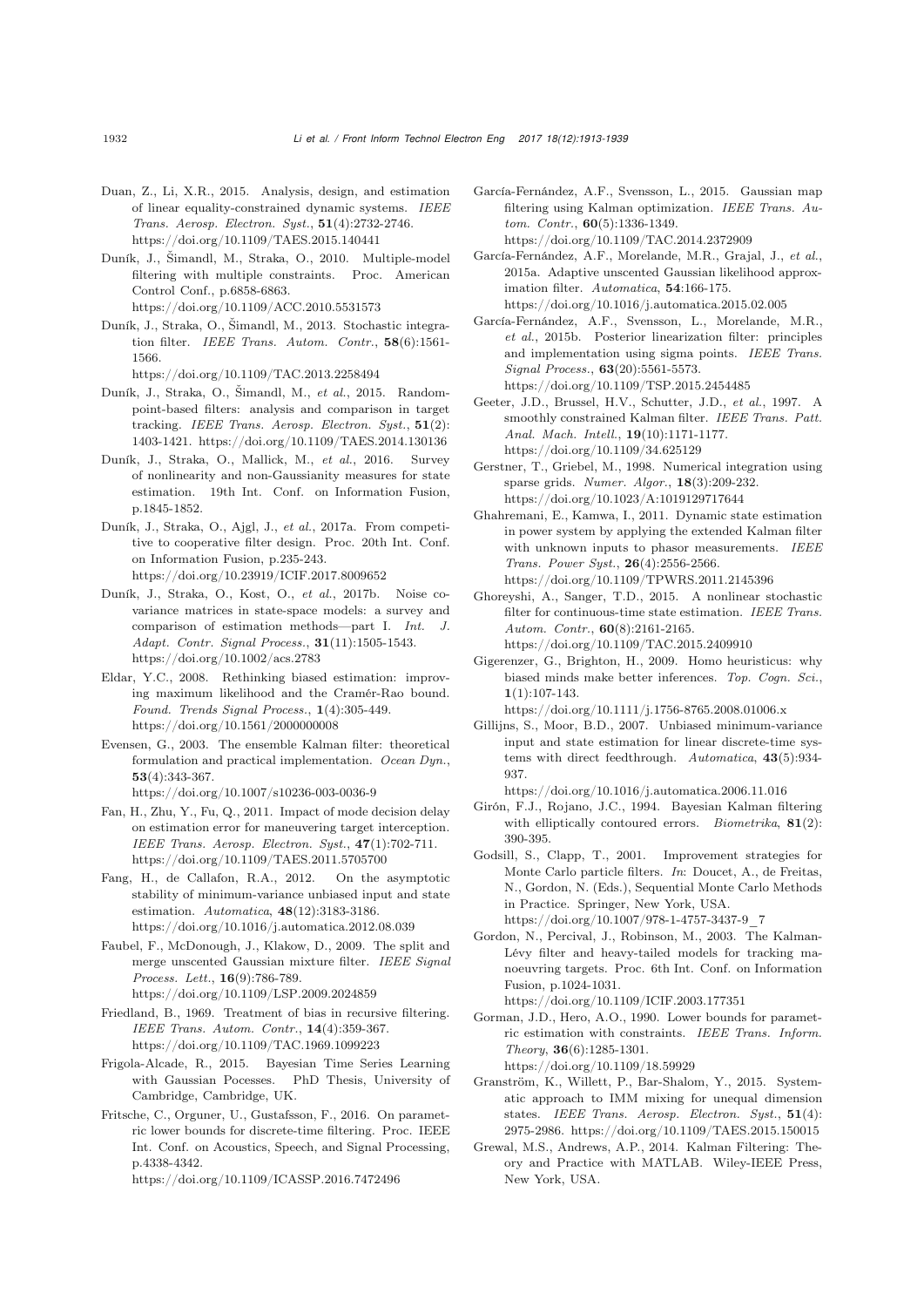- <span id="page-20-16"></span>Guo, Y., Fan, K., Peng, D., *et al.*, 2015. A modified variable rate particle filter for maneuvering target tracking. *Front. Inform. Technol. Electron. Eng.*, 16(11):985- 994. https://doi.org/10.1631/FITEE.1500149
- <span id="page-20-17"></span>Guo, Y., Tharmarasa, R., Rajan, S., *et al.*, 2016. Passive tracking in heavy clutter with sensor location uncertainty. *IEEE Trans. Aerosp. Electron. Syst.*, 52(4): 1536-1554. https://doi.org/10.1109/TAES.2016.140820
- <span id="page-20-13"></span>Hanebeck, U.D., Briechle, K., Rauh, A., 2003. Progressive Bayes: a new framework for nonlinear state estimation. *SPIE*, 5099:256-267.
	- https://doi.org/10.1117/12.487806
- <span id="page-20-3"></span>Hendeby, G., 2008. Performance and Implementation Aspects of Nonlinear Filtering. PhD Thesis, Linköping University, Linköping, Sweden.
- <span id="page-20-27"></span>Hewett, R.J., Heath, M.T., Butala, M.D., *et al.*, 2010. A robust null space method for linear equality constrained state estimation. *IEEE Trans. Signal Process.*, 58(8):3961-3971.
	- https://doi.org/10.1109/TSP.2010.2048901
- <span id="page-20-1"></span>Ho, Y., Lee, R., 1964. A Bayesian approach to problems in stochastic estimation and control. *IEEE Trans. Autom. Contr.*, 9(4):333-339. https://doi.org/10.1109/TAC.1964.1105763
- <span id="page-20-22"></span>Hsieh, C.S., 2009. Extension of unbiased minimum-variance input and state estimation for systems with unknown inputs. *Automatica*, 45(9):2149-2153. https://doi.org/10.1016/j.automatica.2009.05.004
- <span id="page-20-19"></span>Hsieh, C.S., 2000. Robust two-stage Kalman filters for systems with unknown inputs. *IEEE Trans. Autom. Contr.*, 45(12):2374-2378. https://doi.org/10.1109/9.895577
- <span id="page-20-11"></span>Hu, X., Bao, M., Zhang, X.P., *et al.*, 2015. Generalized iterated Kalman filter and its performance evaluation. *IEEE Trans. Signal Process.*, 63(12):3204-3217. https://doi.org/10.1109/TSP.2015.2423266
- <span id="page-20-24"></span>Huang, Y., Zhang, Y., Wang, X., *et al.*, 2015. Gaussian filter for nonlinear systems with correlated noises at the same epoch. *Automatica*, 60:122-126. https://doi.org/10.1016/j.automatica.2015.06.035
- <span id="page-20-25"></span>Huang, Y., Zhang, Y., Li, N., *et al.*, 2016a. Design of Gaussian approximate filter and smoother for nonlinear systems with correlated noises at one epoch apart. *Circ. Syst. Signal Process.*, 35(11):3981-4008. https://doi.org/10.1007/S00034-016-0256-0
- <span id="page-20-12"></span>Huang, Y., Zhang, Y., Li, N., *et al.*, 2016b. Design of Sigma-point Kalman filter with recursive updated measurement. *Circ. Syst. Signal Process.*, 35(5):1767-1782. https://doi.org/10.1007/s00034-015-0137-y
- <span id="page-20-23"></span>Huang, Y., Zhang, Y., Li, N., *et al.*, 2017. A novel robust Student's *t*-based Kalman filter. *IEEE Trans. Aerosp. Electron. Syst.*, 53(3):1545-1554. https://doi.org/10.1109/TAES.2017.2651684
- <span id="page-20-4"></span>Huber, M.F., 2015. Nonlinear Gaussian Filtering: Theory, Algorithms, and Applications. KIT Scientific Publishing, Karlsruhe, Germany.
- <span id="page-20-15"></span>Huber, M.F., Hanebeck, U.D., 2008. Progressive Gaussian mixture reduction. 11th Int. Conf. on Information Fusion, p.1-8.
- <span id="page-20-14"></span>Ishihara, S., Yamakita, M., 2009. Constrained state estimation for nonlinear systems with non-Gaussian noise. 48th IEEE Conf. on Decision Control, p.1279-1284. https://doi.org/10.1109/CDC.2009.5399627

<span id="page-20-7"></span>Ito, K., Xiong, K., 2000. Gaussian filters for nonlinear filtering problems. *IEEE Trans. Autom. Contr.*, 45(5):910-927.

https://doi.org/10.1109/9.855552

- <span id="page-20-10"></span>Jazwinski, A.H., 1970. Stochastic Processes and Filtering Theory. Academic Press, New York, USA, p.349-351.
- <span id="page-20-9"></span>Jia, B., Xin, M., Cheng, Y., 2012. Sparse-grid quadrature nonlinear filtering. *Automatica*, 48(2):327-341. https://doi.org/10.1016/j.automatica.2011.08.057
- <span id="page-20-8"></span>Jia, B., Xin, M., Cheng, Y., 2013. High-degree cubature Kalman filter. *Automatica*, 49(2):510-518. https://doi.org/10.1016/j.automatica.2012.11.014
- <span id="page-20-32"></span>Judd, K., 2015. Tracking an object with unknown accelerations using a shadowing filter. arXiv:1502.07743. http://arxiv.org/abs/1502.07743
- <span id="page-20-31"></span>Judd, K., Stemler, T., 2009. Failures of sequential Bayesian filters and the successes of shadowing filters in tracking of nonlinear deterministic and stochastic systems. *Phys. Rev. E*, 79(6):066206.

https://doi.org/10.1103/PhysRevE.79.066206

- <span id="page-20-28"></span>Julier, S.J., LaViola, J.J., 2007. On Kalman filtering with nonlinear equality constraints. *IEEE Trans. Signal Process.*, 55(6):2774-2784.
	- https://doi.org/10.1109/TSP.2007.893949
- <span id="page-20-6"></span>Julier, S.J., Uhlmann, J.K., 2004. Unscented filtering and nonlinear estimation. *Proc. IEEE*, 92(3):401-422. https://doi.org/10.1109/JPROC.2003.823141
- <span id="page-20-0"></span>Kalman, R., 1960. A new approach to linear filtering and prediction problems. *J. Basic Eng.*, 82(1):35-45. https://doi.org/10.1115/1.3662552
- <span id="page-20-2"></span>Kalogerias, D.S., Petropulu, A.P., 2016. Grid based nonlinear filtering revisited: recursive estimation asymptotic optimality. *IEEE Trans. Signal Process.*, 64(16):4244- 4259. https://doi.org/10.1109/TSP.2016.2557311
- <span id="page-20-30"></span>Kandepu, R., Foss, B., Imsland, L., 2008. Applying the unscented Kalman filter for nonlinear state estimation. *J. Process Contr.*, 18(7-8):753-768.
	- https://doi.org/10.1016/j.jprocont.2007.11.004
- <span id="page-20-20"></span>Kim, K.S., Rew, K.H., 2013. Reduced order disturbance observer for discrete-time linear systems. *Automatica*, 49(4):968-975.
- <span id="page-20-5"></span>https://doi.org/10.1016/j.automatica.2013.01.014 Kim, K., Shevlyakov, G., 2008. Why Gaussianity? *IEEE Signal Process. Mag.*, 25(2):102-113. https://doi.org/10.1109/MSP.2007.913700
- <span id="page-20-21"></span>Kitanidis, P.K., 1987. Unbiased minimum-variance linear state estimation. *Automatica*, 23(6):775-778. https://doi.org/10.1016/0005-1098(87)90037-9
- <span id="page-20-18"></span>Ko, J., Fox, D., 2009. GP-Bayes filters: Bayesian filtering using Gaussian process prediction and observation models. *Auton. Robots*, 27(1):75-90. https://doi.org/10.1007/s10514-009-9119-x
- <span id="page-20-29"></span>Ko, S., Bitmead, R.R., 2007. State estimation for linear systems with state equality constraints. *Automatica*, 43(8):1363-1368.

https://doi.org/10.1016/j.automatica.2007.01.017

- <span id="page-20-26"></span>Koch, K.R., Yang, Y., 1998. Robust Kalman filter for rank deficient observation models. *J. Geod.*, 72(7-8):436-441. https://doi.org/10.1007/s001900050183
- <span id="page-20-33"></span>Kostelich, E., Schreiber, T., 1993. Noise-reduction in chaotic time-series data: a survey of common methods. *Phys. Rev. E*, 48(3):1752-1763. https://doi.org/10.1103/PhysRevE.48.1752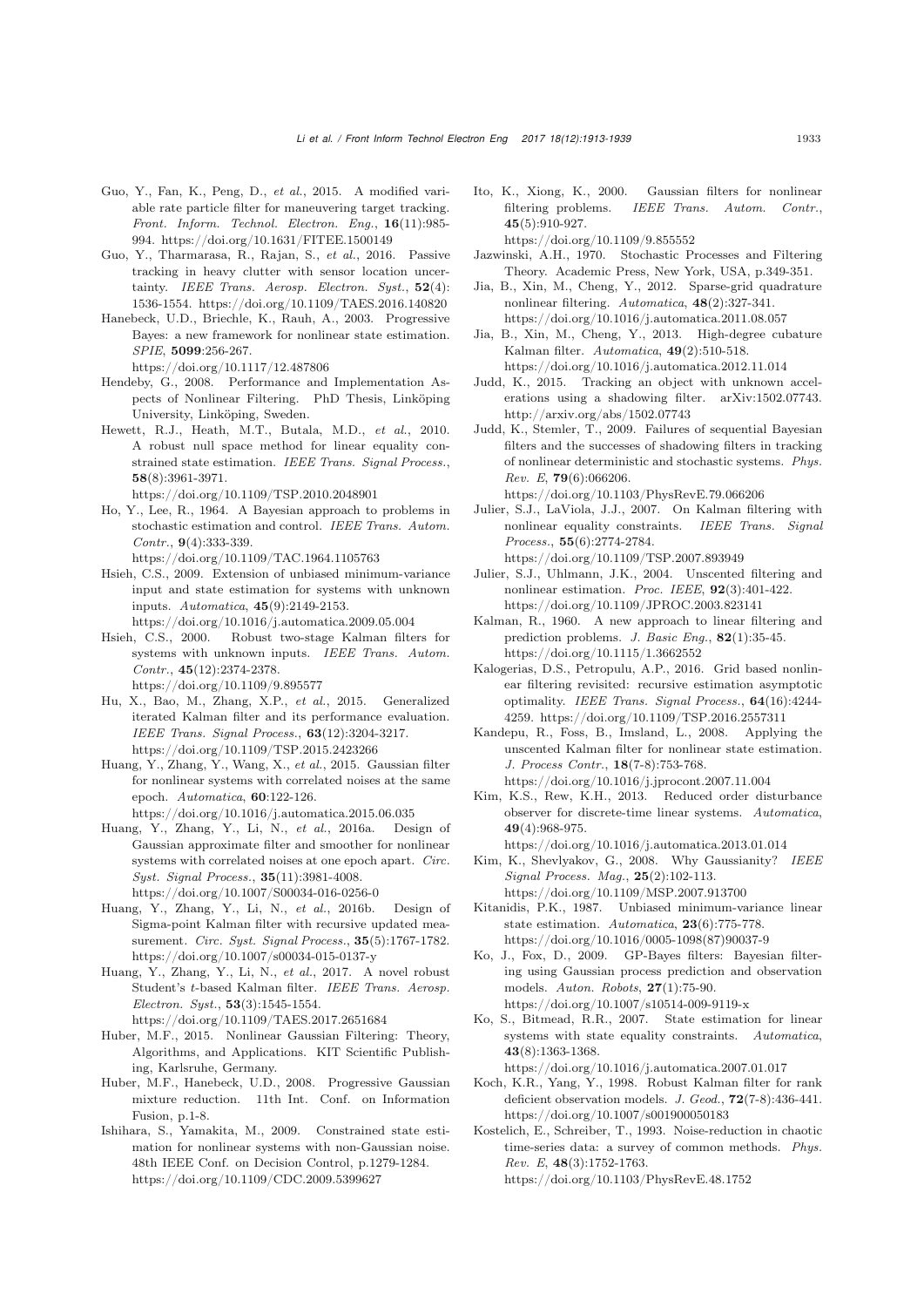- <span id="page-21-4"></span>Kotecha, J.H., Djurić, P.M., 2003a. Gaussian particle filtering. *IEEE Trans. Signal Process.*, 51(10):2592-2601. https://doi.org/10.1109/TSP.2003.816758
- <span id="page-21-5"></span>Kotecha, J.H., Djurić, P.M., 2003b. Gaussian sum particle filtering. *IEEE Trans. Signal Process.*, 51(10):2602- 2612. https://doi.org/10.1109/TSP.2003.816754
- <span id="page-21-2"></span>Kurz, G., Gilitschenski, I., Hanebeck, U.D., 2016. Recursive Bayesian filtering in circular state spaces. *IEEE Aerosp. Electron. Syst. Mag.*, 31(3):70-87. https://doi.org/10.1109/MAES.2016.150083
- <span id="page-21-26"></span>Kwon, W.H., Kim, P.S., Park, P., 1999. A receding horizon Kalman FIR filter for discrete time-invariant systems. *IEEE Trans. Autom. Contr.*, 44(9):1787-1791. https://doi.org/10.1109/9.788554
- <span id="page-21-22"></span>Lan, H., Liang, Y., Yang, F., *et al.*, 2013. Joint estimation and identification for stochastic systems with unknown inputs. *IET Contr. Theory Appl.*, 7(10):1377-1386. https://doi.org/10.1049/iet-cta.2013.0996
- <span id="page-21-9"></span>Lan, J., Li, X.R., 2015. Nonlinear estimation by LMMSEbased estimation with optimized uncorrelated augmentation. *IEEE Trans. Signal Process.*, 63(16):4270-4283. https://doi.org/10.1109/TSP.2015.2437834
- <span id="page-21-7"></span>Lan, J., Li, X.R., 2017. Multiple conversions of measurements for nonlinear estimation. *IEEE Trans. Signal Process.*, 65(18):4956-4970. https://doi.org/10.1109/TSP.2017.2716901
- <span id="page-21-19"></span>Lan, J., Li, X.R., Jilkov, V.P., *et al.*, 2013. Second-order Markov chain based multiple-model algorithm for maneuvering target tracking. *IEEE Trans. Aerosp. Electron. Syst.*, 49(1):3-19.
	- https://doi.org/10.1109/TAES.2013.6404088
- <span id="page-21-8"></span>Lerro, D., Bar-Shalom, Y., 1993. Tracking with debiased consistent converted measurements versus EKF. *IEEE Trans. Aerosp. Electron. Syst.*, 29(3):1015-1022. https://doi.org/10.1109/7.220948
- <span id="page-21-23"></span>Li, B., 2013. State estimation with partially observed inputs: a unified Kalman filtering approach. *Automatica*, 49(3):816-820. https://doi.org/10.1016/j.automatica.2012.12.007
- <span id="page-21-13"></span>Li, T., Bolić, M., Djurić, P.M., 2015a. Resampling methods for particle filtering: classification, implementation, and strategies. *IEEE Signal Process. Mag.*, 32(3):70-86. https://doi.org/10.1109/MSP.2014.2330626
- <span id="page-21-14"></span>Li, T., Villarrubia, G., Sun, S., *et al.*, 2015b. Resampling methods for particle filtering: identical distribution, a new method, and comparable study. *Front. Inform. Technol. Electron. Eng.*, 16(11):969-984. https://doi.org/10.1631/FITEE.1500199
- <span id="page-21-10"></span>Li, T., Corchado, J.M., Bajo, J., *et al.*, 2016a. Effectiveness of Bayesian filters: an information fusion perspective. *Inform. Sci.*, 329:670-689. https://doi.org/10.1016/j.ins.2015.09.041
- <span id="page-21-28"></span>Li, T., Prieto, J., Corchado, J.M., 2016b. Fitting for smoothing: a methodology for continuous-time target track estimation. Int. Conf. on Indoor Positioning and Indoor Navigation, p.1-8.

https://doi.org/10.1109/IPIN.2016.7743582

<span id="page-21-11"></span>Li, T., Corchado, J.M., Sun, S., *et al.*, 2017a. Clustering for filtering: multi-object detection and estimation using multiple/massive sensors. *Inform. Sci.*, 388-389:172- 190.

https://doi.org/10.1016/j.ins.2017.01.028

- <span id="page-21-29"></span>Li, T., Corchado, J., Prieto, J., 2017b. Convergence of distributed flooding and its application for distributed Bayesian filtering. *IEEE Trans. Signal Inform. Process. Netw.*, 3(3):580-591. https://doi.org/10.1109/TSIPN.2016.2631944
- <span id="page-21-27"></span>Li, T., Chen, H., Sun, S., *et al.*, 2017c. Joint smoothing, tracking, and forecasting based on continuous-time target trajectory fitting. arXiv:1708.02196. http://arxiv.org/abs/1708.02196
- <span id="page-21-20"></span>Li, T., Corchado, J., Chen, H., *et al.*, 2017d. Track a smoothly maneuvering target based on trajectory estimation. Proc. 20th Int. Conf. on Information Fusion, p.800-807. https://doi.org/10.23919/ICIF.2017.8009731
- <span id="page-21-12"></span>Li, T., la Prieta Pintado, F.D., Corchado, J.M., *et al.*, 2018a. Multi-source homogeneous data clustering for multi-
- target detection from cluttered background with misdetection. *Appl. Soft Comput.*, 60:436-446. https://doi.org/10.1016/j.asoc.2017.07.012
- <span id="page-21-15"></span>Li, T., Corchado, J., Sun, S., *et al.*, 2018b. Partial consensus and conservative fusion of Gaussian mixtures for distributed PHD fusion. arXiv:1711.10783. http://arxiv.org/abs/1711.10783
- <span id="page-21-18"></span>Li, X.R., Bar-Shalom, Y., 1996. Multiple-model estimation with variable structure. *IEEE Trans. Autom. Contr.*, 41(4):478-493.

https://doi.org/10.1109/9.489270

- <span id="page-21-16"></span>Li, X.R., Jilkov, V.P., 2002. Survey of maneuvering target tracking: decision-based methods. *SPIE*, 4728:511-534. https://doi.org/10.1117/12.478535
- <span id="page-21-17"></span>Li, X.R., Jilkov, V.P., 2005. Survey of maneuvering target tracking. Part V. Multiple-model methods. *IEEE Trans. Aerosp. Electron. Syst.*, 41(4):1255-1321. https://doi.org/10.1109/TAES.2005.1561886
- <span id="page-21-1"></span>Li, X.R., Jilkov, V.P., 2012. A survey of maneuvering target tracking, Part VIc: approximate nonlinear density filtering in discrete time. *SPIE*, 8393:83930V. https://doi.org/10.1117/12.921508
- <span id="page-21-21"></span>Liang, Y., An, D.X., Zhou, D.H., *et al.*, 2004. A finitehorizon adaptive Kalman filter for linear systems with unknown disturbances. *Signal Process.*, 84(11):2175- 2194.

https://doi.org/10.1016/j.sigpro.2004.06.021

- <span id="page-21-24"></span>Liang, Y., Zhou, D.H., Zhang, L., *et al.*, 2008. Adaptive filtering for stochastic systems with generalized disturbance inputs. *IEEE Signal Process. Lett.*, 15:645-648. https://doi.org/10.1109/LSP.2008.2002707
- <span id="page-21-0"></span>Lindley, D.V., Smith, A.F.M., 1972. Bayes estimates for the linear model. *J. R. Stat. Soc. Ser. B*, 34(1):1-41.
- <span id="page-21-25"></span>Liu, W., 2015. Optimal estimation for discrete-time linear systems in the presence of multiplicative and timecorrelated additive measurement noises. *IEEE Trans. Signal Process.*, 63(17):4583-4593. https://doi.org/10.1109/TSP.2015.2447491
- <span id="page-21-3"></span>Liu, W., Pokharel, P.P., Principe, J.C., 2007. Correntropy: properties and applications in non-Gaussian signal processing. *IEEE Trans. Signal Process.*, 55(11):5286- 5298.

https://doi.org/10.1109/TSP.2007.896065

<span id="page-21-6"></span>Liu, Y., Li, X.R., 2015. Measure of nonlinearity for estimation. *IEEE Trans. Signal Process.*, 63(9):2377-2388. https://doi.org/10.1109/TSP.2015.2405495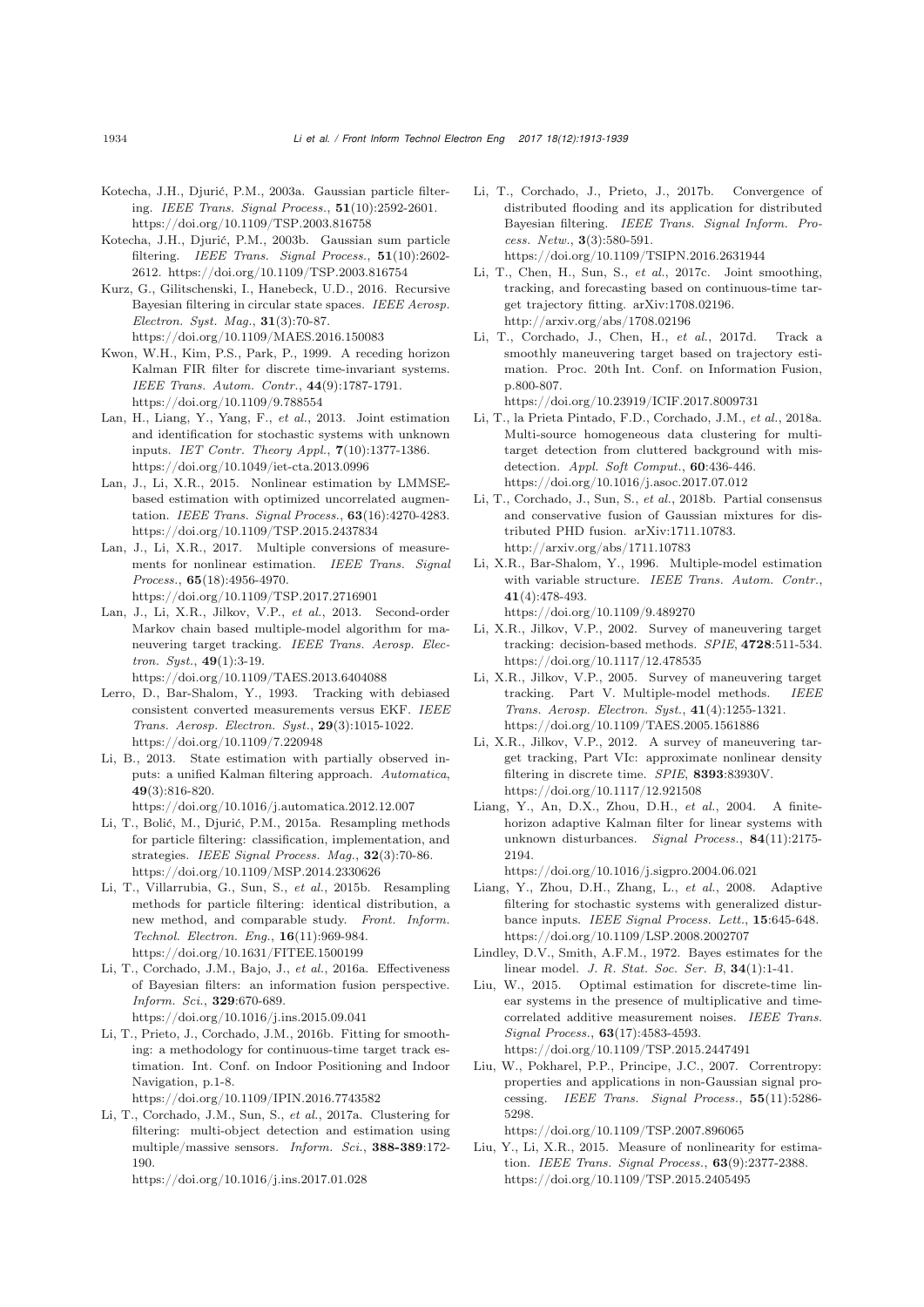- <span id="page-22-7"></span>Liu, Y., Li, X.R., Chen, H., 2013. Generalized linear minimum mean-square error estimation with application to space-object tracking. Asilomar Conf. on Signals, Systems, and Computers, p.2133-2137. https://doi.org/10.1109/ACSSC.2013.6810685
- <span id="page-22-20"></span>Loxam, J., Drummond, T., 2008. Student-*t* mixture filter for robust, real-time visual tracking. European Conf. on Computer Vision, p.372-385. https://doi.org/10.1007/978-3-540-88690-7\_28
- <span id="page-22-10"></span>Ma, R., Coleman, T.P., 2011. Generalizing the posterior matching scheme to higher dimensions via optimal transportation. 49th Annual Allerton Conf. on Communication, Control, and Computing, p.96-102. https://doi.org/10.1109/Allerton.2011.6120155
- <span id="page-22-12"></span>Mahler, R., 2014. Advances in Statistical Multisource-Multitarget Information Fusion. Artech House, Norwood, USA.
- <span id="page-22-16"></span>Martino, L., Read, J., Elvira, V., *et al.*, 2017. Cooperative parallel particle filters for online model selection and applications to urban mobility. *Dig. Signal Process.*, 60:172-185.

https://doi.org/10.1016/j.dsp.2016.09.011

- <span id="page-22-18"></span>Mayne, D.Q., 1963. Optimal non-stationary estimation of the parameters of a linear system with Gaussian inputs. *J. Electron. Contr.*, 14(1):101-112. https://doi.org/10.1080/00207216308937480
- <span id="page-22-27"></span>Michalska, H., Mayne, D.Q., 1995. Moving horizon observers and observer-based control. *IEEE Trans. Autom. Contr.*, 40(6):995-1006. https://doi.org/10.1109/9.388677
- <span id="page-22-9"></span>Mitter, S.K., Newton, N.J., 2003. A variational approach to nonlinear estimation. *SIAM J. Contr. Optim.*, 42(5): 1813-1833.

https://doi.org/10.1137/S0363012901393894

- <span id="page-22-5"></span>Mohammaddadi, G., Pariz, N., Karimpour, A., 2017. Modal Kalman filter. *Asian J. Contr.*, 19(2):728-738. https://doi.org/10.1002/asjc.1425
- <span id="page-22-2"></span>Morelande, M.R., García-Fernández, A.F., 2013. Analysis of Kalman filter approximations for nonlinear measurements. *IEEE Trans. Signal Process.*, 61(22):5477-5484. https://doi.org/10.1109/TSP.2013.2279367
- <span id="page-22-29"></span>Morrison, N., 2012. Tracking Filter Engineering: the Gauss– Newton and Polynomial Filters. IET, London, UK. https://doi.org/10.1049/PBRA023E
- <span id="page-22-4"></span>Murphy, K.P., 2007. Conjugate Bayesian Analysis of the Gaussian Distribution. Technical Report, University of British Columbia, Vancouver, Canada.
- <span id="page-22-28"></span>Nadjiasngar, R., Inggs, M., 2013. Gauss–Newton filtering incorporating Levenberg–Marquardt methods for tracking. *Dig. Signal Process.*, 23(5):1662-1667. https://doi.org/10.1016/j.dsp.2012.12.005
- <span id="page-22-0"></span>Nørgaard, M., Poulsen, N.K., Ravn, O., 2000. New developments in state estimation for nonlinear systems. *Automatica*, 36(11):1627-1638.

https://doi.org/10.1016/S0005-1098(00)00089-3

<span id="page-22-22"></span>Nurminen, H., Ardeshiri, T., Piché, R., *et al.*, 2015. Robust inference for state-space models with skewed measurement noise. *IEEE Signal Process. Lett.*, 22(11):1898- 1902.

https://doi.org/10.1109/LSP.2015.2437456

<span id="page-22-11"></span>Nurminen, H., Piché, R., Godsill, S., 2017. Gaussian flow sigma point filter for nonlinear Gaussian state-space models. Proc. 20th Int. Conf. on Information Fusion, p.1-8.

https://doi.org/10.23919/ICIF.2017.8009682

- <span id="page-22-26"></span>Ostendorf, M., Digalakis, V.V., Kimball, O.A., 1996. From HMM's to segment models: a unified view of stochastic modeling for speech recognition. *IEEE Trans. Speech Audio Process.*, 4(5):360-378. https://doi.org/10.1109/89.536930
- <span id="page-22-8"></span>Oudjane, N., Musso, C., 2000. Progressive correction for regularized particle filters. 3rd Int. Conf. on Information Fusion: THB2/10.
	- https://doi.org/10.1109/IFIC.2000.859873
- <span id="page-22-3"></span>Park, S., Serpedin, E., Qaraqe, K., 2013. Gaussian assumption: the least favorable but the most useful [lecture notes]. *IEEE Signal Process. Mag.*, 30(3):183-186. https://doi.org/10.1109/MSP.2013.2238691
- <span id="page-22-1"></span>Patwardhan, S.C., Narasimhan, S., Jagadeesan, P., *et al.*, 2012. Nonlinear Bayesian state estimation: a review of recent developments. *Contr. Eng. Pract.*, 20(10):933- 953.

https://doi.org/10.1016/j.conengprac.2012.04.003

- <span id="page-22-15"></span>Petrucci, D.J., 2005. Gaussian Mixture Reduction for Bayesian Target Tracking in Clutter. BiblioScholar, Sydney, Australia.
- <span id="page-22-23"></span>Piché, R., 2016. Cramér-Rao lower bound for linear filtering with *t*-distributed measurement noise. 19th Int. Conf. on Information Fusion, p.536-540.
- <span id="page-22-21"></span>Piché, R., Särkkä, S., Hartikainen, J., 2012. Recursive outlier-robust filtering and smoothing for nonlinear systems using the multivariate student-*t* distribution. IEEE Int. Workshop on Machine Learning for Signal Processing, p.1-6.

https://doi.org/10.1109/MLSP.2012.6349794

- <span id="page-22-13"></span>Pishdad, L., Labeau, F., 2015. Analytic MMSE bounds in linear dynamic systems with Gaussian mixture noise statistics. arXiv:1505.01765. http://arxiv.org/abs/1506.07603
- <span id="page-22-24"></span>Qi, W., Zhang, P., Deng, Z., 2014. Robust weighted fusion Kalman filters for multisensor time-varying systems with uncertain noise variances. *Signal Process.*, 99: 185-200.

https://doi.org/10.1016/j.sigpro.2013.12.013

- <span id="page-22-6"></span>Raitoharju, M., Svensson, L., García-Fernández, Á.F., *et al.*, 2017. Damped posterior linearization filter. arXiv:1704.01113. http://arxiv.org/abs/1704.01113
- <span id="page-22-17"></span>Rasmussen, C.E., Williams, C.K.I., 2005. Gaussian Processes for Machine Learning. MIT Press, Cambridge, USA.
- <span id="page-22-14"></span>Reece, S., Roberts, S., 2010. Generalised covariance union: a unified approach to hypothesis merging in tracking. *IEEE Trans. Aerosp. Electron. Syst.*, 46(1):207-221. https://doi.org/10.1109/TAES.2010.5417157
- <span id="page-22-19"></span>Ristic, B., Wang, X., Arulampalam, S., 2017. Target motion analysis with unknown measurement noise variance. Proc. 20th Int. Conf. on Information Fusion, p.1663-1670.

https://doi.org/10.23919/ICIF.2017.8009853

<span id="page-22-25"></span>Rosti, A.V.I., Gales, M.J.F., 2003. Switching linear dynamical systems for speech recognition. UK Speech Meeting.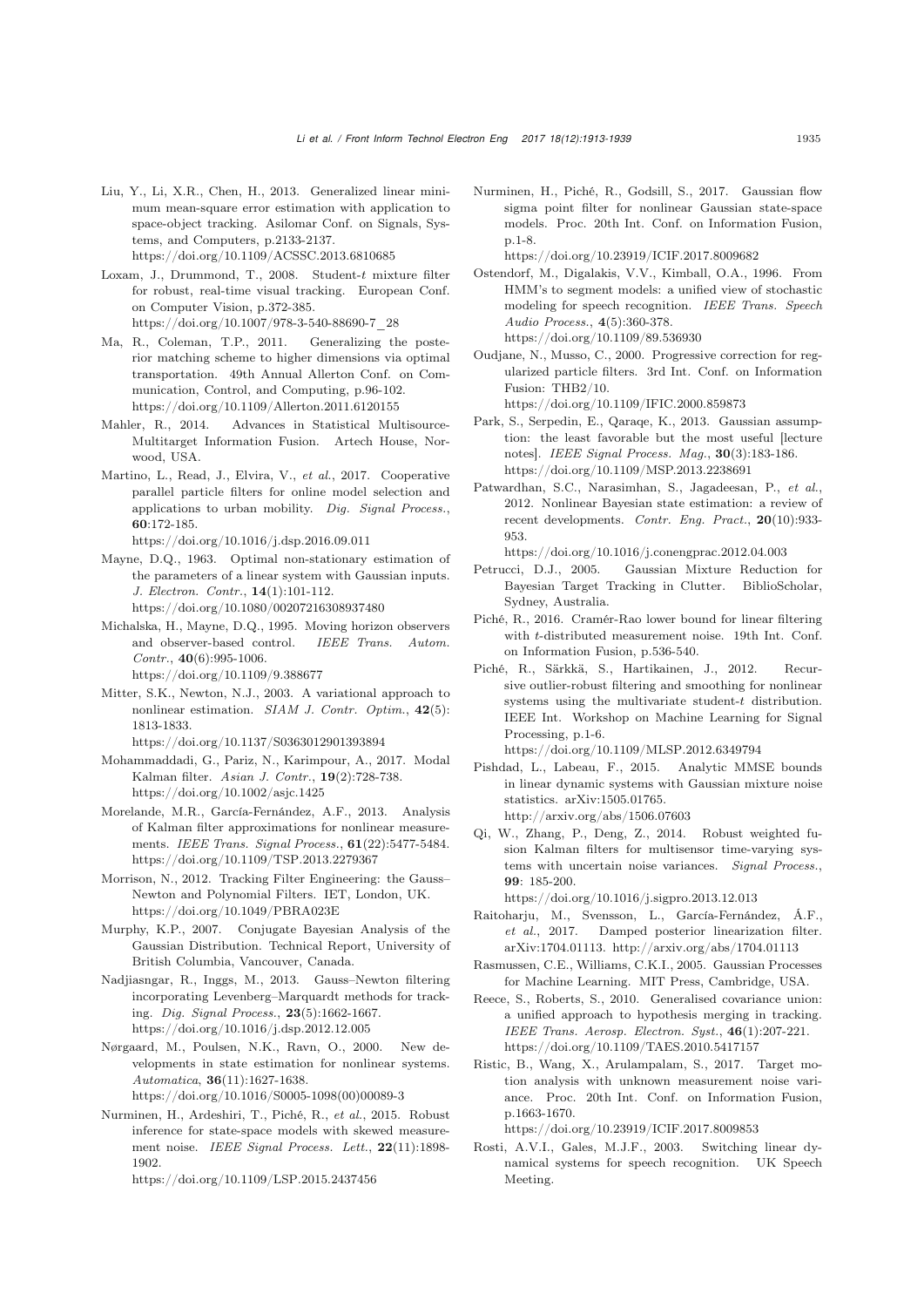- <span id="page-23-23"></span>Roth, M., Özkan, E., Gustafsson, F., 2013. A Student's *t* filter for heavy tailed process and measurement noise. Proc. IEEE Int. Conf. on Acoustics, Speech, and Signal Processing, p.5770-5774. https://doi.org/10.1109/ICASSP.2013.6638770
- <span id="page-23-5"></span>Roth, M., Hendeby, G., Gustafsson, F., 2016. Nonlinear Kalman filters explained: a tutorial on moment computations and sigma point methods. *J. Adv. Inform. Fus.*, 11(1):47-70.
- <span id="page-23-25"></span>Roth, M., Ardeshiri, T., Özkan, E., *et al.*, 2017a. Robust Bayesian filtering and smoothing using student's *t* distribution. arXiv:1703.02428. http://arxiv.org/abs/1703.02428
- <span id="page-23-10"></span>Roth, M., Hendeby, G., Fritsche, C., *et al.*, 2017b. The ensemble Kalman filter: a signal processing perspective. arXiv:1702.08061. http://arxiv.org/abs/1702.08061
- <span id="page-23-20"></span>Ru, J., Jilkov, V.P., Li, X.R., *et al.*, 2009. Detection of target maneuver onset. *IEEE Trans. Aerosp. Electron. Syst.*, 45(2):536-554. https://doi.org/10.1109/TAES.2009.5089540
- <span id="page-23-18"></span>Runnalls, A.R., 2007. Kullback-Leibler approach to Gaussian mixture reduction. *IEEE Trans. Aerosp. Electron. Syst.*, 43(3):989-999.
	- https://doi.org/10.1109/TAES.2007.4383588
- <span id="page-23-17"></span>Salmond, D.J., 1990. Mixture reduction algorithms for target tracking in clutter. *SPIE*, 1305:434-445. https://doi.org/10.1117/12.21610
- <span id="page-23-6"></span>Särkkä, S., Hartikainen, J., Svensson, L., *et al.*, 2016. On the relation between Gaussian process quadratures and sigma-point methods. *J. Adv. Inform. Fus.*, 11(1):31- 46.

https://doi.org/10.1016/j.automatica.2014.08.030

- <span id="page-23-9"></span>Sarmavuori, J., Särkkä, S., 2012. Fourier-Hermite Kalman filter. *IEEE Trans. Autom. Contr.*, 57(6):1511-1515. https://doi.org/10.1109/TAC.2011.2174667
- <span id="page-23-30"></span>Saul, L.K., Jordan, M.I., 1999. Mixed memory Markov models: decomposing complex stochastic processes as mixtures of simpler ones. *Mach. Learn.*, 37(1):75-87. https://doi.org/10.1023/A:1007649326333
- <span id="page-23-13"></span>Scardua, L.A., da Cruz, J.J., 2017. Complete offline tuning of the unscented Kalman filter. *Automatica*, 80:54-61. https://doi.org/10.1016/j.automatica.2017.01.008
- <span id="page-23-19"></span>Schieferdecker, D., Huber, M.F., 2009. Gaussian mixture reduction via clustering. 12th Int. Conf. on Information Fusion, p.1536-1543.
- <span id="page-23-3"></span>Šimandl, M., Duník, J., 2009. Derivative-free estimation methods: new results and performance analysis. *Automatica*, 45(7):1749-1757. https://doi.org/10.1016/j.automatica.2009.03.008
- <span id="page-23-2"></span>Šimandl, M., Královec, J., Söderström, T., 2006. Advanced point-mass method for nonlinear state estimation. *Automatica*, 42(7):1133-1145.

https://doi.org/10.1016/j.automatica.2006.03.010

- <span id="page-23-27"></span>Simon, D., 2006. Optimal State Estimation: Kalman, *H* Infinity, and Nonlinear Approaches. John Wiley & Sons, New York, USA.
- <span id="page-23-29"></span>Simon, D., 2010. Kalman filtering with state constraints: a survey of linear and nonlinear algorithms. *IET Contr. Theory Appl.*, 4(8):1303-1318. https://doi.org/10.1049/iet-cta.2009.0032
- <span id="page-23-1"></span>Singpurwalla, N.D., Polson, N.G., Soyer, R., 2017. From least squares to signal processing and particle filtering. *Technometrics*, 2017:1-15 https://doi.org/10.1080/00401706.2017.1341341
- <span id="page-23-31"></span>Smith, L.A., Cuellar, M.C., Du, H., *et al.*, 2010. Exploiting dynamical coherence: a geometric approach to parameter estimation in nonlinear models. *Phys. Lett. A*, 374(26):2618-2623.

https://doi.org/10.1016/j.physleta.2010.04.032

- <span id="page-23-28"></span>Snidaro, L., García, J., Llinas, J., 2015. Context-based information fusion: a survey and discussion. *Inform. Fus.*, 25(Supplement C):16-31. https://doi.org/10.1016/j.inffus.2015.01.002
- <span id="page-23-11"></span>Song, P., 2000. Monte Carlo Kalman filter and smoothing for multivariate discrete state space models. *Can. J. Statist.*, 28(3):641-652. https://doi.org/10.2307/3315971
- <span id="page-23-0"></span>Sorenson, H.W., 1970. Least-squares estimation: from Gauss to Kalman. *IEEE Spectr.*, 7(7):63-68. https://doi.org/10.1109/MSPEC.1970.5213471
- <span id="page-23-15"></span>Sorenson, H., Alspach, D., 1971. Recursive Bayesian estimation using Gaussian sums. *Automatica*, 7(4):465-479. https://doi.org/10.1016/0005-1098(71)90097-5
- <span id="page-23-24"></span>Sornette, D., Ide, K., 2001. The Kalman–Lévy filter. *Phys. D*, 151(2-4):142174.
- https://doi.org/10.1016/S0167-2789(01)00228-7
- <span id="page-23-26"></span>Spinello, D., Stilwell, D.J., 2010. Nonlinear estimation with state-dependent Gaussian observation noise. *IEEE Trans. Autom. Contr.*, 55(6):1358-1366. https://doi.org/10.1109/TAC.2010.2042006
- <span id="page-23-4"></span>Stano, P., Lendek, Z., Braaksma, J., *et al.*, 2013. Parametric Bayesian filters for nonlinear stochastic dynamical systems: a survey. *IEEE Trans. Cybern.*, 43(6):1607-1624. https://doi.org/10.1109/TSMCC.2012.2230254
- <span id="page-23-14"></span>Steinbring, J., Hanebeck, U.D., 2014. Progressive Gaussian filtering using explicit likelihoods. 17th Int. Conf. on Information Fusion, p.1-8.
- <span id="page-23-8"></span>Stoica, P., Babu, P., 2011. The Gaussian data assumption leads to the largest Cramér-Rao bound [lecture notes]. *IEEE Signal Process. Mag.*, 28(3):132-133. https://doi.org/10.1109/MSP.2011.940411
- <span id="page-23-7"></span>Stoica, P., Moses, R.L., 1990. On biased estimators and the unbiased Cramér-Rao lower bound. *Signal Process.*, 21(4): 349350.

https://doi.org/10.1016/0165-1684(90)90104-7

- <span id="page-23-16"></span>Straka, O., Duník, J., Šimandl, M., 2012. Truncation nonlinear filters for state estimation with nonlinear inequality constraints. *Automatica*, 48(2):273-286. https://doi.org/10.1016/j.automatica.2011.11.002
- <span id="page-23-12"></span>Straka, O., Duník, J., Šimandl, M., 2014. Unscented Kalman filter with advanced adaptation of scaling parameter. *Automatica*, 50(10):2657-2664.
	- https://doi.org/10.1016/j.automatica.2014.08.030
- <span id="page-23-21"></span>Su, J., Chen, W.H., 2017. Model-based fault diagnosis system verification using reachability analysis. *IEEE Trans. Syst. Man Cybern. Syst.*, 99:1-10. https://doi.org/10.1109/TSMC.2017.2710132
- <span id="page-23-22"></span>Su, J., Li, B., Chen, W.H., 2015a. On existence, optimality and asymptotic stability of the Kalman filter with partially observed inputs. *Automatica*, 53:149-154. https://doi.org/10.1016/j.automatica.2014.12.044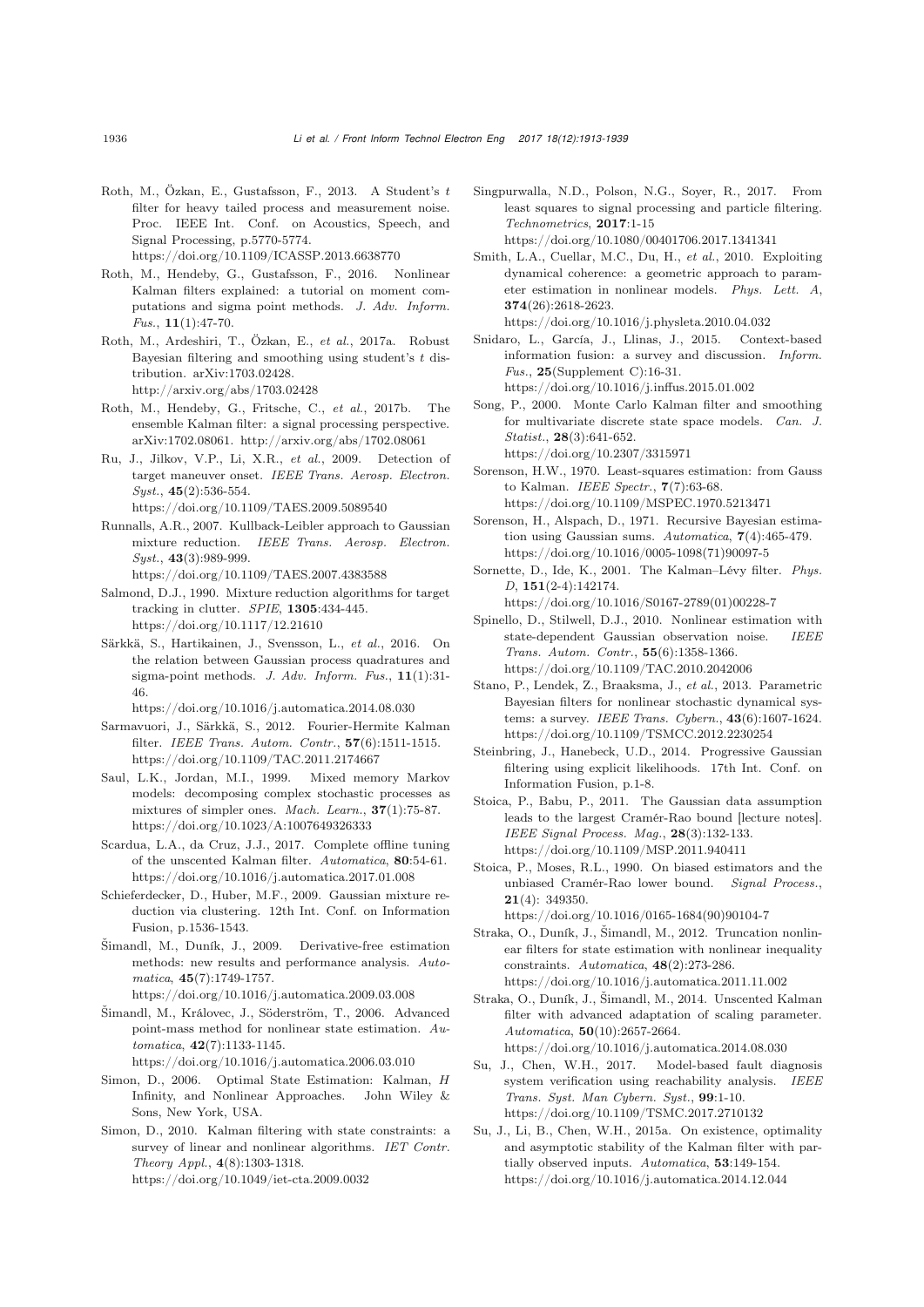- <span id="page-24-17"></span>Su, J., Li, B., Chen, W.H., 2015b. Simultaneous state and input estimation with partial information on the inputs. *Syst. Sci. Contr. Eng.*, 3(1):445-452. https://doi.org/10.1080/21642583.2015.1082512
- <span id="page-24-16"></span>Su, J., Chen, W.H., Yang, J., 2016. On relationship between time-domain and frequency-domain disturbance observers and its applications. *J. Dyn. Syst. Meas. Contr.*, 138(9):091013. https://doi.org/10.1115/1.4033631
- <span id="page-24-10"></span>Svensson, A., Schön, T.B., Lindsten, F., 2017. Learning of state-space models with highly informative observations: a tempered sequential Monte Carlo solution. arXiv:1702.01618. http://arxiv.org/abs/1702.01618
- <span id="page-24-25"></span>Tahk, M., Speyer, J.L., 1990. Target tracking problems subject to kinematic constraints. *IEEE Trans. Autom. Contr.*, 35(3):324-326. https://doi.org/10.1109/9.50348
- <span id="page-24-27"></span>Teixeira, B.O., Tôrres, L.A., Aguirre, L.A., *et al.*, 2010. On unscented Kalman filtering with state interval constraints. *J. Process Contr.*, 20(1):45-57. https://doi.org/10.1016/j.jprocont.2009.10.007
- <span id="page-24-12"></span>Terejanu, G., Singla, P., Singh, T., *et al.*, 2011. Adaptive Gaussian sum filter for nonlinear Bayesian estimation. *IEEE Trans. Autom. Contr.*, 56(9):2151-2156. https://doi.org/10.1109/TAC.2011.2141550
- <span id="page-24-3"></span>Tichavsky, P., Muravchik, C.H., Nehorai, A., 1998. Posterior Cramér-Rao bounds for discrete-time nonlinear filtering. *IEEE Trans. Signal Process.*, 46(5):1386-1396. https://doi.org/10.1109/78.668800
- <span id="page-24-20"></span>Tipping, M.E., Lawrence, N.D., 2005. Variational inference for Student-*t* models: robust Bayesian interpolation and generalised component analysis. *Neurocomputing*, 69(1- 3):123-141.

https://doi.org/10.1016/j.neucom.2005.02.016

- <span id="page-24-7"></span>van der Merwe, R., Doucet, A., de Freitas, N., *et al.*, 2000. The unscented particle filter. Proc. NIPS, p.563-569.
- <span id="page-24-2"></span>van Trees, H.L., 1968. Detection, Estimation and Modulation Theory. Wiley, New York, USA.
- <span id="page-24-4"></span>van Trees, H.L., Bell, K.L., 2007. Bayesian bounds for parameter estimation and nonlinear filtering/tracking. *IET Radar Sonar Navig.*, 3(3):285-286. https://doi.org/10.1049/iet-rsn:20099030
- <span id="page-24-11"></span>Vo, B.N., Ma, W.K., 2006. The Gaussian mixture probability hypothesis density filter. *IEEE Trans. Signal Process.*, 54(11):4091-4104. https://doi.org/10.1109/TSP.2006.881190
- <span id="page-24-15"></span>Wang, J.M., Fleet, D.J., Hertzmann, A., 2008. Gaussian process dynamical models for human motion. *IEEE Trans. Patt. Anal. Mach. Intell.*, 30(2):283-298. https://doi.org/10.1109/TPAMI.2007.1167
- <span id="page-24-6"></span>Wang, X., Fu, M., Zhang, H., 2012. Target tracking in wireless sensor networks based on the combination of KF and MLE using distance measurements. *IEEE Trans. Mob. Comput.*, 11(4):567-576. https://doi.org/10.1109/TMC.2011.59
- <span id="page-24-22"></span>Wang, X., Liang, Y., Pan, Q., *et al.*, 2014. Design and implementation of Gaussian filter for nonlinear system with randomly delayed measurements and correlated noises. *Appl. Math. Comput.*, 232:1011-1024. https://doi.org/10.1016/j.amc.2013.12.168
- <span id="page-24-21"></span>Wang, X., Liang, Y., Pan, Q., *et al.*, 2015. Nonlinear Gaussian smoothers with colored measurement noise. *IEEE Trans. Autom. Contr.*, 60(3):870-876. https://doi.org/10.1109/TAC.2014.2337991
- <span id="page-24-5"></span>Wang, X., Song, B., Liang, Y., *et al.*, 2017. EM-based adaptive divided difference filter for nonlinear system with multiplicative parameter. *Int. J. Robust Nonl. Contr.*, 27(13):2167-2197. https://doi.org/10.1002/rnc.3674
- <span id="page-24-24"></span>Wen, W., Durrant-Whyte, H.F., 1992. Model-based multisensor data fusion. Proc. IEEE Int. Conf. on Robotics and Automation, p.1720-1726. https://doi.org/10.1109/ROBOT.1992.220130
- <span id="page-24-13"></span>Williams, J.L., Maybeck, P.S., 2006. Cost-function-based hypothesis control techniques for multiple hypothesis tracking. *Math. Comput. Model.*, 43(9-10):976-989. https://doi.org/10.1016/j.mcm.2005.05.022
- <span id="page-24-0"></span>Wu, Y., Hu, D., Wu, M., *et al.*, 2006. A numerical-integration perspective on Gaussian filters. *IEEE Trans. Signal Process.*, 54(8):2910-2921. https://doi.org/10.1109/TSP.2006.875389
- <span id="page-24-1"></span>Wu, Z., Shi, J., Zhang, X., *et al.*, 2015. Kernel recursive maximum correntropy. *Signal Process.*, 117:11-16. https://doi.org/10.1016/j.sigpro.2015.04.024
- <span id="page-24-26"></span>Xu, L., Li, X.R., Duan, Z., *et al.*, 2013. Modeling and state estimation for dynamic systems with linear equality constraints. *IEEE Trans. Signal Process.*, 61(11):2927- 2939.

https://doi.org/10.1109/TSP.2013.2255045

- <span id="page-24-14"></span>Xu, L., Li, X.R., Duan, Z., 2016. Hybrid grid multiple-model estimation with application to maneuvering target tracking. *IEEE Trans. Aerosp. Electron. Syst.*, 52(1): 122-136. https://doi.org/10.1109/TAES.2015.140423
- <span id="page-24-28"></span>Yang, C., Blasch, E., 2009. Kalman filtering with nonlinear state constraints. *IEEE Trans. Aerosp. Electron. Syst.*, 45(1):70-84.

https://doi.org/10.1109/TAES.2009.4805264

- <span id="page-24-9"></span>Yang, T., Laugesen, R.S., Mehta, P.G., *et al.*, 2016. Multivariable feedback particle filter. *Automatica*, 71:10-23. https://doi.org/10.1016/j.automatica.2016.04.019
- <span id="page-24-23"></span>Yang, Y., He, H., Xu, G., 2001. Adaptively robust filtering for kinematic geodetic positioning. *J. Geod.*, 75(2- 3):109-116.

https://doi.org/10.1007/s001900000157

<span id="page-24-19"></span>Yi, D., Su, J., Liu, C., *et al.*, 2016. Data-driven situation awareness algorithm for vehicle lane change. 19th IEEE Int. Conf. on Intelligent Transportation Systems, p.998-1003.

https://doi.org/10.1109/ITSC.2016.7795677

<span id="page-24-18"></span>Yong, S.Z., Zhu, M., Frazzoli, E., 2016. A unified filter for simultaneous input and state estimation of linear discrete-time stochastic systems. *Automatica*, 63:321- 329.

https://doi.org/10.1016/j.automatica.2015.10.040

<span id="page-24-8"></span>Zanetti, R., 2012. Recursive update filtering for nonlinear estimation. *IEEE Trans. Autom. Contr.*, 57(6):1481- 1490.

https://doi.org/10.1109/TAC.2011.2178334

<span id="page-24-29"></span>Zen, H., Tokuda, K., Kitamura, T., 2007. Reformulating the HMM as a trajectory model by imposing explicit relationships between static and dynamic feature vector sequences. *Comput. Speech Lang.*, 21(1):153-173. https://doi.org/10.1016/J.CSL.2006.01.002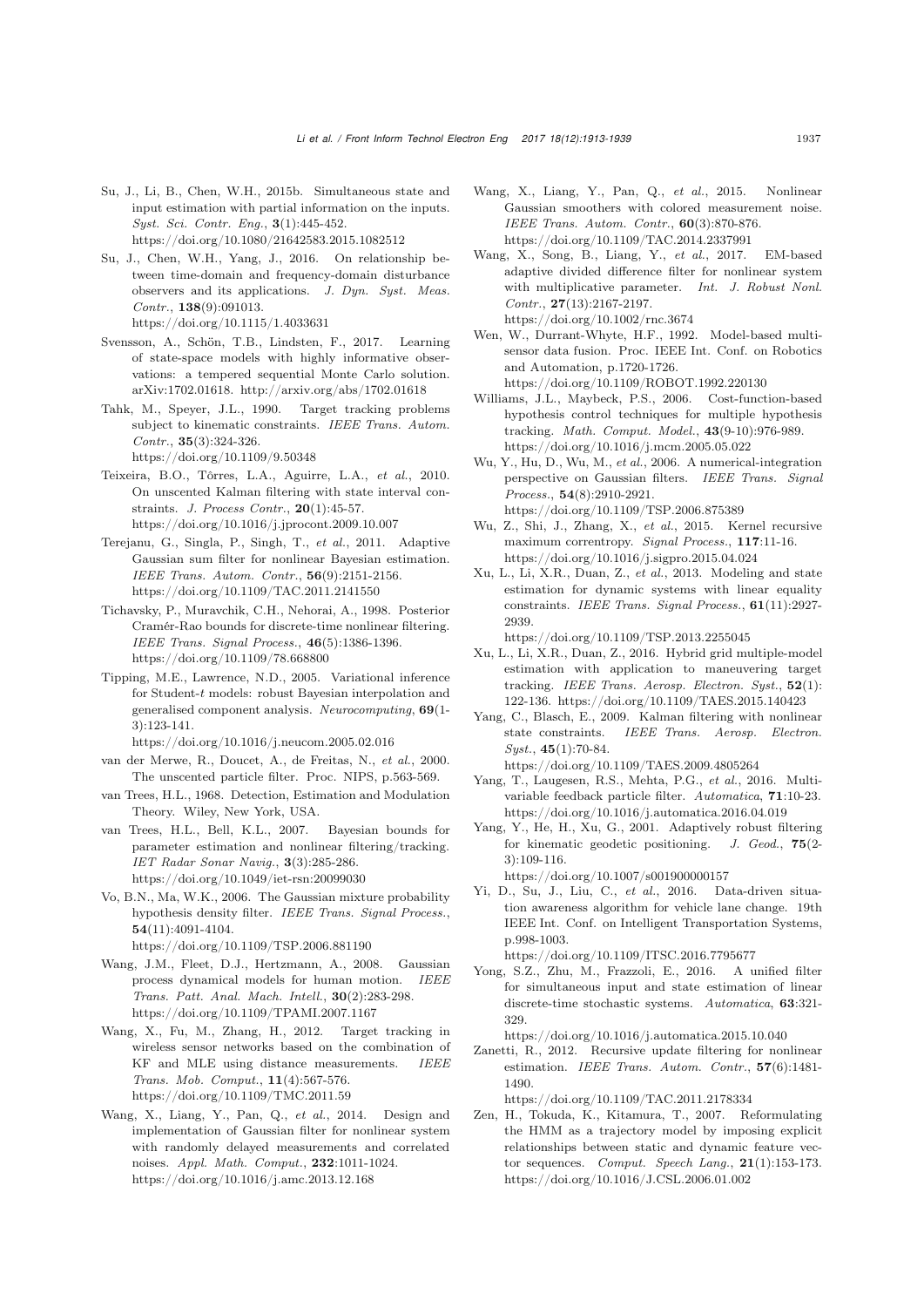- <span id="page-25-3"></span>Zhan, R., Wan, J., 2007. Iterated unscented Kalman filter for passive target tracking. *IEEE Trans. Aerosp. Electron. Syst.*, 43(3):1155-1163. https://doi.org/10.1109/TAES.2007.4383605
- <span id="page-25-5"></span>Zhang, C., Zhi, R., Li, T., *et al.*, 2016. Adaptive Mestimation for robust cubature Kalman filtering. Sensor Signal Processing for Defence, p.114-118. https://doi.org/10.1109/SSPD.2016.7590586
- <span id="page-25-2"></span>Zhang, Y., Huang, Y., Li, N., *et al.*, 2015. Embedded cubature Kalman filter with adaptive setting of free parameter. *Signal Process.*, 114:112-116. https://doi.org/10.1016/j.sigpro.2015.02.022
- <span id="page-25-7"></span>Zhao, S., Shmaliy, Y.S., Liu, F., 2016a. Fast Kalman-like optimal unbiased FIR filtering with applications. *IEEE Trans. Signal Process.*, 64(9):2284-2297. https://doi.org/10.1109/TSP.2016.2516960
- <span id="page-25-6"></span>Zhao, S., Shmaliy, Y.S., Liu, F., *et al.*, 2016b. Unbiased, optimal, and in-betweens: the trade-off in discrete finite impulse response filtering. *IET Signal Process.*, 10(4): 325-334.

https://doi.org/10.1049/iet-spr.2015.0360

<span id="page-25-1"></span>Zheng, Y., Ozdemir, O., Niu, R., *et al.*, 2012. New conditional posterior Cramér-Rao lower bounds for nonlinear sequential Bayesian estimation. *IEEE Trans. Signal Process.*, 60(10):5549-5556.

https://doi.org/10.1109/TSP.2012.2205686

- <span id="page-25-4"></span>Zhou, D.H., Frank, P.M., 1996. Strong tracking filtering of nonlinear time-varying stochastic systems with coloured noise: application to parameter estimation and empirical robustness analysis. *Int. J. Contr.*, 65(2):295-307. https://doi.org/10.1080/00207179608921698
- <span id="page-25-0"></span>Zuo, L., Niu, R., Varshney, P.K., 2011. Conditional posterior Cramér-Rao lower bounds for nonlinear sequential Bayesian estimation. *IEEE Trans. Signal Process.*, 59(1):1-14.

https://doi.org/10.1109/TSP.2010.2080268

# Appendix A: Fisher information and Cramér-Rao inequality

Given that an unknown (random) parameter *x* is observed as *y* with likelihood function  $p(y|x)$ , the second moment of the partial derivative with respect to *x* of the natural logarithm of the likelihood function is called the 'Fisher information' for *x* contained in *y*, i.e.,

$$
I(\boldsymbol{x}) \triangleq E\left[\left(\frac{\partial}{\partial \boldsymbol{x}} \log p(\boldsymbol{y}|\boldsymbol{x})\right)^2 \middle| \boldsymbol{x}\right]
$$

$$
= \int \left(\frac{\partial}{\partial \boldsymbol{x}} \log p(\boldsymbol{y}|\boldsymbol{x})\right)^2 p(\boldsymbol{y}|\boldsymbol{x}) \mathrm{d}\boldsymbol{y}, \qquad (A1)
$$

where, for any  $x, E[\cdot|x]$  denotes the conditional expectation over *y* with respect to probability function  $p(\mathbf{y}|\mathbf{x})$  given *x*, and  $\frac{\partial}{\partial x} f$  is the derivative of function f with respect to  $\mathbf{x}$ . Note that  $0 \leq I(\mathbf{x}) < \infty$ . For any unbiased estimator  $\hat{x}(y)$ , the Cramér-Rao

inequality reads

$$
Var(\hat{\boldsymbol{x}}(\boldsymbol{y})) \ge \frac{1}{I(\boldsymbol{x})}.
$$
 (A2)

In statistics, it is

$$
\text{MSE}(\hat{\boldsymbol{x}}(\boldsymbol{y})) \ge \frac{1}{I(\boldsymbol{x})},\tag{A3}
$$

or more precisely,  $MMSE(\hat{\boldsymbol{x}}(\boldsymbol{y})) = 1/I(\boldsymbol{x}).$ 

# Appendix B: Closed-form recursion of Kalman filtering

Given that in Eqs. [\(1\)](#page-2-0) and [\(2\)](#page-2-1), both state transition function  $f_t$  and observation function  $h_t$  are linear, input  $u_t$  is known, and noises  $v_t$  and  $w_t$  are unconditionally Gaussian, SSM Eqs. [\(1\)](#page-2-0) and [\(2\)](#page-2-1) can be rewritten as

$$
\boldsymbol{x}_t = \boldsymbol{F}_t \boldsymbol{x}_{t-1} + \boldsymbol{v}_t - E[\boldsymbol{v}_t], \tag{B1}
$$

$$
\mathbf{y}_t = \mathbf{H}_t \mathbf{x}_t + \mathbf{w}_t - E[\mathbf{w}_t], \tag{B2}
$$

where input  $u_t$  and mean of noise  $v_t$  are included in function  $f_t$ , yielding a new linear transition function  $\mathbf{F}_t$ , and the remaining part of noise  $\mathbf{v}_t$ , namely  $\mathbf{v}_t$  −  $E[\mathbf{v}_t]$ , can be treated as zero-mean noise with covariance  $\mathbf{Q}_t = E\left[ (\mathbf{v}_t - E[\mathbf{v}_t]) (\mathbf{v}_t - E[\mathbf{v}_t])^{\mathrm{T}} \right]$ . Likewise, mean of noise  $w_t$  can be integrated into observation function  $h_t$ , leading to a new observation function  $H_t$ , and then the remaining part of noise  $w_t$ , namely  $w_t - E[w_t]$ , can be treated as a zero-mean noise with covariance  $\boldsymbol{R}_t = E[(\boldsymbol{w}_t - E[\boldsymbol{w}_t])(\boldsymbol{w}_t - E[\boldsymbol{w}_t])^{\mathrm{T}}].$ For this formulation, the prediction–correction steps of KF are given as follows:

Prediction (time updating):

$$
\hat{x}_{t|t-1} = \int F_t x_{t-1} \mathcal{N}(x_{t-1}; \hat{x}_{t-1}, P_{t-1}) dx_{t-1}, \text{ (B3)}
$$
\n
$$
P_{t|t-1} = \int F_t x_{t-1} (F_t x_{t-1})^{\mathrm{T}} \mathcal{N}(x_{t-1}; \hat{x}_{t-1}, P_{t-1}) dx_{t-1}
$$
\n
$$
- \hat{x}_{t|t-1} \hat{x}_{t|t-1}^{\mathrm{T}} + Q_t, \text{ (B4)}
$$

where  $\mathcal{N}(x; \hat{x}, P)$  denotes the Gaussian PDF with mean  $\hat{x}$  and covariance  $P$ .

Correction (data updating):

$$
\hat{\boldsymbol{x}}_{t|t} = \hat{\boldsymbol{x}}_{t|t-1} + \boldsymbol{G}_t(\boldsymbol{y}_t - \hat{\boldsymbol{y}}_{t|t-1}),
$$
(B5)

$$
\boldsymbol{P}_{t|t} = \boldsymbol{P}_{t|t-1} - \boldsymbol{G}_t \boldsymbol{P}_{yy} \boldsymbol{G}_t^{\mathrm{T}}, \tag{B6}
$$

where

$$
G_t = P_{xy} P_{yy}^{-1}, \t\t(B7)
$$